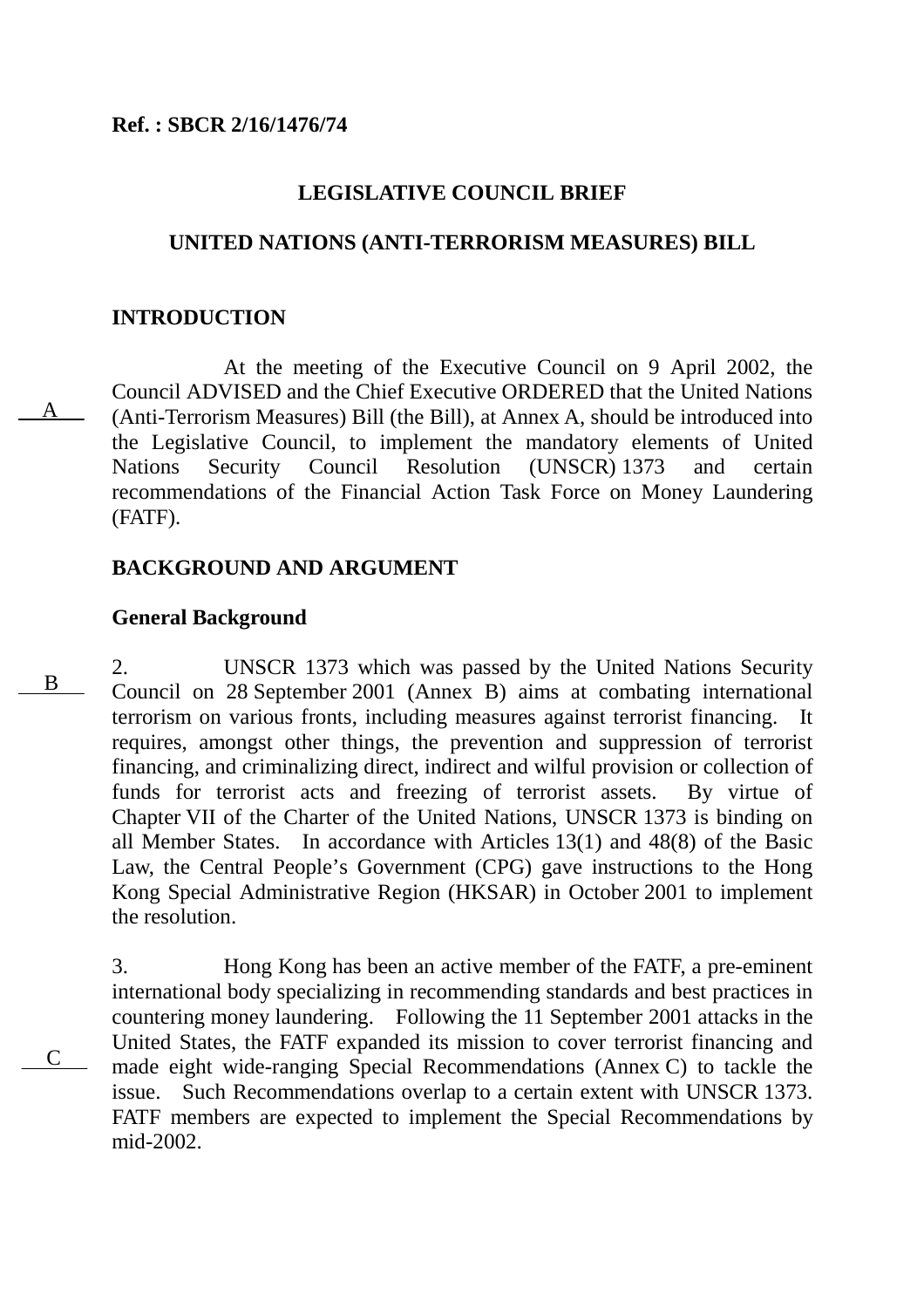4. Hong Kong's existing laws and administrative arrangements can already effectively deal with most activities typically associated with terrorists, such as kidnapping, murder, unlawful use of explosives causing injury to life and damage to property, etc. UNSCR 1373 and the FATF Special Recommendations however deal principally with the financing of terrorism and new legislative measures will be required in this regard. We intend to adopt a two-staged approach to implement the relevant requirements. In stage one, the mandatory elements of UNSCR 1373 as set out in its paragraphs l(a), (b), (c), (d) and 2(a) and Recommendations II, III and IV of the FATF Special Recommendations will be implemented. In stage two, Security Bureau will conduct further research into legislative amendments or proposals to implement the other non-mandatory elements of the resolution, to apply in HKSAR other international conventions against terrorism, e.g., the International Convention for the Suppression of Terrorist Bombings and the International Convention for the Suppression of the Financing of Terrorism, and to give full effect to the FATF's Special Recommendations.

# **The Proposal**

5. We propose enacting new legislation to provide for the necessary legal authority to fully comply with the mandatory requirements of UNSCR 1373 and Recommendations II, III and IV of the FATF Special Recommendations. In particular, the new legislation should –

- (a) provide a modern definition of "terrorist act";
- (b) empower the Chief Executive to specify by notice in the Gazette terrorists, terrorist associates or terrorist property;
- (c) empower the Secretary for Security to direct holders of terrorist funds not to make those funds available to any person;
- (d) prohibit the provision or collecting of funds for terrorists and terrorist associates;
- (e) prohibit the making of funds or financial services available for the benefit of terrorists or terrorist associates;
- (f) prohibit the supply of weapons to terrorists or terrorist associates;
- (g) prohibit the recruitment of persons to serve with bodies which have been specified by the Chief Executive;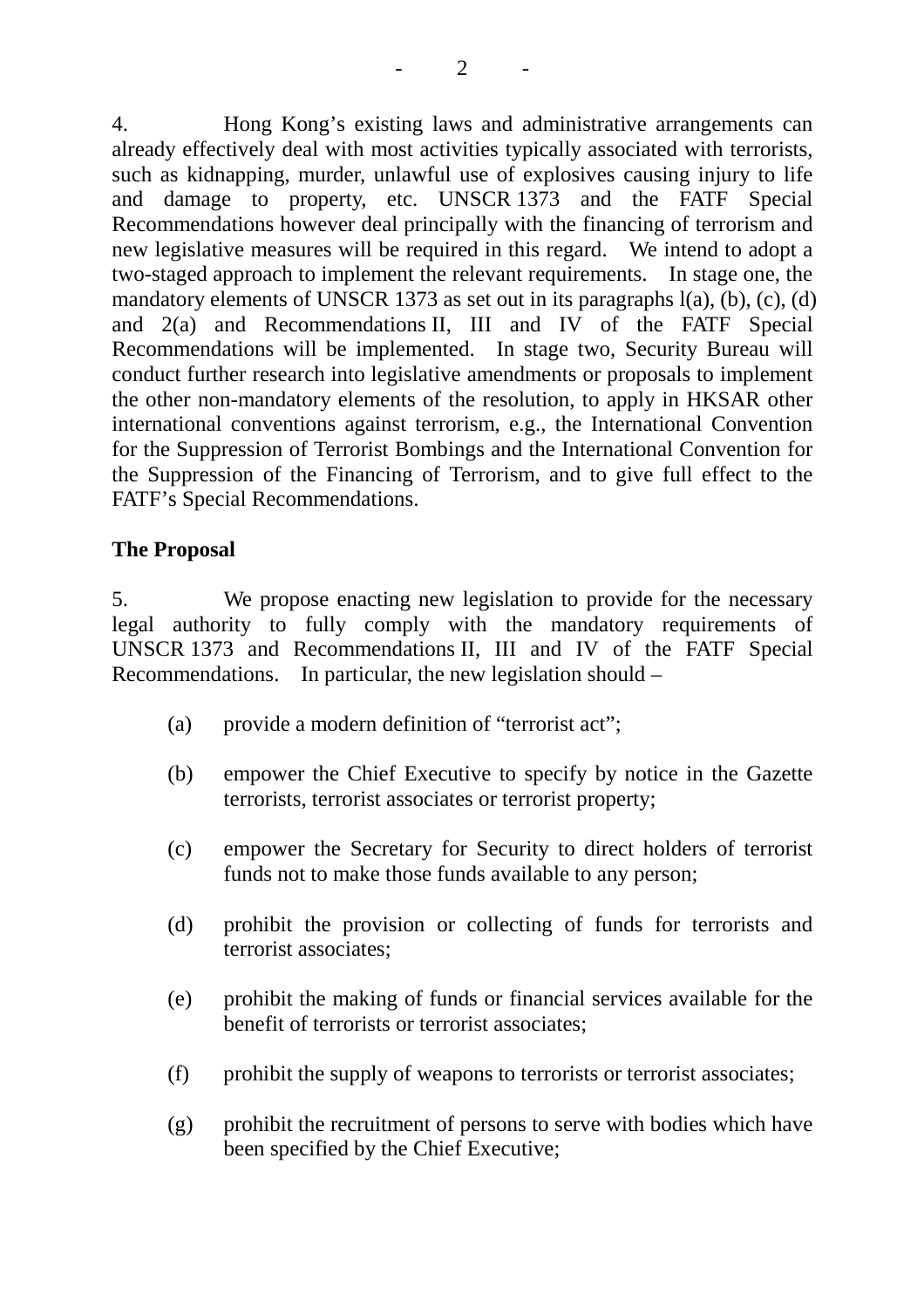- (h) enable forfeiture of property which represents the proceeds of a terrorist act, or is intended to be or was used to finance or otherwise assist in the commission of a terrorist act; and
- (i) require persons to report if they know or have reasonable grounds to suspect that property is terrorist property.

6. The definition of "terrorist act" in the Bill will provide the statutory basis for the Chief Executive to specify terrorists, terrorist associates or terrorist property in the Gazette and for the Secretary for Security to direct that terrorist property be frozen. Whilst these administrative procedures are essential to ensure that the enforcement agencies can act expeditiously against terrorist activities, we have also provided safeguards to protect the innocent. The specification of terrorists, terrorist associates or terrorist property will lapse after three years. Persons affected by these specifications and directions by the Secretary for Security to freeze terrorist property may apply to the Court of First Instance to have the specifications or directions revoked. In that eventuality the Chief Executive or the Secretary for Security will have to justify the original specifications or directions.

# **THE BILL**

# **Preliminary (Clauses 1 to 3)**

7. Clause 2(1) defines the terms used in the Bill. The definition of "terrorist act" is based on the definition of terrorism under the United Kingdom Terrorism (United Nations Measures) Order 2001. The definition follows the international trend by requiring that to constitute a "terrorist act" there must be the use or threat of action to influence a government or intimidate the public, and that the use or threat be for the purpose of advancing a political, religious or ideological cause. In addition to these two criteria, the action must also meet at least one of the following criteria –

- (a) involve serious violence against a person;
- (b) involve serious damage to property;
- (c) endanger a person's life, other than that of the person committing the action;
- (d) create a serious risk to the health or safety of the public or a section of the public;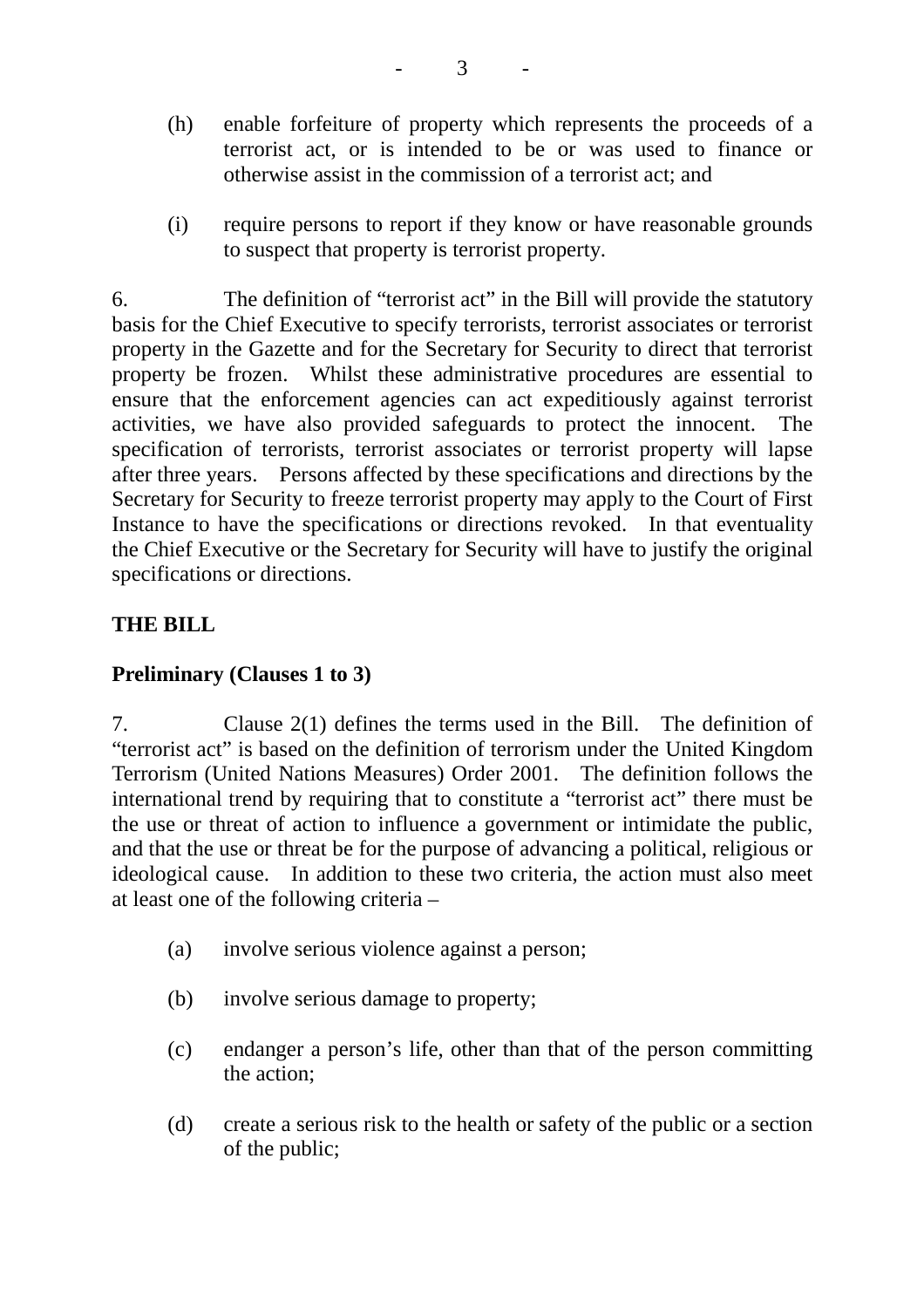- (e) be designed seriously to interfere with or seriously to disrupt an electronic system; or
- (f) be designed seriously to interfere with or seriously to disrupt an essential service, facility or system, whether public or private.

# **Specification of Terrorists, Terrorist Associates or Terrorist Property and Freezing of Funds (Clauses 4 and 5)**

8. Clause 4 empowers the Chief Executive to specify in the Gazette that a person or property is a terrorist, terrorist associate or terrorist property when he has reasonable grounds to believe so. In order to maintain transparency and facilitate compliance with provisions of the Bill, lists of terrorists, terrorist associates or terrorist property which have been specified in the Gazette will be made available to the public. Clause 5 empowers the Secretary for Security to direct the holders of funds not to make those funds available to any person when she has reasonable grounds to suspect that the funds are terrorist property.

# **Prohibitions Relating to Terrorists, Terrorist Associates and Terrorist Property (Clauses 6 to 10)**

9. Paragraph 1(b) of UNSCR 1373 requires criminalization of the provision or collection of funds with the intention that the funds be used to carry out terrorist acts. Paragraph 1(d) of UNSCR 1373 prohibits making funds, financial assets or economic resources or financial services available to terrorists. FATF Special Recommendation II also sets out similar requirements. Clauses 6 and 7 of the Bill will give effect to these requirements.

10. Clause 8 prohibits the supply of weapons (which are defined in clause 2 to include chemical, biological, radiological or nuclear weapons) to terrorists. Clause 9 prohibits the recruitment of persons to serve with bodies which have been specified by the Chief Executive. Clauses 8 and 9 will give effect to paragraph 2(a) of UNSCR 1373.

11. To prevent and deter hoaxes, which are likely to cause panic and confusion in densely-populated Hong Kong, clause 10 makes it an offence to take actions which will cause others to wrongly believe that a terrorist act has been, is being or will be carried out.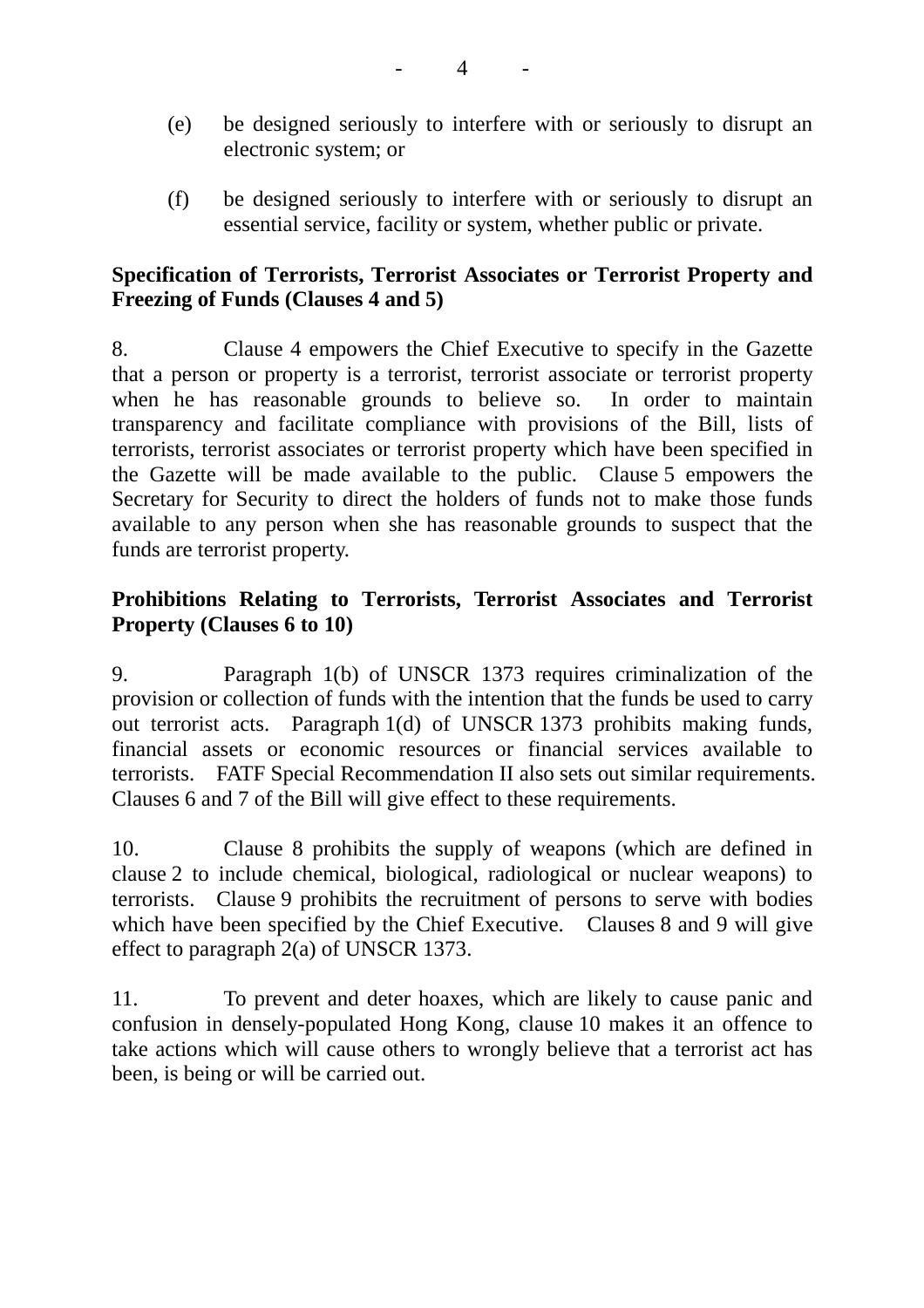# **Disclosure of Knowledge or Suspicion that Property is Terrorist Property (Clause 11)**

12. FATF Special Recommendation IV requires financial institutions and other entities subject to anti-money laundering obligations to make reports when they suspect or have reasonable grounds to suspect that funds are linked to or used for terrorist acts. Clause 11 gives effect to this recommendation by requiring a person to make a report if he knows or has reasonable grounds to suspect that property is terrorist property.

# **Obtaining of Evidence, Forfeiture of Terrorist Property and Offences (Clauses 12 to 14)**

13. Clause 12 and Schedule 2 facilitate the obtaining of evidence for the purpose of securing compliance with, detecting evasion of and prosecuting offences under the Bill. Clause 12 and Schedule 3 provide for powers to seize and detain suspected terrorist property. Such powers and procedures are similar to and no more stringent than those already provided under the Dangerous Drugs Ordinance and the Drug Trafficking (Recovery of Proceeds) Ordinance.

14. Clause 13 enables the Court of First Instance to make a forfeiture order in respect of a terrorist's property if it represents the proceeds of terrorism or was used or intended to be used to finance or assist the commission of a terrorist act. Funds which were used or intended to be used to finance or assist the commission of a terrorist act may also be forfeited irrespective of who is in fact holding the funds. Clause 14 sets out all the offences and penalties under the Bill.

# **Miscellaneous (Clauses 15 to 19)**

15. Clause 15 deals with the authorization of officers and delegation of powers.

16. Clause 16 provides for the right to apply to the Court of First Instance in order to challenge decisions made by the Chief Executive to specify terrorists, terrorist associates and terrorist property under clause  $4(1)$ ,  $(2)$  or  $(3)$ and notices issued by the Secretary for Security to freeze funds under clause 5(1). Clause 17 provides for the making of rules of court regarding procedures for the hearing of these applications.

17. Clause 19 enables Regulations to be made which would, in effect, extend Secretary for Security's power to freeze funds (see clause 5) to freeze any property. Regulations will only be made if a practical need arises to freeze property other than funds.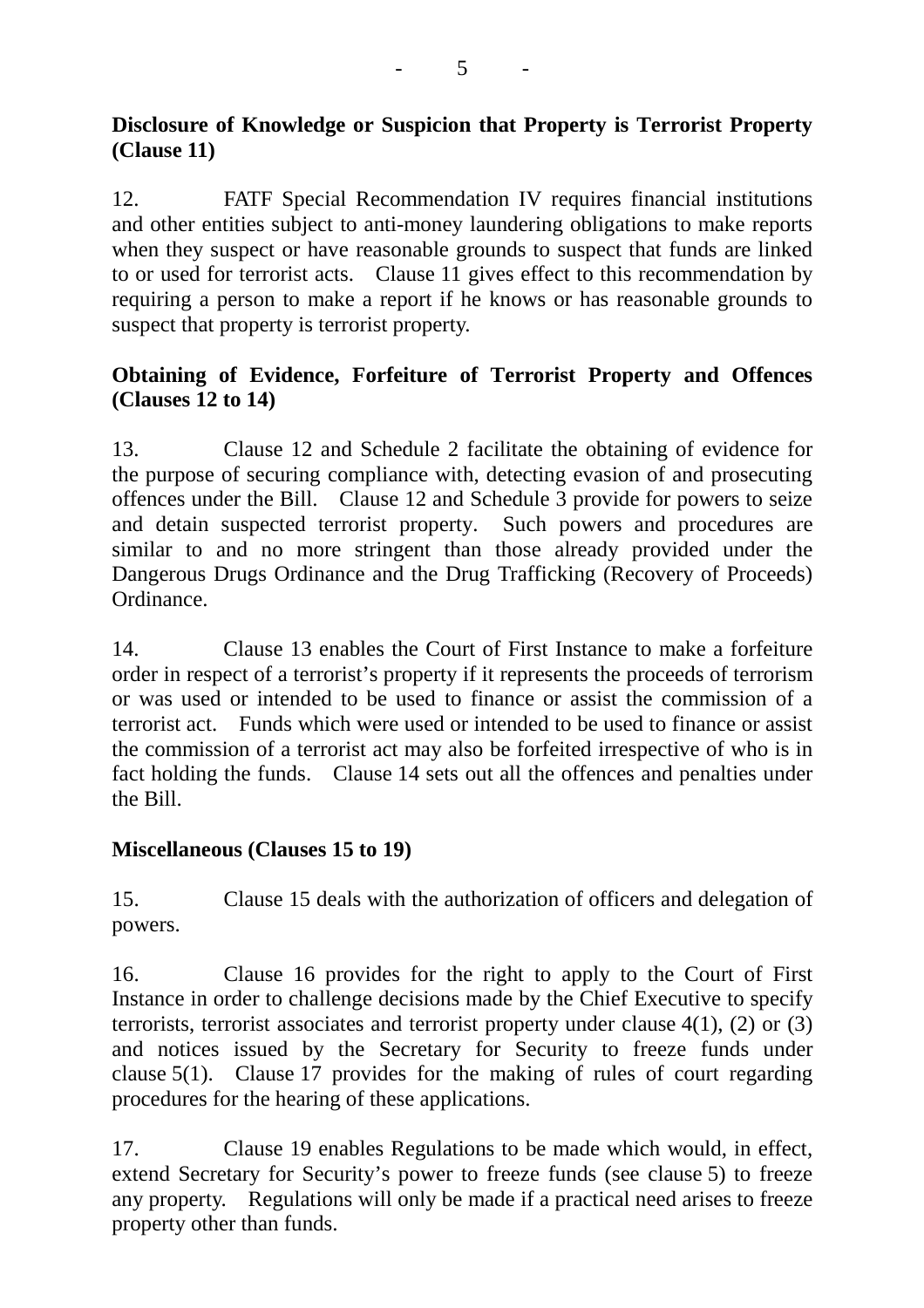# **PUBLIC CONSULTATION**

18. The Legislative Council Panels on Security and Administration of Justice and Legal Services were informed of the need to introduce legislative measures on anti-terrorism in order to implement the essential elements of UNSCR 1373 in a joint panel meeting on 30 November 2001 when Members of the Panel on Financial Affairs were also invited to attend. In early-February 2002, the Legislative Council Panel on Security was briefed on the scope of the Bill and the issues to be covered in the proposed legislation. The major provisions of the Bill were also explained during the meeting.

# **BASIC LAW IMPLICATIONS**

19. The Department of Justice advises that the Bill does not conflict with those provisions of the Basic Law carrying no human rights implications.

# **HUMAN RIGHTS IMPLICATIONS**

20. The Department of Justice advises that the Bill is consistent with the human rights provisions of the Basic Law. The right to apply to Court of First Instance, in case of any person aggrieved by a notice specifying terrorists, terrorist associates or terrorist property, is to ensure compliance with the fair hearing protection guaranteed by Article 14 of the International Covenant on Civil and Political Rights, i.e. an appeal determining an individual's civil rights and obligations lies with an independent and impartial tribunal.

# **BINDING EFFECT OF THE LEGISLATION**

21. There is no express binding effect provision in the Bill. Individual public officials will be subject to the Bill's provisions in their personal capacity and it is inconceivable that government entities will be involved in terrorist activities in their official capacities.

# **FINANCIAL AND STAFFING IMPLICATIONS**

22. The proposal may generate additional workload for Security Bureau and the law enforcement agencies in connection with the making of freezing orders under clause 5 and making recommendations concerning the specification of terrorists, terrorist associates and terrorist property under clause 4. That said, we anticipate that the additional workload arising from implementing the proposal is unlikely to be substantial and will be absorbed from within existing resources.

6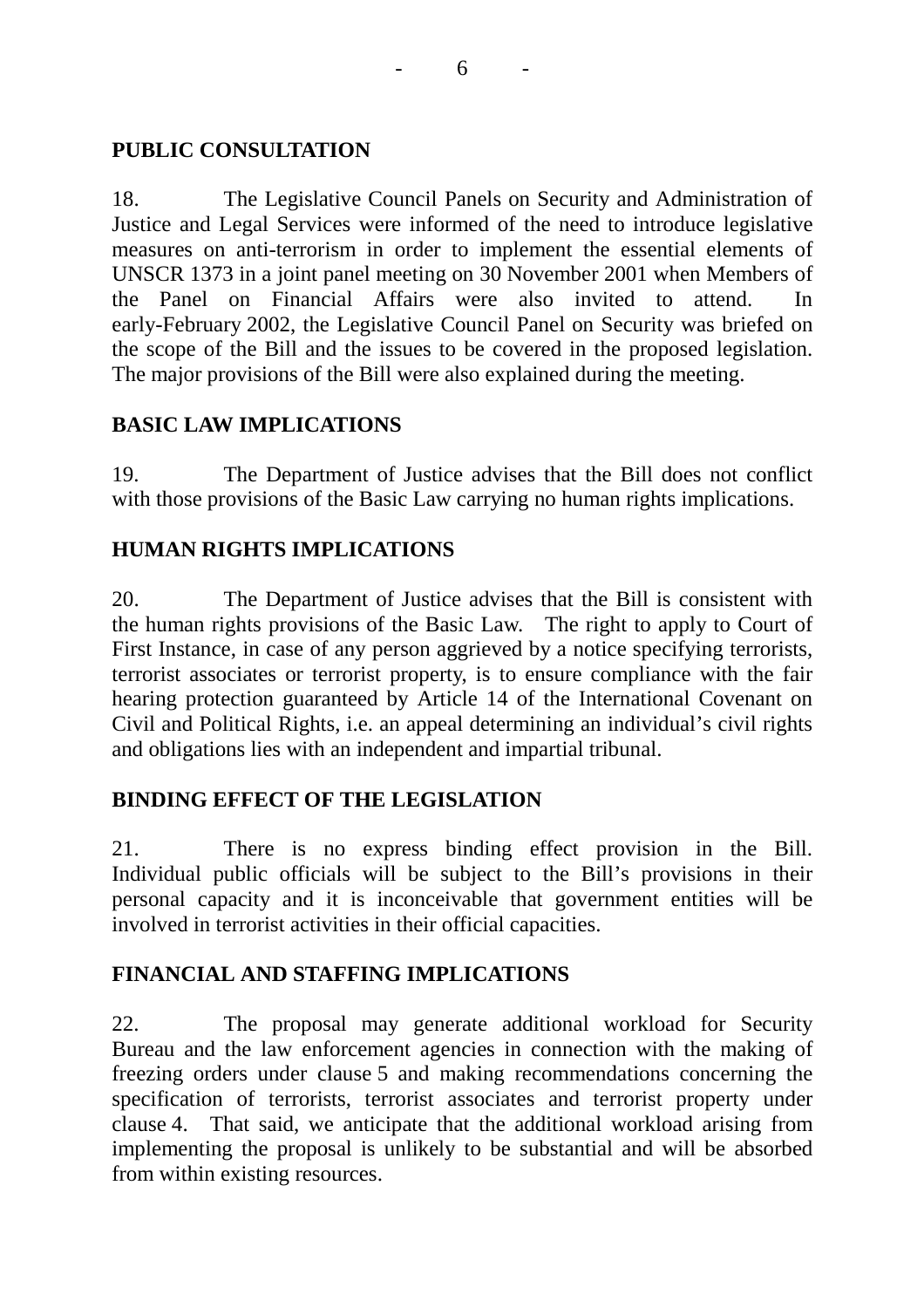# **ECONOMIC IMPLICATIONS**

23. The measures as proposed will underline Hong Kong's commitment to international initiatives aimed at suppressing terrorism. It will help maintain Hong Kong's reputation as an international financial centre and as a responsible member of the international community in this regard. There will be some compliance costs for financial institutions and possibly some other companies, but this is unavoidable.

# **SUSTAINABILITY IMPLICATIONS**

24. The Bill has no sustainability implications.

# **LEGISLATIVE TIMETABLE**

| 25. | The legislative timetable is as follows $-$                               |                |
|-----|---------------------------------------------------------------------------|----------------|
|     | Publication of the Bill in the Gazette                                    | 12 April 2002  |
|     | First Reading and commencement of Second<br>Reading debate                | 17 April 2002  |
|     | Resumption of Second Reading debate,<br>committee stage and Third Reading | to be notified |

# **PUBLICITY**

26. A press release will be issued on 10 April 2002. A spokesman will be available to answer enquiries.

# **ENQUIRIES**

27. For any enquiries on the brief, please contact Mr. Johann Wong, Principal Assistant Secretary for Security, at 2810 2448.

**Security Bureau 10 April 2002**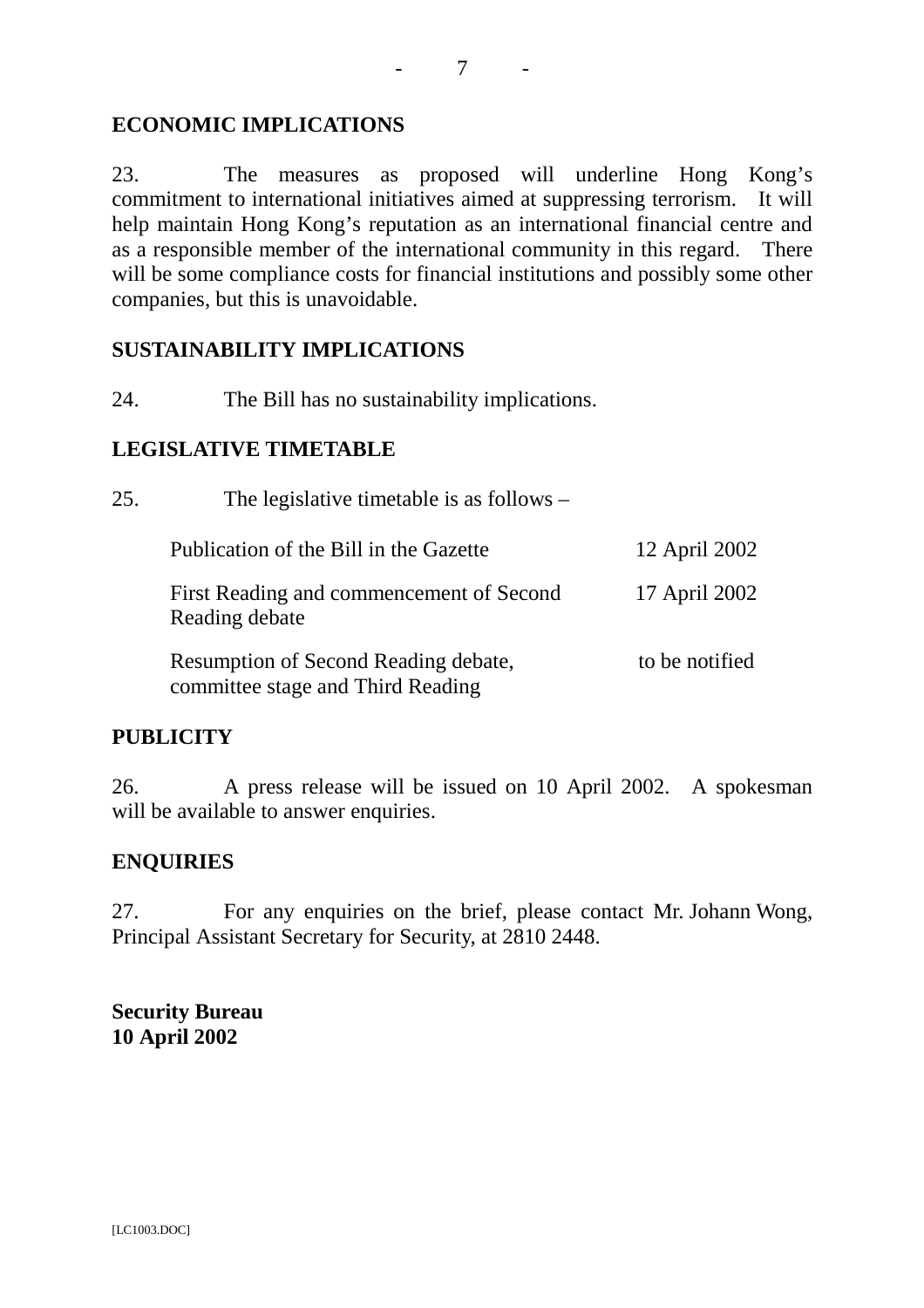# **LEGISLATIVE COUNCIL BRIEF**

# **UNITED NATIONS (ANTI-TERRORISM MEASURES) BILL**

## **ANNEXES**

- Annex A United Nations (Anti-Terrorism Measures) Bill
- Annex B United Nations Security Council Resolution 1373 (2001)
- Annex C Special Recommendations of the Financial Action Task Force on Money Laundering (FATF)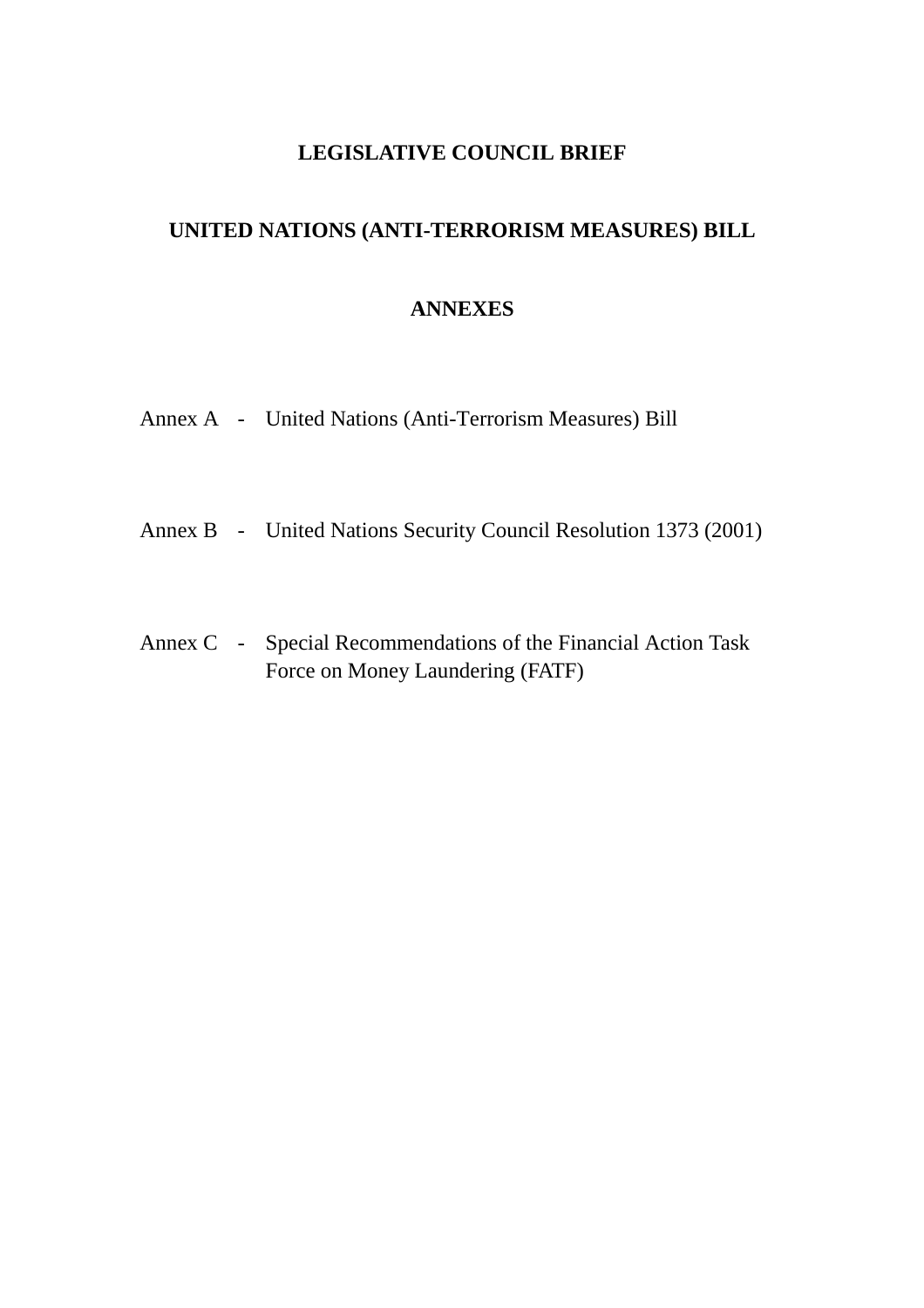# **UNITED NATIONS (ANTI-TERRORISM MEASURES) BILL**

#### **CONTENTS**

#### Clause Page

#### PART<sub>1</sub>

#### PRELIMINARY

|    | Short title and commencement                              |  |  |  |  |
|----|-----------------------------------------------------------|--|--|--|--|
|    | Interpretation                                            |  |  |  |  |
| 3. | Application of certain provisions outside<br><b>HKSAR</b> |  |  |  |  |

## PART 2

## SPECIFICATION OF TERRORISTS, TERRORIST ASSOCIATES AND TERRORIST PROPERTY AND FREEZING OF FUNDS

| 4. | Specification of persons and property as      |  |   |
|----|-----------------------------------------------|--|---|
|    | terrorists, terrorist associates or terrorist |  |   |
|    | property                                      |  |   |
| 5. | Freezing of funds                             |  | 6 |

## PART 3

## PROHIBITIONS RELATING TO TERRORISTS, TERRORIST ASSOCIATES AND TERRORIST PROPERTY

| 6.       | Prohibition on supply of funds to terrorists and<br>terrorist associates              | 8 |
|----------|---------------------------------------------------------------------------------------|---|
| $\tau$ . | Prohibition on making funds, etc. available to<br>terrorists and terrorist associates | 8 |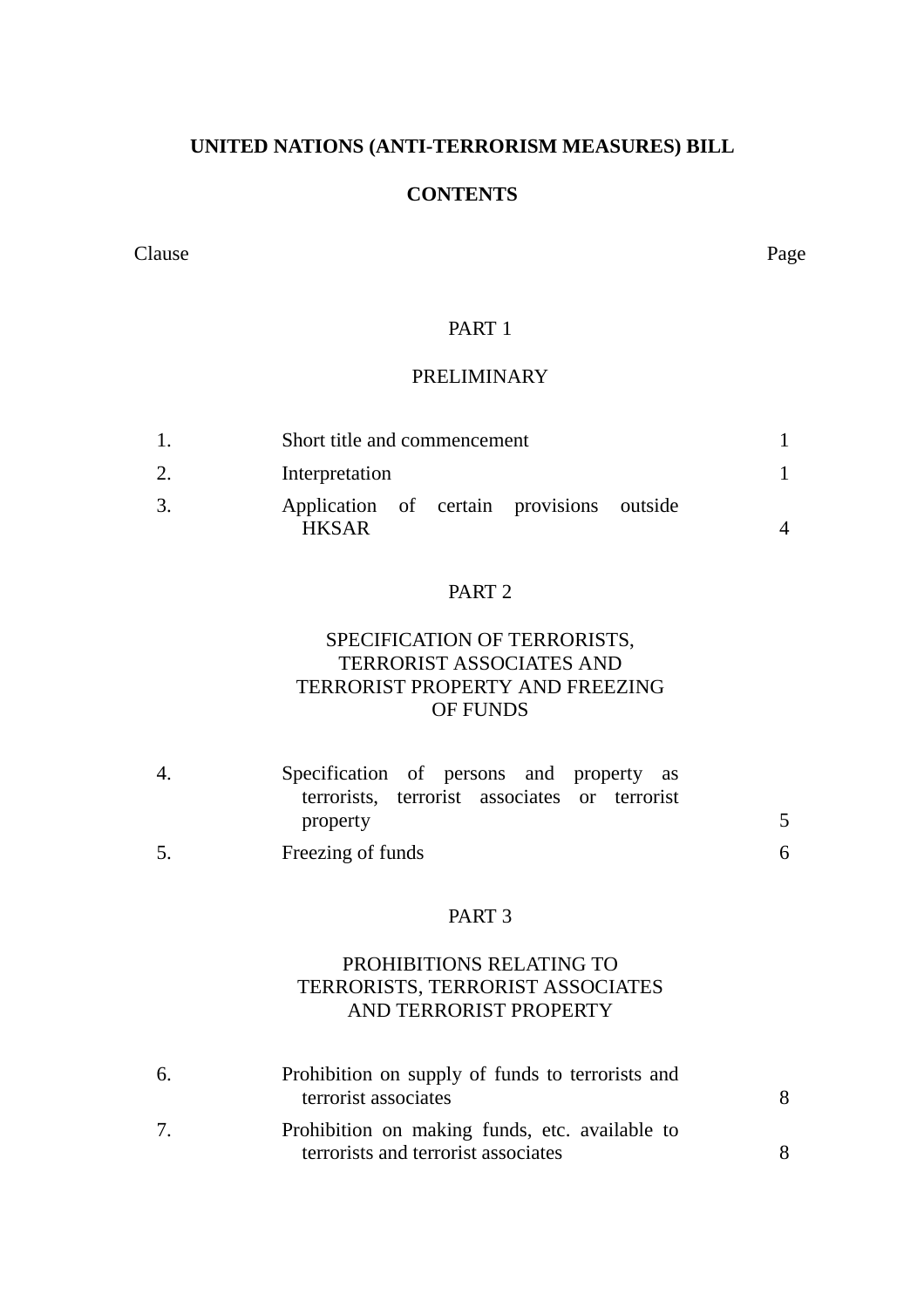| 8.  | Prohibition on supply of weapons to terrorists<br>and terrorist associates                         | 8 |
|-----|----------------------------------------------------------------------------------------------------|---|
| 9.  | Prohibition on recruitment, etc. to persons<br>specified in notices under section $4(1)$ and $(2)$ | 9 |
| 10. | Prohibition against false threats of terrorist acts                                                | 9 |

#### PART 4

## DISCLOSURE OF KNOWLEDGE OR SUSPICION THAT PROPERTY IS TERRORIST PROPERTY

|  | Disclosure of knowledge or suspicion that |  |  |
|--|-------------------------------------------|--|--|
|  | property is terrorist property            |  |  |

## PART 5

## EVIDENCE, FORFEITURE AND OFFENCES

| 12 | Obtaining of evidence and information, etc. |    |
|----|---------------------------------------------|----|
| 13 | Forfeiture of certain terrorist property    | 12 |
| 14 | <b>Offences</b>                             | 13 |

## PART 6

# MISCELLANEOUS

| 15.        | Authorization of officers and delegations                | 15 |
|------------|----------------------------------------------------------|----|
| 16.        | Applications to Court of First Instance                  | 16 |
| 17.        | Procedure                                                | 18 |
| 18.        | Amendment of Schedules 1, 2 and 3                        | 19 |
| 19.        | Regulations – freezing of property (other than<br>funds) | 19 |
| Schedule 1 | <b>Funds</b>                                             | 20 |
| Schedule 2 | Evidence and information                                 | 21 |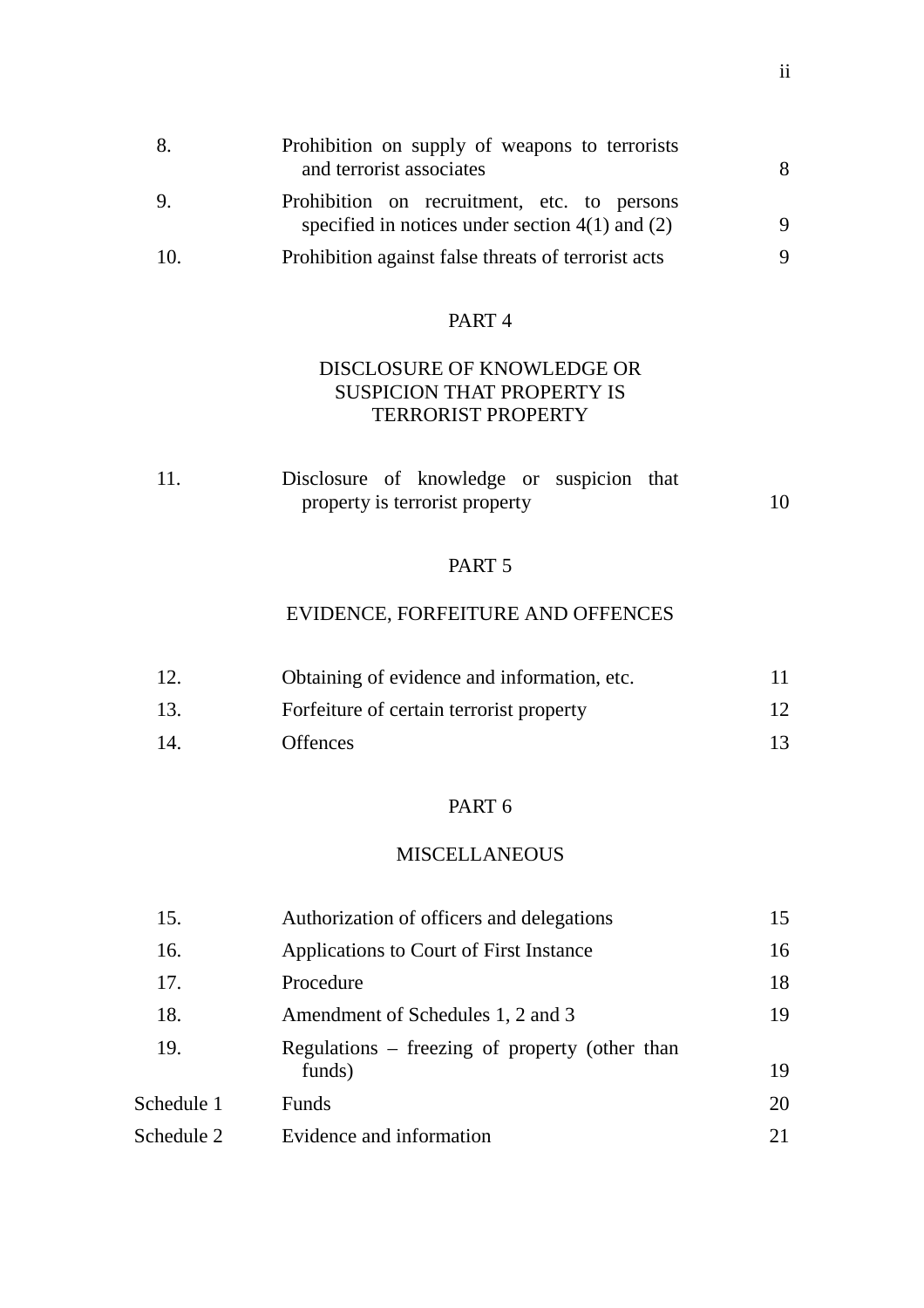iii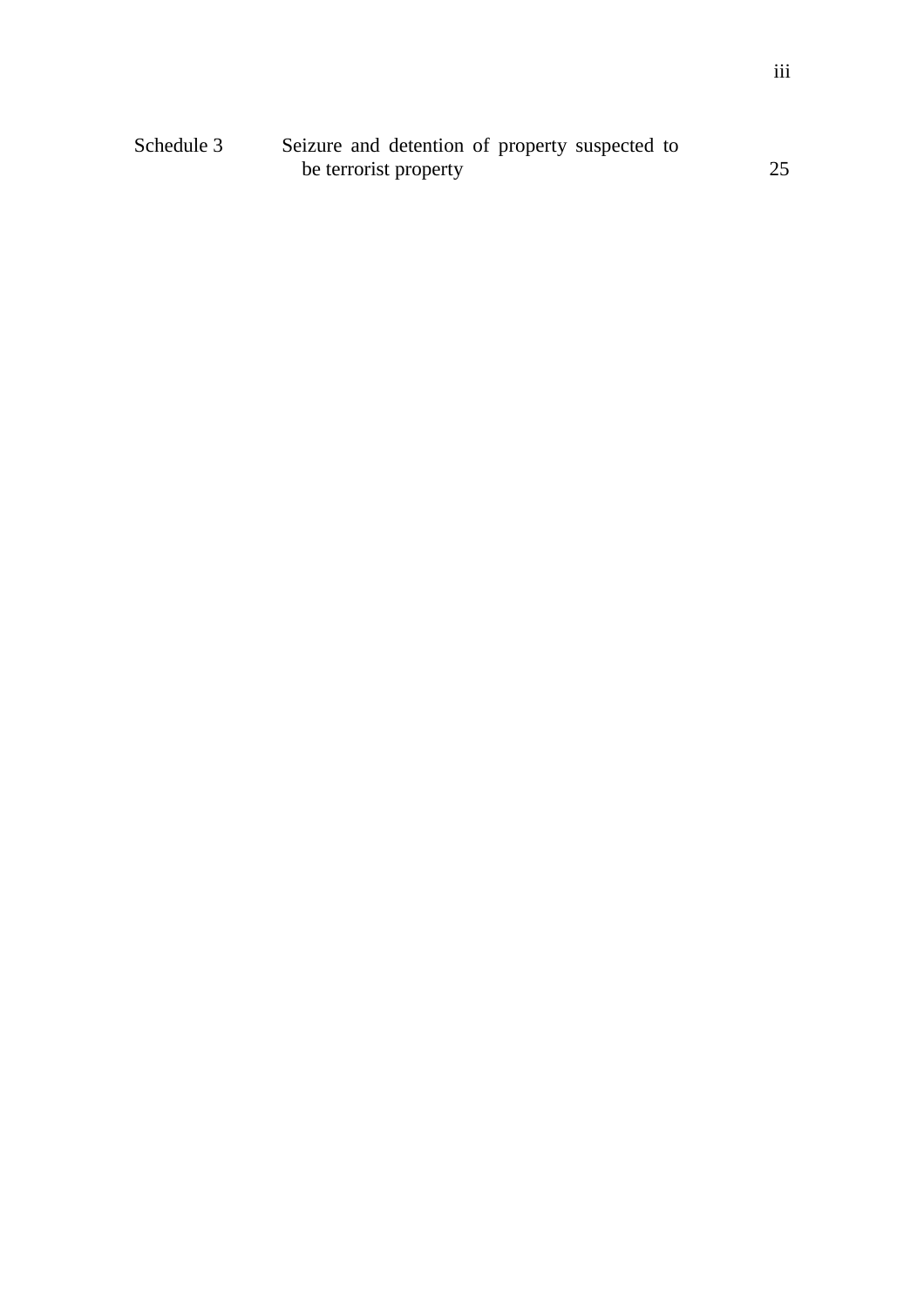#### A BILL

#### To

Further implement a decision of the Security Council of the United Nations in its Resolution 1373 of 28 September 2001 relating to measures for the prevention of terrorist acts; to implement certain of the Special Recommendations on Terrorist Financing of the Financial Action Task Force; and to provide for matters incidental thereto or connected therewith.

Enacted by the Legislative Council.

#### PART 1

#### PRELIMINARY

#### **1. Short title and commencement**

(1) This Ordinance may be cited as the United Nations (Anti-Terrorism Measures) Ordinance.

(2) This Ordinance shall come into operation on a day to be appointed by the Secretary for Security by notice published in the Gazette.

#### **2. Interpretation**

(1) In this Ordinance, unless the context otherwise requires –

"authorized officer" (獲授權㆟員) means a person authorized in writing under section  $15(1)$ ;

"entity" (實體) means any body of persons (including individuals), whether corporate or unincorporate;

"functions" (職能) includes powers;

"funds" (資金) includes funds mentioned in Schedule 1;

"practicable" (切實可行) means reasonably practicable;

"property" (財產) includes –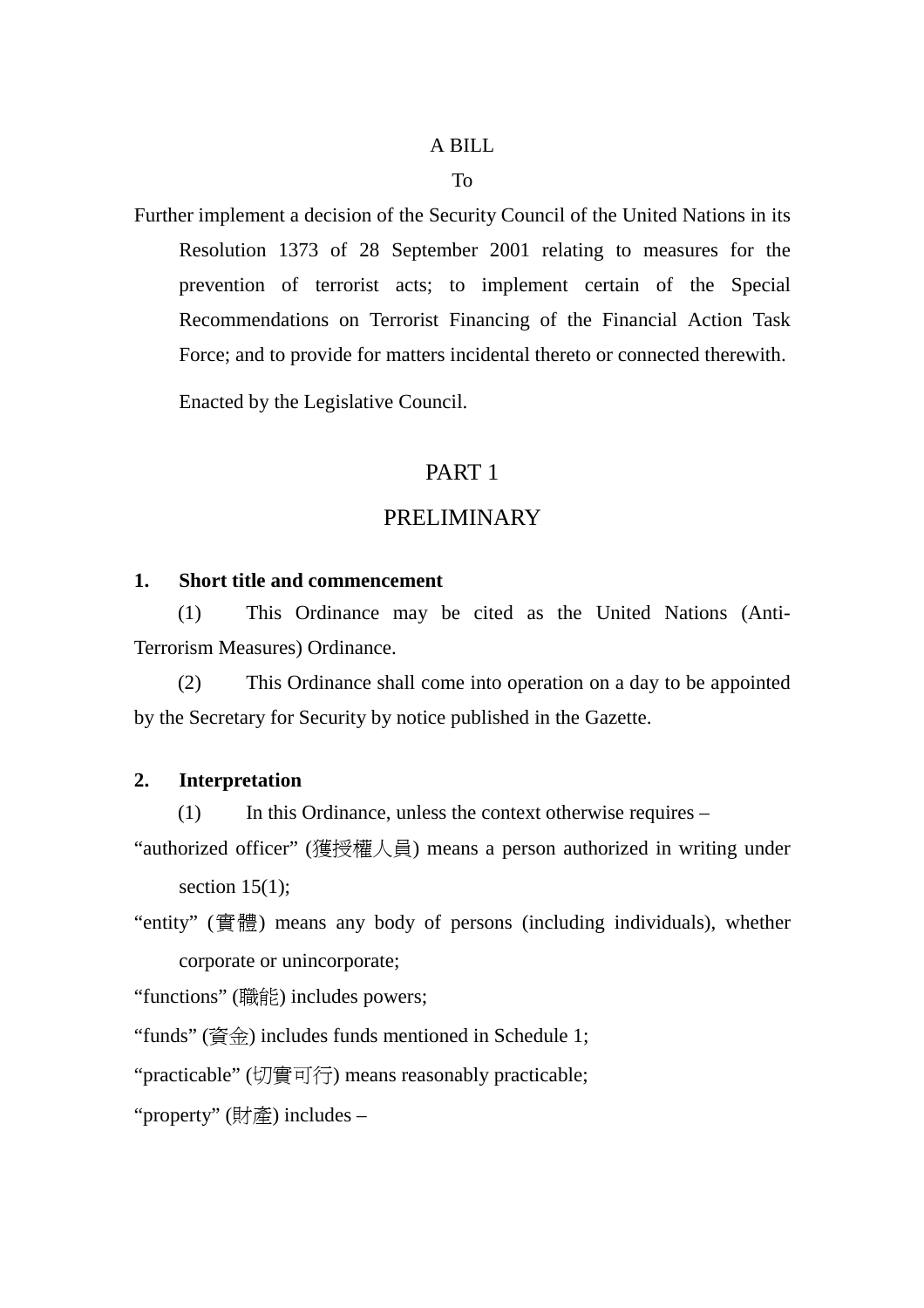- (a) property within the meaning of section 3 of the Interpretation and General Clauses Ordinance (Cap. 1);
- (b) funds;
- (c) financial assets;
- (d) economic resources; and
- (e) funds derived or generated from property mentioned in paragraph  $(a)$ ,  $(b)$ ,  $(c)$  or  $(d)$ ;

"Secretary" (局長) means the Secretary for Security;

"terrorist" (恐怖分子) means a person who commits, or attempts to commit, a terrorist act or who participates in or facilitates the commission of a terrorist act;

"terrorist act" (恐怖主義行為) –

- (a) subject to paragraph (b), means the use or threat of action where –
	- $(i)$  the action
		- (A) involves serious violence against a person;
		- (B) involves serious damage to property;
		- (C) endangers a person's life, other than that of the person committing the action;
		- (D) creates a serious risk to the health or safety of the public or a section of the public;
		- (E) is designed seriously to interfere with or seriously to disrupt an electronic system; or
		- (F) is designed seriously to interfere with or seriously to disrupt an essential service, facility or system, whether public or private; and
	- (ii) the use or threat is  $-$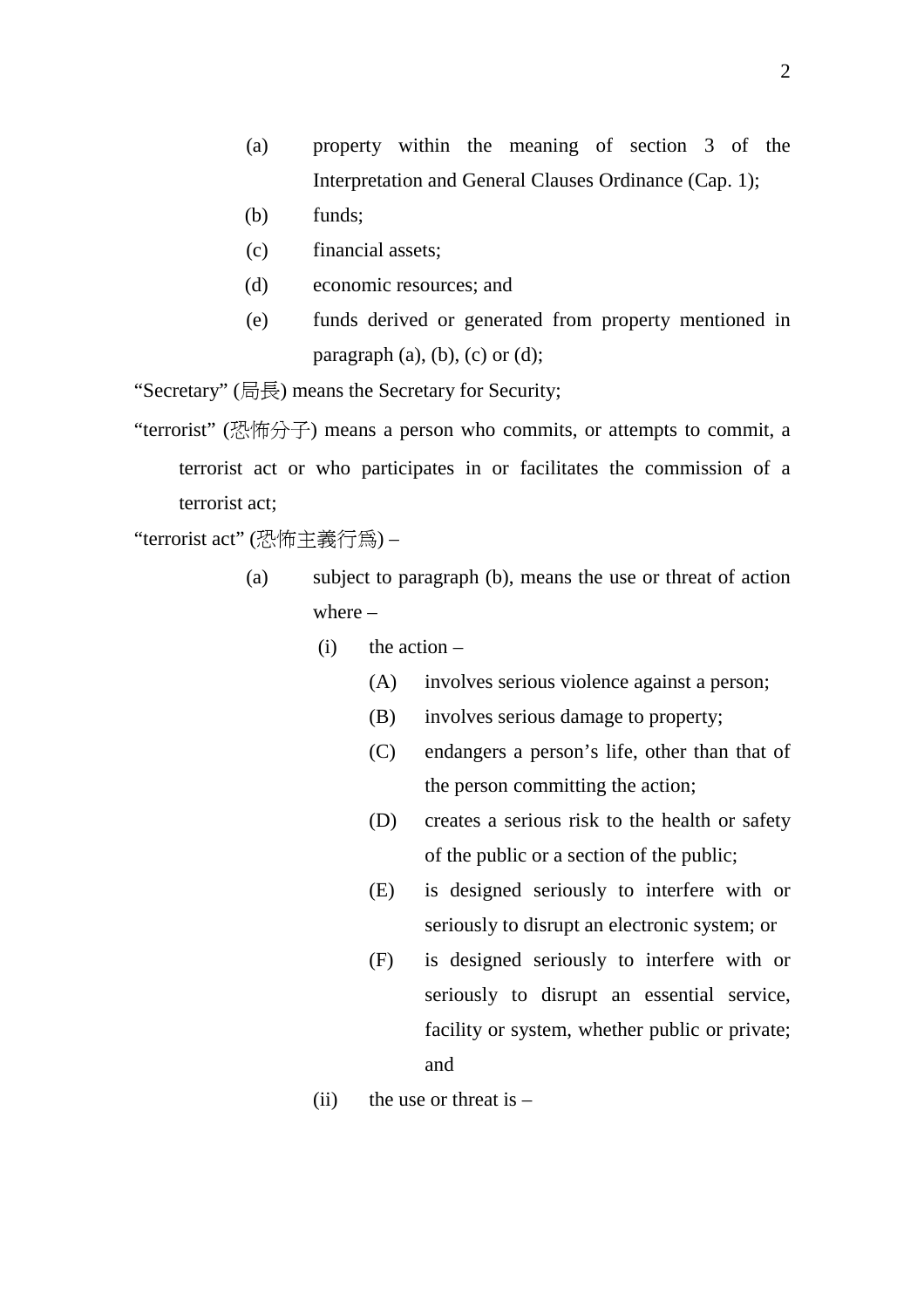- (A) designed to influence the Government or to intimidate the public or a section of the public; and
- (B) made for the purpose of advancing a political, religious or ideological cause;
- (b) in the case of paragraph  $(a)(i)(F)$ , does not include the use or threat of action in the course of any advocacy, protest, dissent or stoppage of work;

"terrorist associate" (與恐怖分子有聯繫者) means –

- (a) an entity owned or controlled, directly or indirectly, by a terrorist; or
- (b) a person who is designated by the Committee of the Security Council of the United Nations established pursuant to the United Nations Resolution 1267 of 15 October 1999;

"terrorist property" (恐怖分子財產) means –

- (a) the property of a terrorist or terrorist associate; or
- (b) any other property consisting of funds that
	- (i) is intended to be used to finance or otherwise assist the commission of a terrorist act; or
	- (ii) was used to finance or otherwise assist the commission of a terrorist act;

"weapons" (武器) includes –

- (a) chemical, biological, radiological or nuclear weapons;
- (b) any arms and related material (including ammunition, military vehicles, military equipment and paramilitary equipment);
- (c) any components of any arms and related material mentioned in paragraph (b); and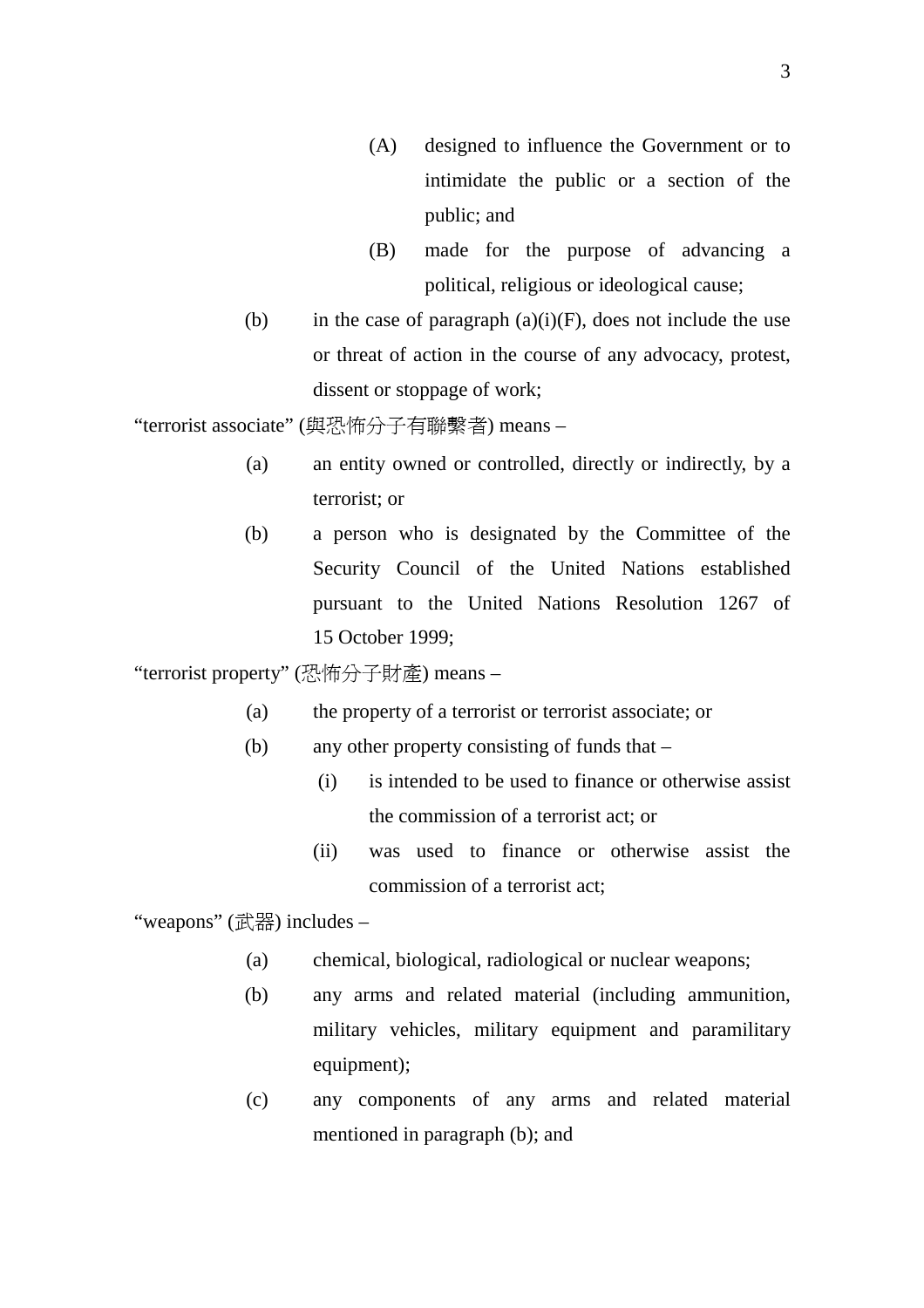- (d) any goods specially designed or prepared for use, or normally used, in the manufacture or maintenance of any arms or related material mentioned in paragraph (b) or components mentioned in paragraph (c).
- (2) Any reference in the definition of "terrorist act" to  $-$ 
	- (a) an action, person or property includes an action, person or property outside the HKSAR;
	- (b) the Government or public includes the government, or the public, of a place outside the HKSAR.

(3) For the purposes of this Ordinance, any proceeds of a terrorist or terrorist associate arising from a terrorist act are –

- (a) any payments or other rewards received at any time by the terrorist or terrorist associate in connection with the commission of that act;
- (b) any property derived or realized, directly or indirectly, by the terrorist or terrorist associate from any of the payments or other rewards; and
- (c) any pecuniary advantage obtained in connection with the commission of that act.

## **3. Application of certain provisions outside HKSAR**

Sections 6, 7, 8 and 9 shall apply to  $-$ 

- (a) any person within the HKSAR; and
- (b) any person outside the HKSAR who is
	- (i) a Hong Kong permanent resident; or
	- (ii) a body incorporated or constituted under the law of the HKSAR.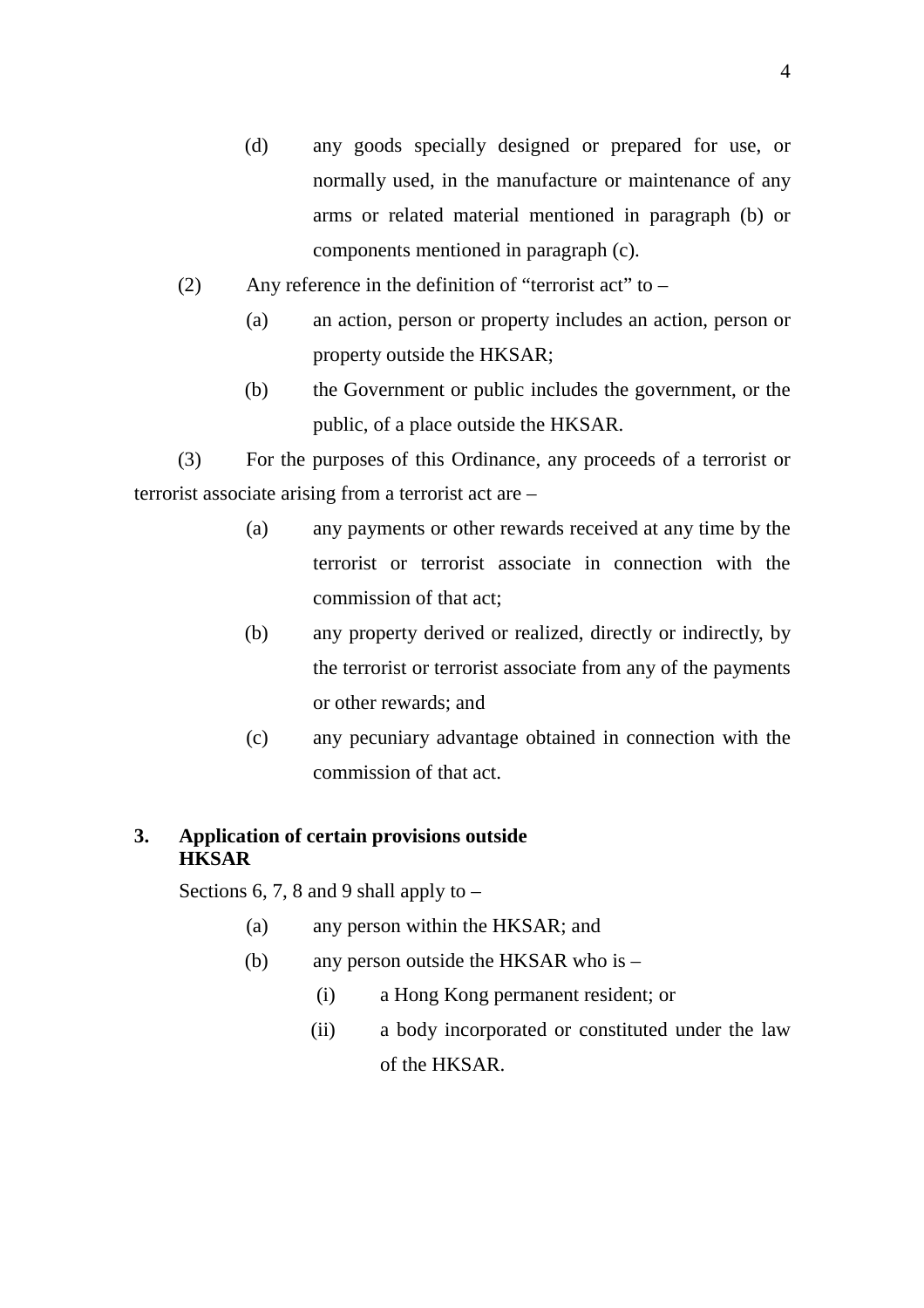## PART 2

# SPECIFICATION OF TERRORISTS, TERRORIST ASSOCIATES AND TERRORIST PROPERTY AND FREEZING OF FUNDS

## **4. Specification of persons and property as terrorists, terrorist associates or terrorist property**

(1) Where the Chief Executive has reasonable grounds to believe that a person is a terrorist, the Chief Executive may publish a notice in the Gazette specifying the name or names of the person.

(2) Where the Chief Executive has reasonable grounds to believe that a person is a terrorist associate, the Chief Executive may publish a notice in the Gazette specifying the name or names of the person.

(3) Where the Chief Executive has reasonable grounds to believe that any property is terrorist property, the Chief Executive may publish a notice in the Gazette specifying the property.

(4) For the avoidance of doubt, it is hereby declared that a notice under subsection  $(1)$ ,  $(2)$  or  $(3)$  is not subsidiary legislation.

(5) Subject to section 16(3)(a), for the purposes of this Ordinance, it shall be presumed, in the absence of evidence to the contrary, that –

- (a) a person specified in a notice under subsection (1) is a terrorist;
- (b) a person specified in a notice under subsection (2) is a terrorist associate;
- (c) property specified in a notice under subsection (3) is terrorist property.
- $(6)$  Where
	- (a) a person or property is specified in a notice under subsection  $(1)$ ,  $(2)$  or  $(3)$ , as the case may be; and
	- $(b)$  either –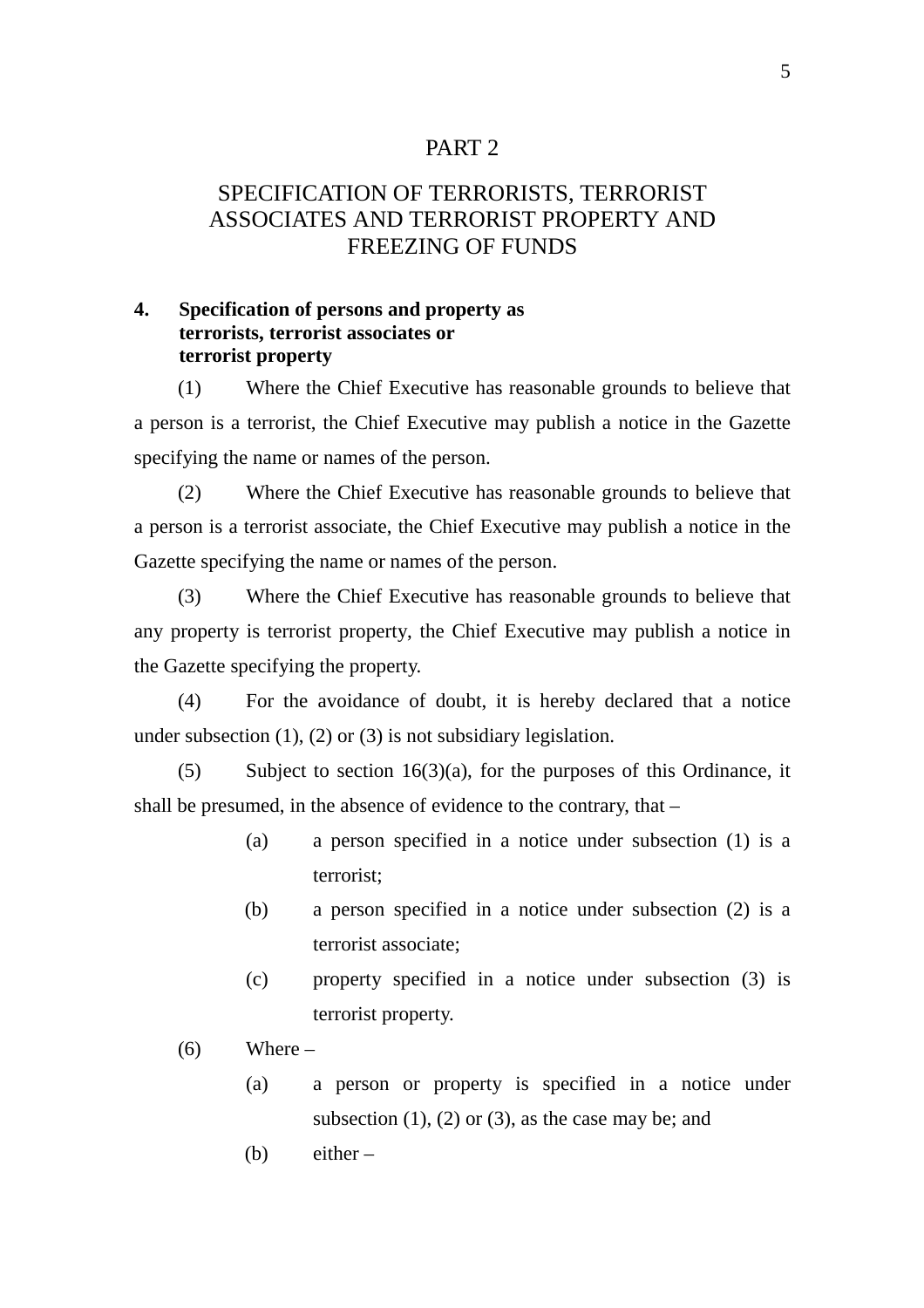- (i) the Chief Executive ceases to have reasonable grounds to believe that the person or property is a terrorist, terrorist associate or terrorist property, as the case may be; or
- (ii) the Court of First Instance has granted an application under section 16 which relates to the person or property, as the case may be,

then the Chief Executive shall, as soon as is practicable, by notice published in the Gazette, revoke the notice to the extent that it relates to the person or property, as the case may be.

(7) A notice under subsection (1), (2) or (3) which has not been revoked under subsection (6) shall expire on the 3rd anniversary of the date of its publication in the Gazette.

(8) For the avoidance of doubt, it is hereby declared that neither subsection (6) nor (7) shall operate to prevent the Chief Executive from again exercising the Chief Executive's power under subsection (1), (2) or (3) in respect of a person or property who or which has ceased to be specified in a notice under subsection (1), (2) or (3) by virtue of the operation of subsection (6) or (7).

#### **5. Freezing of funds**

(1) Where the Secretary has reasonable grounds to suspect that any funds held by any person are terrorist property, the Secretary may, by notice in writing specifying the funds, direct that the funds not be made available, directly or indirectly, to any person except under the authority of a licence granted by the Secretary for the purposes of this section.

- $(2)$  Where
	- (a) funds are specified in a notice under subsection (1); and
	- $(b)$  either
		- (i) the Secretary ceases to have reasonable grounds to suspect that the funds are terrorist property; or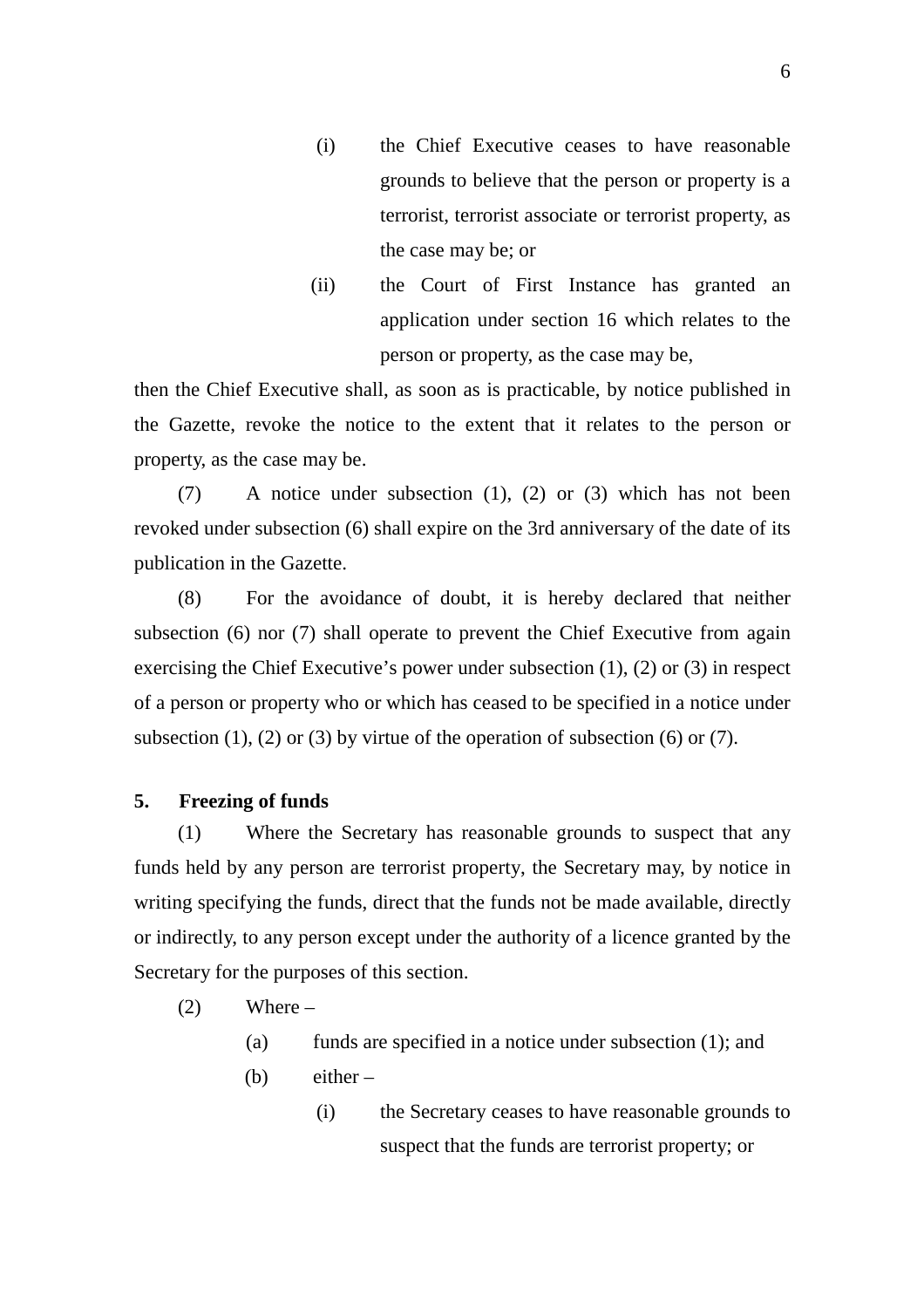(ii) the Court of First Instance has granted an application under section 16 which relates to the funds,

then the Secretary shall, as soon as is practicable, by notice in writing revoke the notice to the extent that it relates to the funds.

(3) A notice under subsection (1) which has not been revoked under subsection (2) shall expire on the 3rd anniversary of the date on which it was signed by the Secretary.

- (4) For the avoidance of doubt, it is hereby declared that
	- (a) neither subsection (2) nor (3) shall operate to prevent the Secretary from again exercising the Secretary's power under subsection (1) in respect of funds which have ceased to be specified in a notice under subsection (1) by virtue of the operation of subsection  $(2)$  or  $(3)$ ;
	- (b) the revocation under subsection (2), or the expiry under subsection (3), of a notice under subsection (1) shall not affect the application of section 7 to the funds which were specified in the notice.

(5) A notice under subsection (1) or (2) shall be given to the person holding the funds concerned ("the recipient"), and shall require the recipient to send a copy of the notice without delay to the person whose funds they are, or for or on whose behalf the funds are held ("the owner").

(6) A recipient shall be treated as complying with subsection (5) if, without delay, he sends a copy of the notice mentioned in that subsection to the owner at his last-known address or, if he does not have an address for the owner, he makes arrangements for a copy of the notice to be supplied to the owner at the first available opportunity.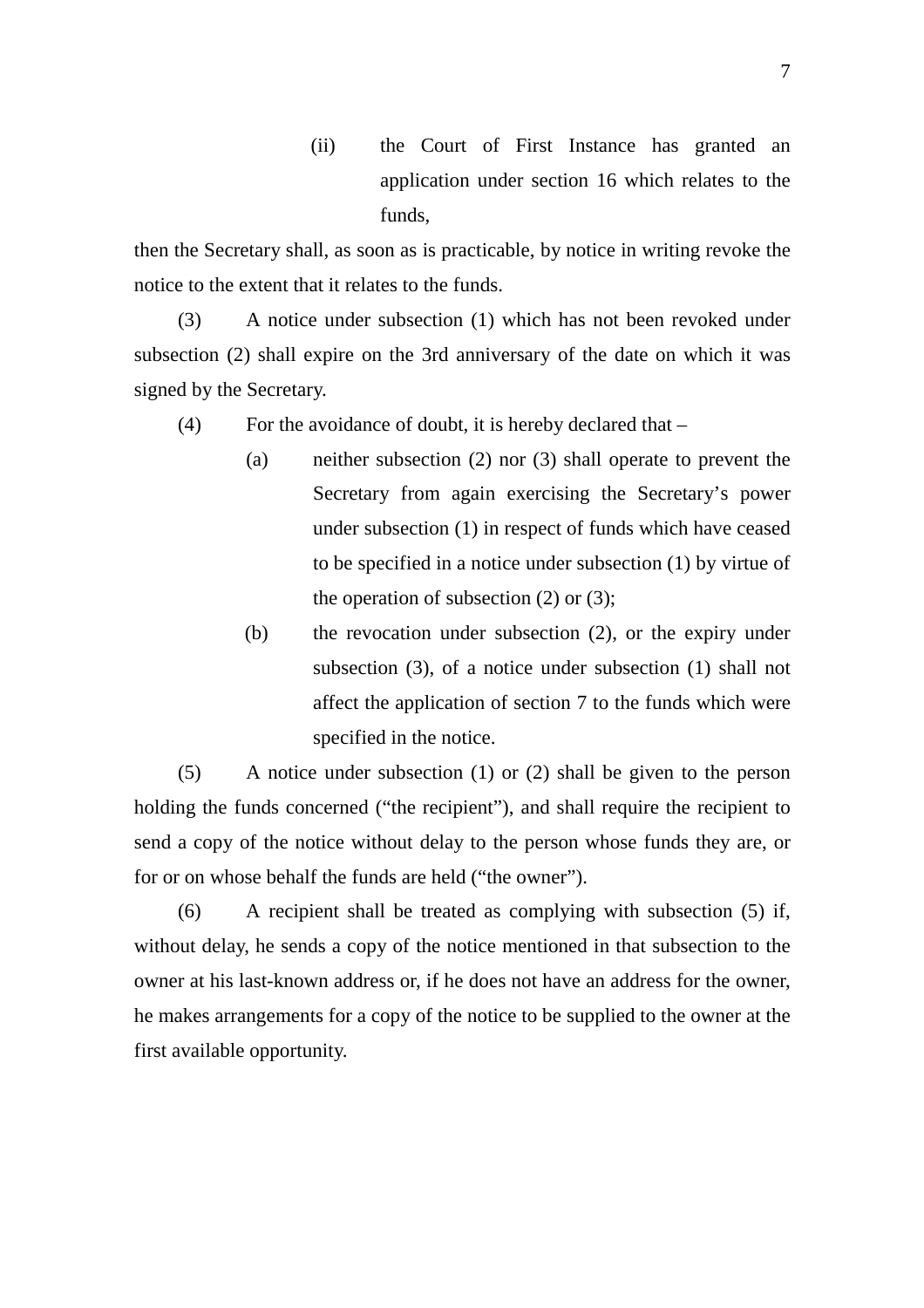## PART 3

# PROHIBITIONS RELATING TO TERRORISTS, TERRORIST ASSOCIATES AND TERRORIST **PROPERTY**

#### **6. Prohibition on supply of funds to terrorists and terrorist associates**

A person shall not provide or collect, by any means, directly or indirectly, funds –

- (a) with the intention that the funds be directly or indirectly supplied to or otherwise used by; or
- (b) knowing or having reasonable grounds to believe that the funds will be directly or indirectly supplied to or otherwise used by,

a person who the first-mentioned person knows or has reasonable grounds to believe is a terrorist or terrorist associate.

# **7. Prohibition on making funds, etc. available to terrorists and terrorist associates**

No person shall, except under the authority of a licence granted by the Secretary for the purposes of this section, make any funds or financial (or related) services available, directly or indirectly, to or for the benefit of a person who the first-mentioned person knows or has reasonable grounds to believe is a terrorist or terrorist associate.

#### **8. Prohibition on supply of weapons to terrorists and terrorist associates**

A person shall not provide or collect, by any means, directly or indirectly, weapons –

> (a) with the intention that the weapons be directly or indirectly supplied to or otherwise used by; or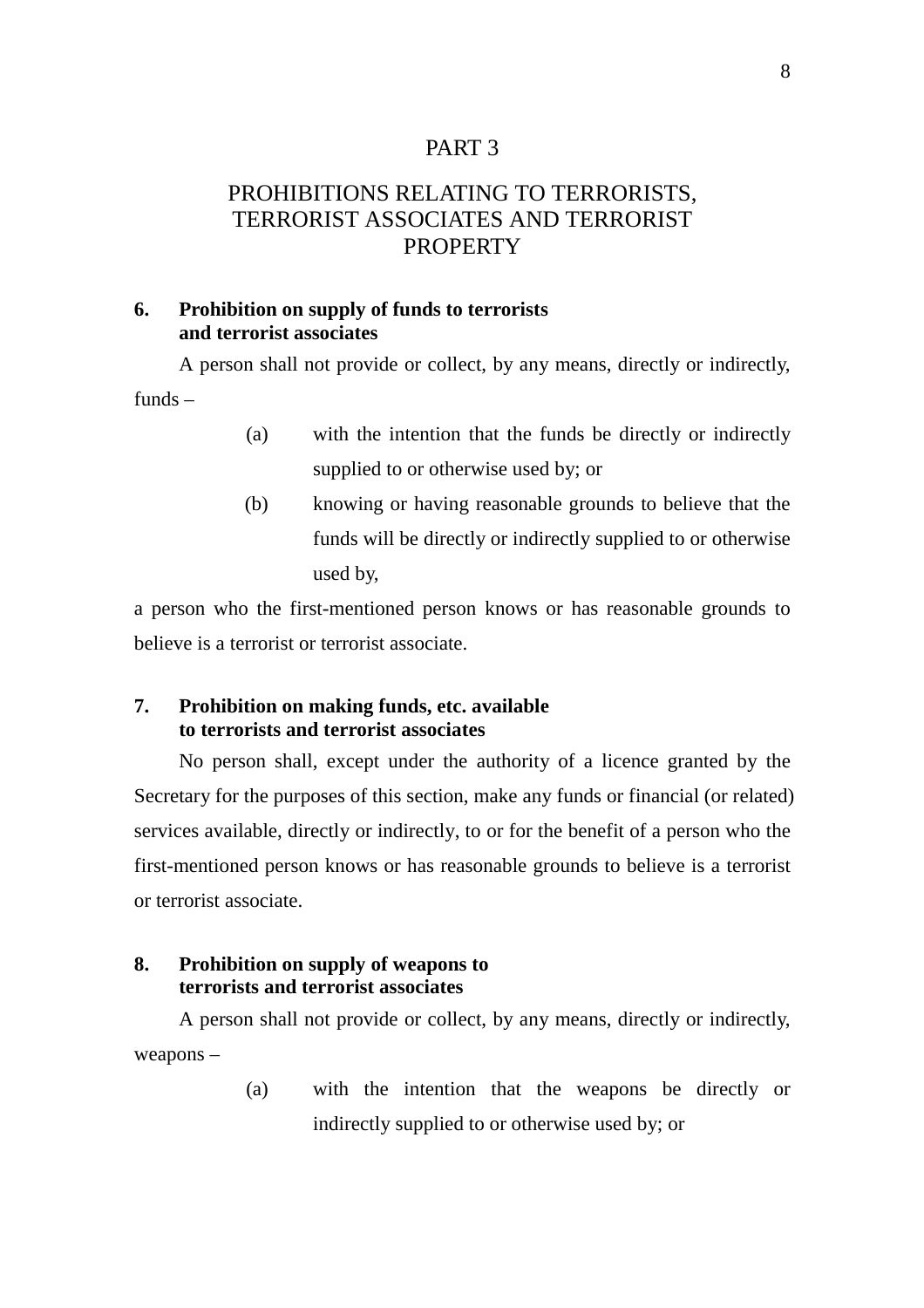(b) knowing or having reasonable grounds to believe that the weapons will be directly or indirectly supplied to or otherwise used by,

a person who the first-mentioned person knows or has reasonable grounds to believe is a terrorist or terrorist associate.

## **9. Prohibition on recruitment, etc. to persons specified in notices under section 4(1) and (2)**

- $(1)$  A person shall not
	- (a) recruit another person to become a member of, or to serve in any capacity with; or
	- (b) become a member of, or begin to serve in any capacity with,

a person specified in a notice under section 4(1) or (2).

(2) Where a person is a member of, or is serving in any capacity with, a person specified in a notice under section 4(1) or (2) immediately before the date of publication in the Gazette of the notice, the first-mentioned person shall take all practicable steps to cease to be such a member or to cease to so serve, as the case may be.

# **10. Prohibition against false threats of terrorist acts**

(1) A person shall not communicate or make available by any means any information which he knows or believes to be false to another person with the intention of inducing in him or any other person a false belief that a terrorist act has been, is being or will be carried out.

- (2) A person shall not  $-$ 
	- (a) place any article or substance in any place; or
	- (b) despatch any article or substance by post, rail or by any other means of sending things from one place to another,

with the intention of inducing in another person a false belief that –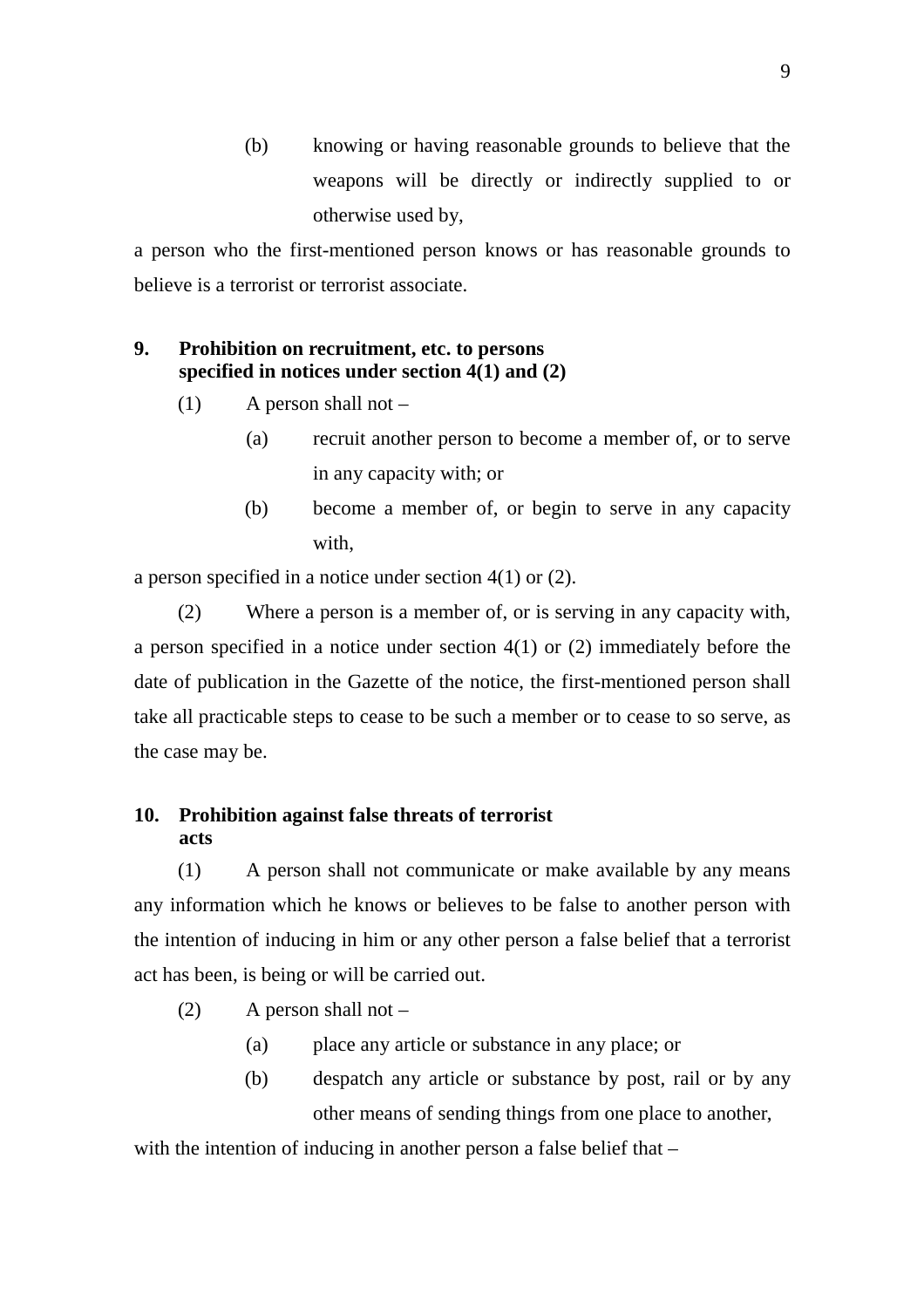- (c) the article or substance is likely to explode or ignite and thereby cause personal injury or damage to property; or
- (d) the article contains or the substance consists of  $-$ 
	- (i) any dangerous, hazardous, radioactive or harmful substance;
	- (ii) any toxic chemical; or
	- (iii) any microbial or other biological agent, or toxin, that is likely to cause death, disease or personal injury or damage to property.

(3) For the purposes of subsections (1) and (2), a reference to a person inducing in another person a false belief does not require the first-mentioned person to have any particular person in mind as the person in whom he intends to induce the false belief.

## PART 4

# DISCLOSURE OF KNOWLEDGE OR SUSPICION THAT PROPERTY IS TERRORIST PROPERTY

## **11. Disclosure of knowledge or suspicion that property is terrorist property**

(1) Where a person knows or has reasonable grounds to suspect that any property is terrorist property, then the person shall disclose to an authorized officer the information or other matter –

- (a) on which the knowledge or suspicion is based; and
- (b) as soon as is practicable after that information or other matter comes to the person's attention.

(2) If a person who has made a disclosure referred to in subsection (1) does any act in contravention of section 6 or 7 (whether before or after the disclosure), and the disclosure relates to that act, the person does not commit an offence under section  $14(1)$  in respect of that contravention if –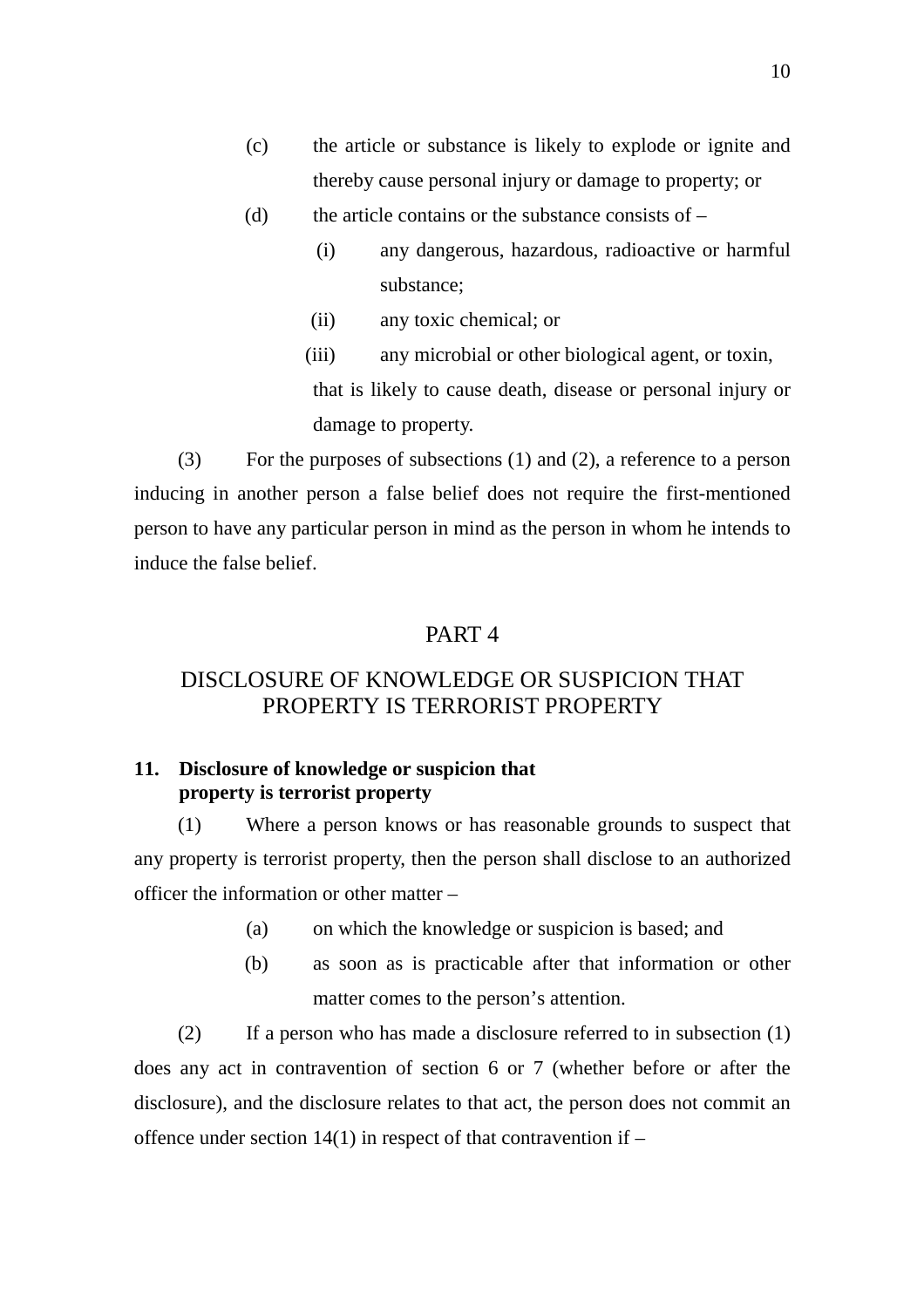- (a) that disclosure is made before the person does that act and the person does that act with the consent of an authorized officer; or
- (b) that disclosure is made
	- (i) after the person does that act;
	- (ii) on the person's initiative; and
	- (iii) as soon as it is practicable for the person to make it.
- (3) A disclosure referred to in subsection  $(1)$ 
	- (a) shall not be treated as a breach of any restriction upon the disclosure of information imposed by contract or by any enactment, rule of conduct or other provision;
	- (b) shall not render the person who made it liable in damages for any loss arising out of –
		- (i) the disclosure;
		- (ii) any act done or omitted to be done in relation to the property concerned in consequence of the disclosure.

(4) Where a person knows or has reasonable grounds to suspect that a disclosure has been made under subsection (1), the person shall not disclose to another person any information or other matter which is likely to prejudice any investigation which might be conducted following that first-mentioned disclosure.

#### PART 5

#### EVIDENCE, FORFEITURE AND OFFENCES

#### **12. Obtaining of evidence and information, etc.**

(1) Schedule 2 shall have effect in order to  $-$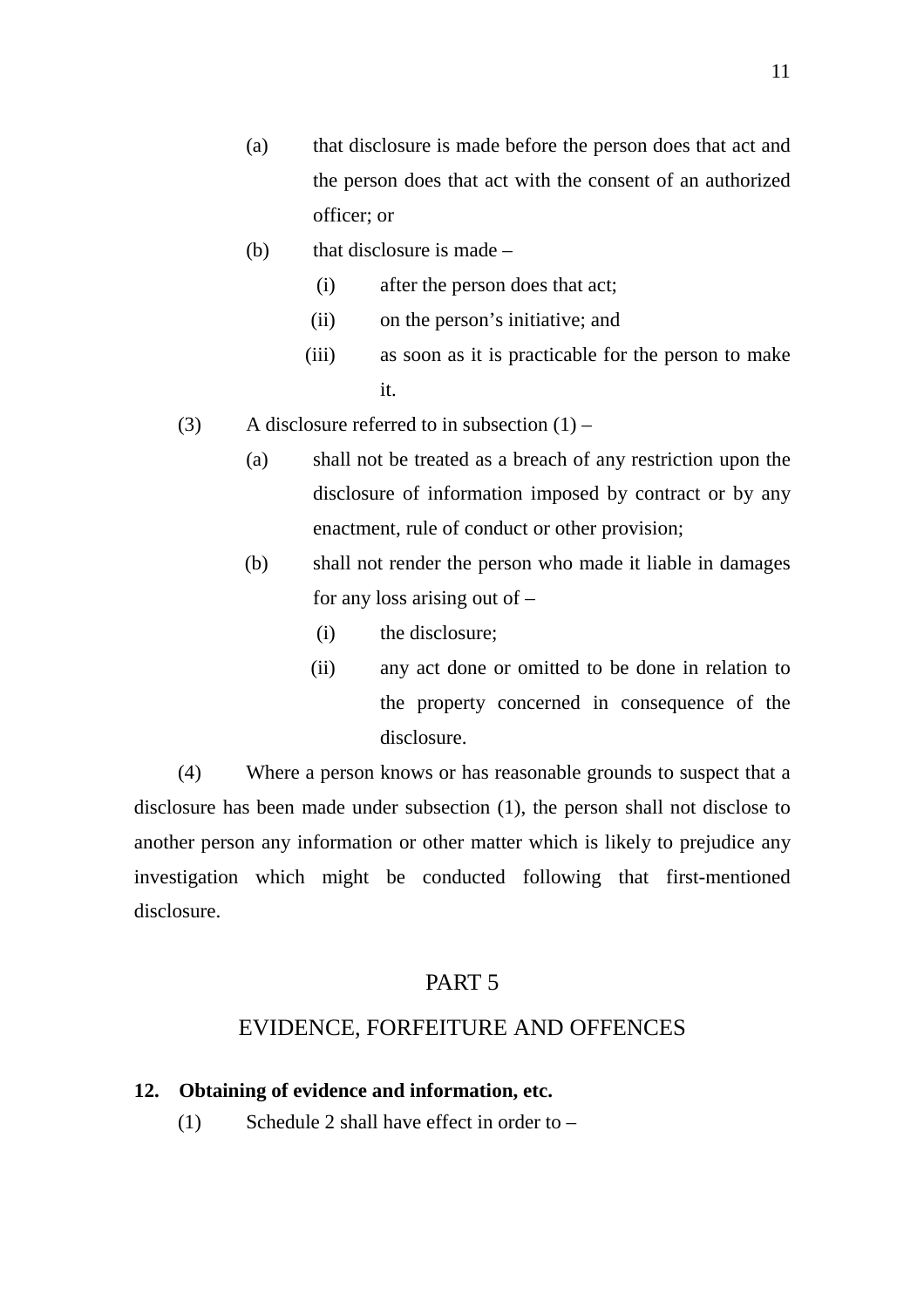- (a) facilitate the obtaining of evidence and information for the purpose of securing compliance with or detecting evasion of this Ordinance;
- (b) facilitate the obtaining of evidence in relation to the commission of an offence under this Ordinance.

(2) Schedule 3 shall have effect in order to enable property suspected of being terrorist property to be seized and detained while its origin or derivation is further investigated or consideration is given to the institution (whether in the HKSAR or elsewhere) of proceedings –

- (a) against any person in relation to an offence with which the property is connected; or
- (b) which may result in the property being specified in a notice under section 5(1) or which may result in the forfeiture or other confiscation of the property.

# **13. Forfeiture of certain terrorist property**

(1) The Court of First Instance may, if satisfied on an application made by or on behalf of the Secretary for Justice that any property specified in the application is terrorist property –

- (a) mentioned in paragraph (a) of the definition of "terrorist property" and which also –
	- (i) in whole or in part directly or indirectly represents any proceeds arising from a terrorist act;
	- (ii) is intended to be used to finance or otherwise assist the commission of a terrorist act; or
	- (iii) was used to finance or otherwise assist the commission of a terrorist act; or
- (b) mentioned in paragraph (b) of the definition of "terrorist property",

order, subject to subsection (2), the forfeiture of the property.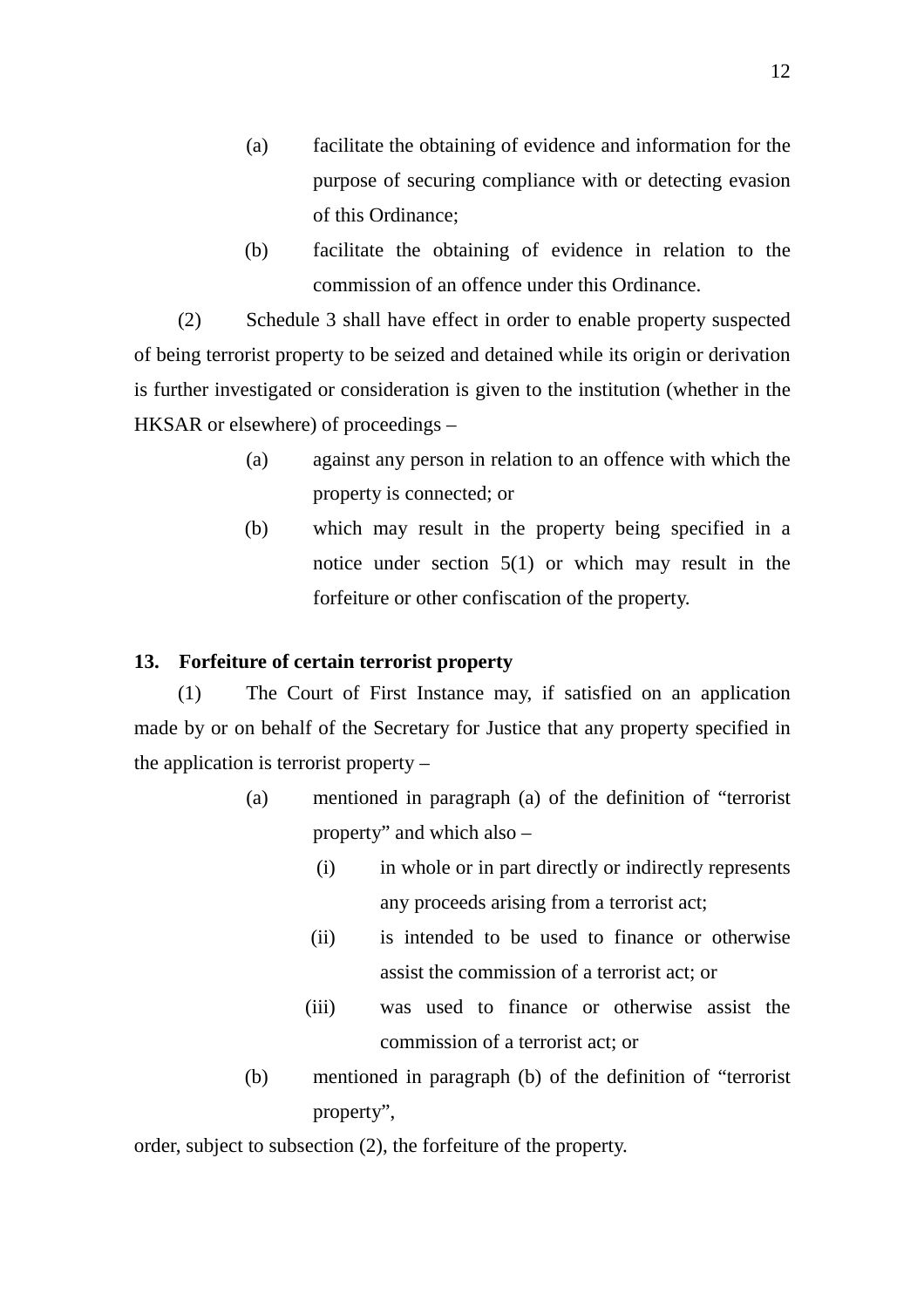(2) Where the Court of First Instance makes an order under subsection (1) in respect of any property, the Court shall specify in the order so much, if any, of the property in respect of which the Court is not satisfied as mentioned in that subsection.

(3) An order may be made under this section whether or not proceedings are brought against any person for an offence with which the property concerned is connected.

(4) The standard of proof on an application under this section shall be on the balance of probabilities.

(5) Subject to section 17(3), Order 115, rule 29, of the Rules of the High Court (Cap. 4 sub. leg.) shall, with all necessary modifications, apply to and in relation to subsection (1) as it applies to and in relation to section 24D(1) of the Drug Trafficking (Recovery of Proceeds) Ordinance (Cap. 405).

## **14. Offences**

(1) Any person who contravenes section 6, 7 or 8 commits an offence and is liable –

- (a) on conviction on indictment to a fine and to imprisonment for 14 years;
- (b) on summary conviction to a fine at level 6 and to imprisonment for 2 years.

(2) A person who contravenes a notice under section 5(1) commits an offence and is liable –

- (a) on conviction on indictment to a fine and to imprisonment for 7 years;
- (b) on summary conviction to a fine at level 6 and to imprisonment for 1 year.

(3) A person who contravenes a requirement under section 5(5) commits an offence and is liable on conviction to a fine at level 6 and to imprisonment for 3 months.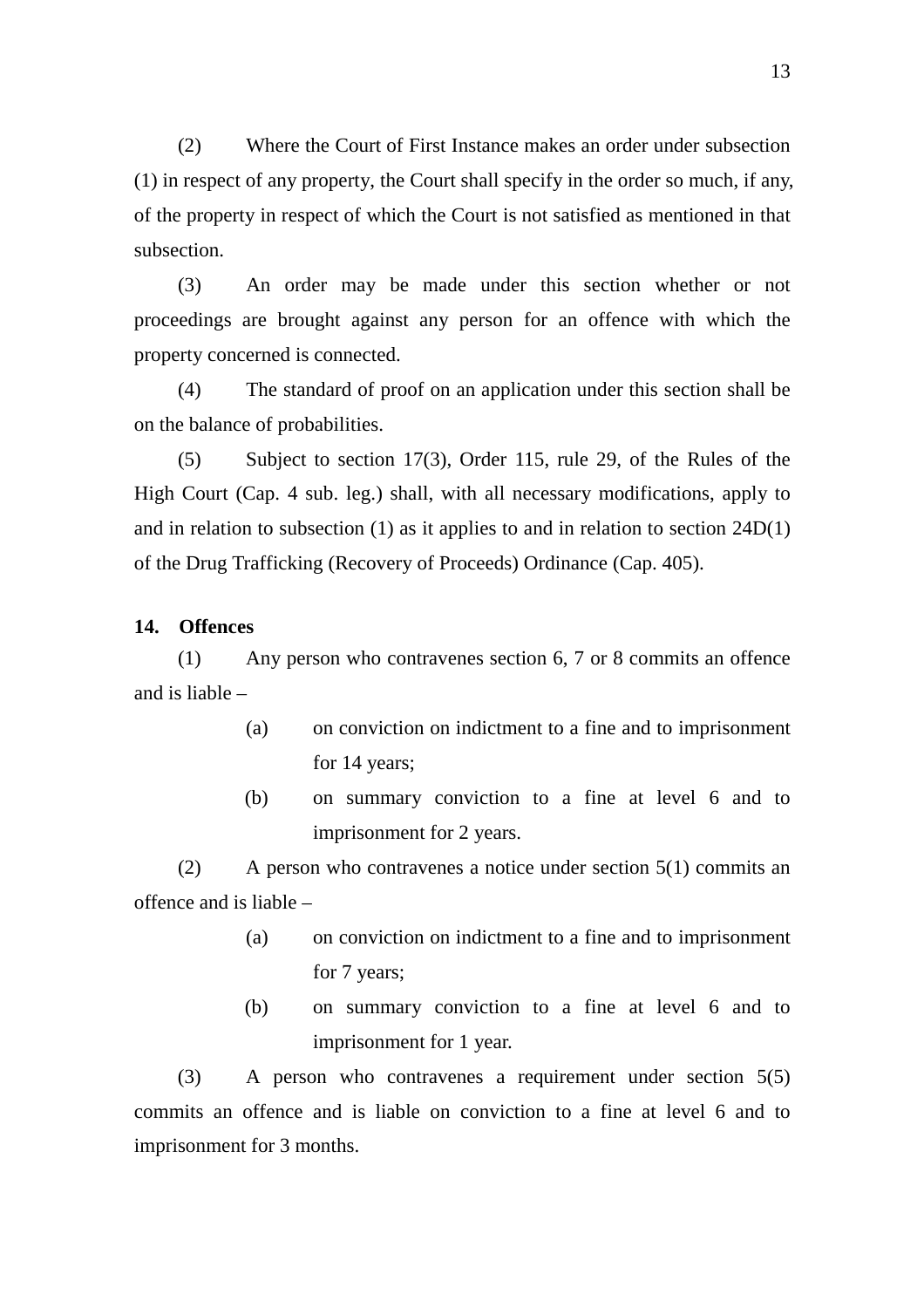(4) A person who contravenes section  $9(1)$  or  $(2)$  or  $10(1)$  or  $(2)$ commits an offence and is liable –

- (a) on conviction on indictment to a fine and to imprisonment for 7 years;
- (b) on summary conviction to a fine at level 6 and to imprisonment for 1 year.

(5) A person who contravenes section 11(1) commits an offence and is liable on conviction to a fine at level 5 and to imprisonment for 3 months.

(6) A person who contravenes section 11(4) commits an offence and is liable –

- (a) on conviction on indictment to a fine and to imprisonment for 3 years;
- (b) on summary conviction to a fine at level 6 and to imprisonment for 1 year.

(7) In proceedings against a person for an offence under subsection (6), it is a defence to prove –

- (a) that he did not know or suspect that the disclosure concerned was likely to be prejudicial in the way referred to in section 11(4); or
- (b) that he had lawful authority or reasonable excuse for making that disclosure.

(8) Any person who is guilty of an offence under section  $3(b)$  or (d) of Schedule 2 is liable –

- (a) on conviction on indictment to a fine and to imprisonment for 2 years;
- (b) on summary conviction to a fine at level 6 and to imprisonment for 6 months.

(9) Any person who is guilty of an offence under section  $3(a)$  or (c) of Schedule 2, or section 2(8) of Schedule 3, is liable on conviction to a fine at level 6 and to imprisonment for 6 months.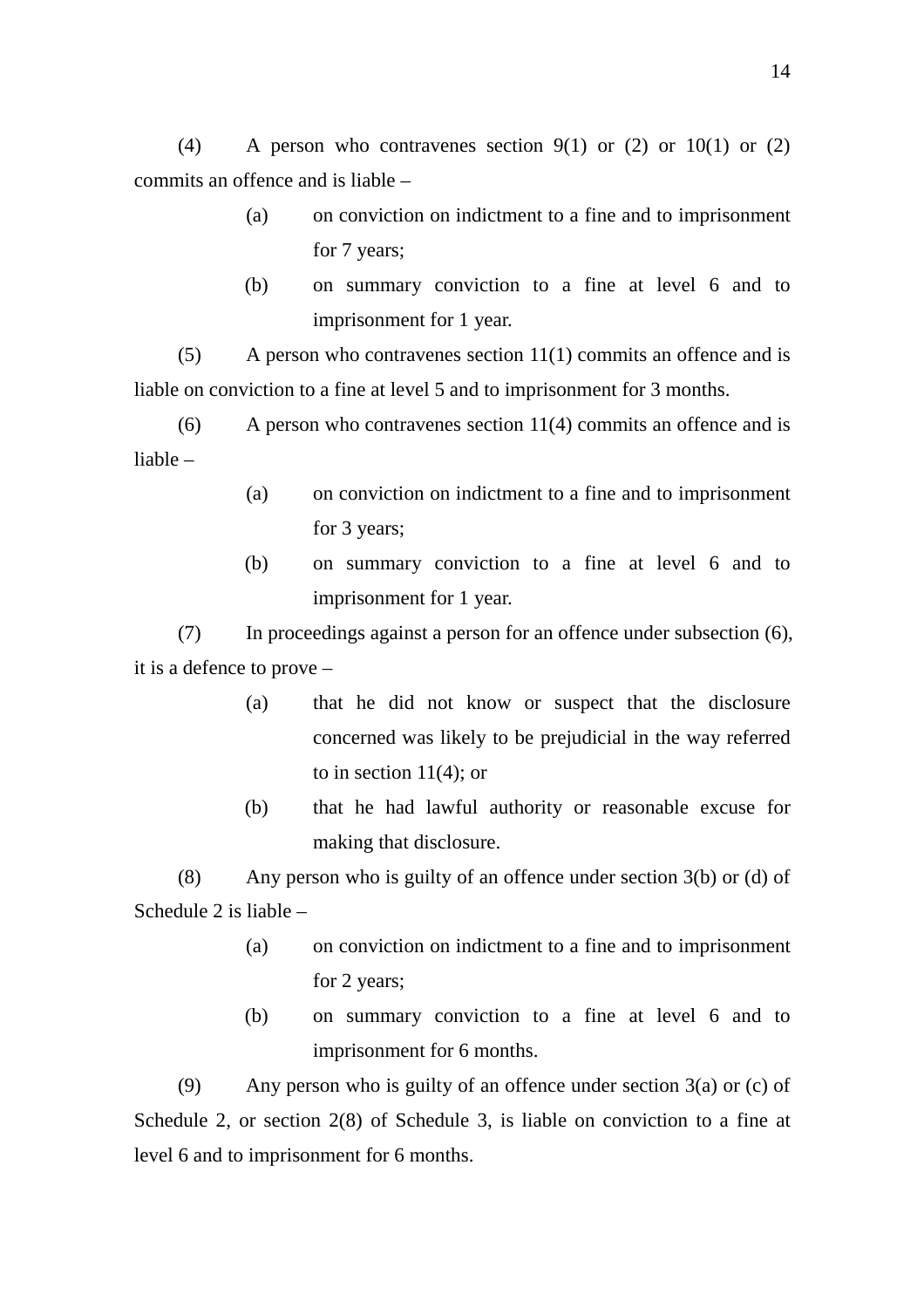(10) Where any body corporate is guilty of an offence under this Ordinance, and that offence is proved to have been committed with the consent or connivance of, or to be attributable to any neglect on the part of, any director, manager, secretary or other similar officer of the body corporate or any person who was purporting to act in any such capacity, he, as well as the body corporate, shall be guilty of that offence, and shall be liable to be proceeded against and punished accordingly.

(11) Summary proceedings for an offence under this Ordinance, being an offence alleged to have been committed outside the HKSAR, may be commenced at any time not later than 12 months from the date on which the person charged first enters the HKSAR after committing the offence.

(12) No proceedings for an offence under this Ordinance shall be instituted in the HKSAR except by or with the consent of the Secretary for Justice.

#### PART 6

#### **MISCELLANEOUS**

#### **15. Authorization of officers and delegations**

(1) The Secretary may authorize in writing any person to be an authorized officer for the purposes of this Ordinance.

(2) The Chief Executive may, to such extent and subject to such restrictions and conditions as the Chief Executive may think proper, delegate or authorize the delegation of any of the Chief Executive's functions under this Ordinance to any person, or class or description of persons, approved by the Chief Executive, and references in this Ordinance to the Chief Executive shall be construed accordingly.

(3) The Secretary may, to such extent and subject to such restrictions and conditions as the Secretary may think proper, delegate or authorize the delegation of any of the Secretary's functions under this Ordinance to any person,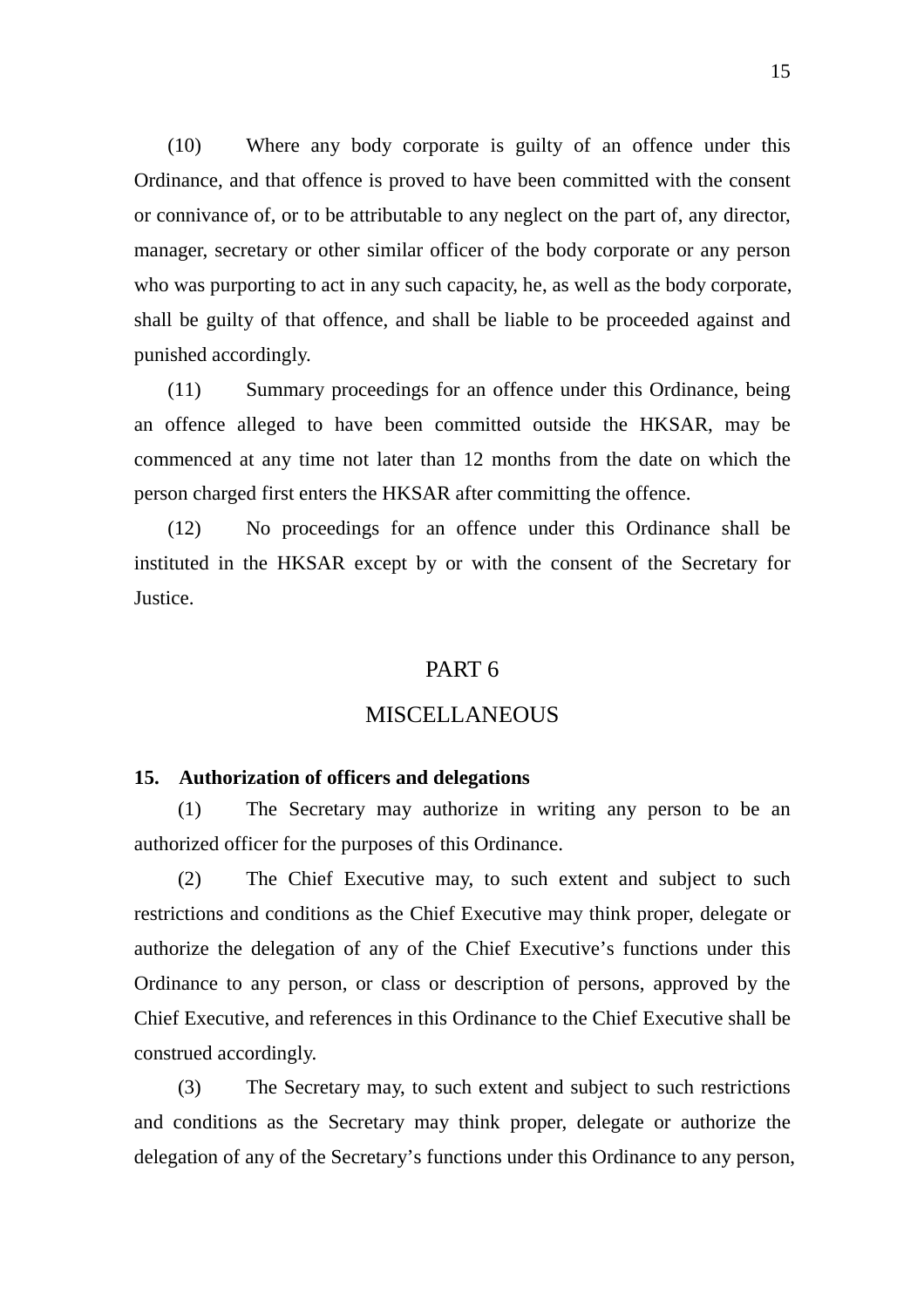or class or description of persons, approved by the Secretary, and references in this Ordinance to the Secretary shall be construed accordingly.

#### **16. Applications to Court of First Instance**

(1) Where a notice has been published under section 4(1), (2) or (3), or a notice given under section  $5(1)$ , then –

- (a) in the case of a notice under section  $4(1)$  or  $(2)$ , any person specified in the notice, or any person acting for or on behalf of the person so specified, may at any time make an application to the Court of First Instance for the notice to be revoked to the extent that it relates to the person so specified;
- (b) in the case of a notice under section  $4(3)$ , any person by, for or on behalf of whom any property specified in the notice is held may at any time make an application to the Court of First Instance for the notice to be revoked to the extent that it relates to the property so specified;
- (c) in the case of a notice under section  $5(1)$ , any person
	- (i) by, for or on behalf of whom any funds specified in the notice are held; or
	- (ii) who otherwise has an interest
		- (A) in the funds so specified; and
		- (B) prescribed by rules made under section 17 as an interest for the purposes of this paragraph,

may at any time make an application to the Court of First Instance for the notice to be revoked to the extent that it relates to the funds so specified.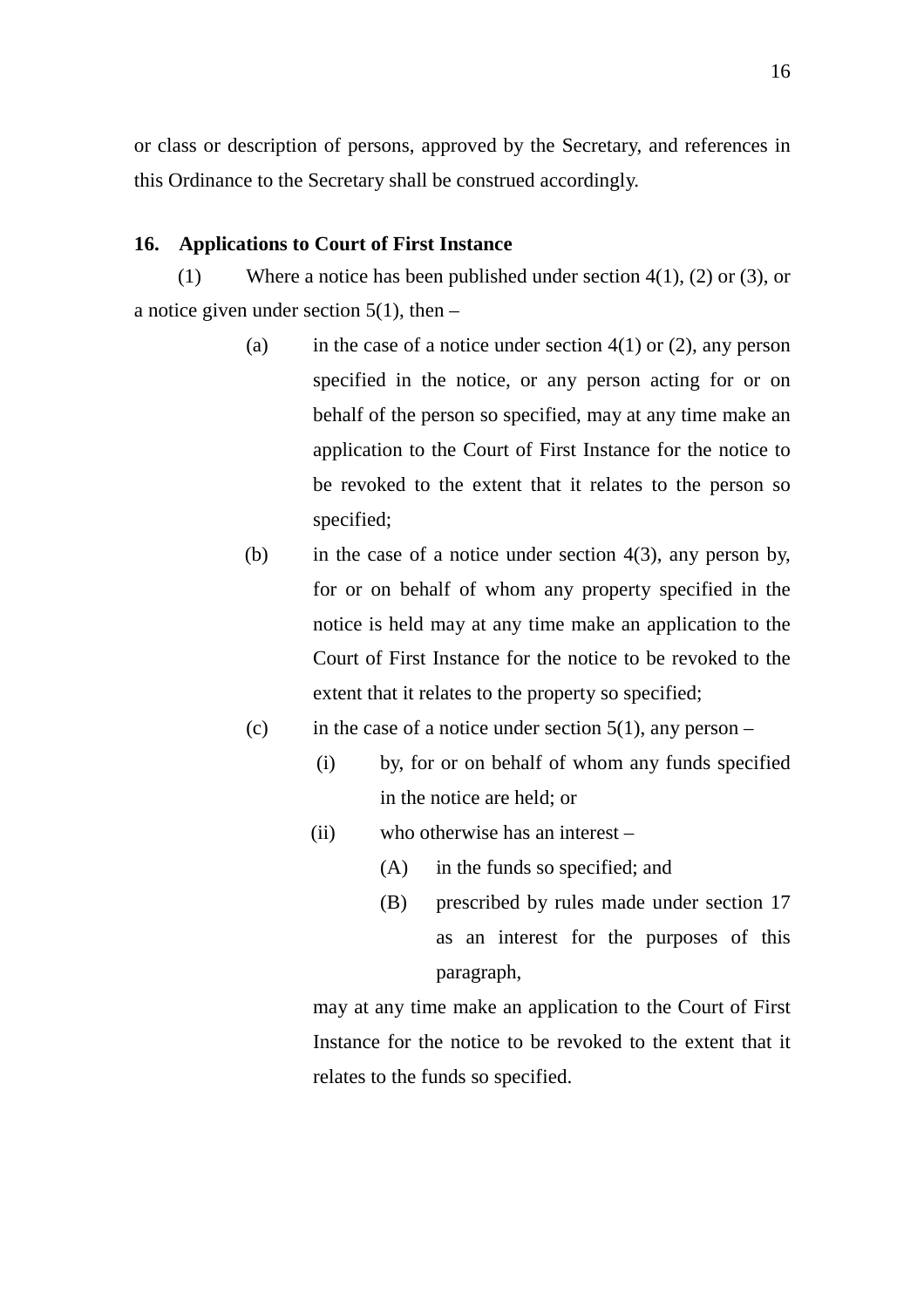(2) A person who makes an application under subsection  $(1)(a)$ ,  $(b)$  or (c) shall give a copy of the application and any affidavit and other relevant documents in support –

- (a) to the Secretary for Justice and, in the case of an application under subsection  $(1)(b)$  or  $(c)$ , to any other person by, for or on behalf of whom the property or funds concerned is or are held; and
- (b) not later than 7 days before the date fixed for the hearing of the application.
- (3) On an application under subsection (1)(a), (b) or  $(c)$ 
	- (a) the presumption mentioned in section 4(5) shall not be applicable to the proceedings; and
	- (b) the Court of First Instance shall grant the application unless it is satisfied that –
		- (i) where subsection  $(1)(a)$  is applicable, the Chief Executive had and continues to have reasonable grounds to believe that the person specified in the notice concerned under section 4(1) or (2) is a terrorist or terrorist associate;
		- (ii) where subsection  $(1)(b)$  is applicable, the Chief Executive had and continues to have reasonable grounds to believe that the property specified in the notice concerned under section 4(3) is terrorist property;
		- (iii) where subsection  $(1)(c)$  is applicable, the Secretary had and continues to have reasonable grounds to suspect that the funds specified in the notice concerned under section 5(1) are terrorist property.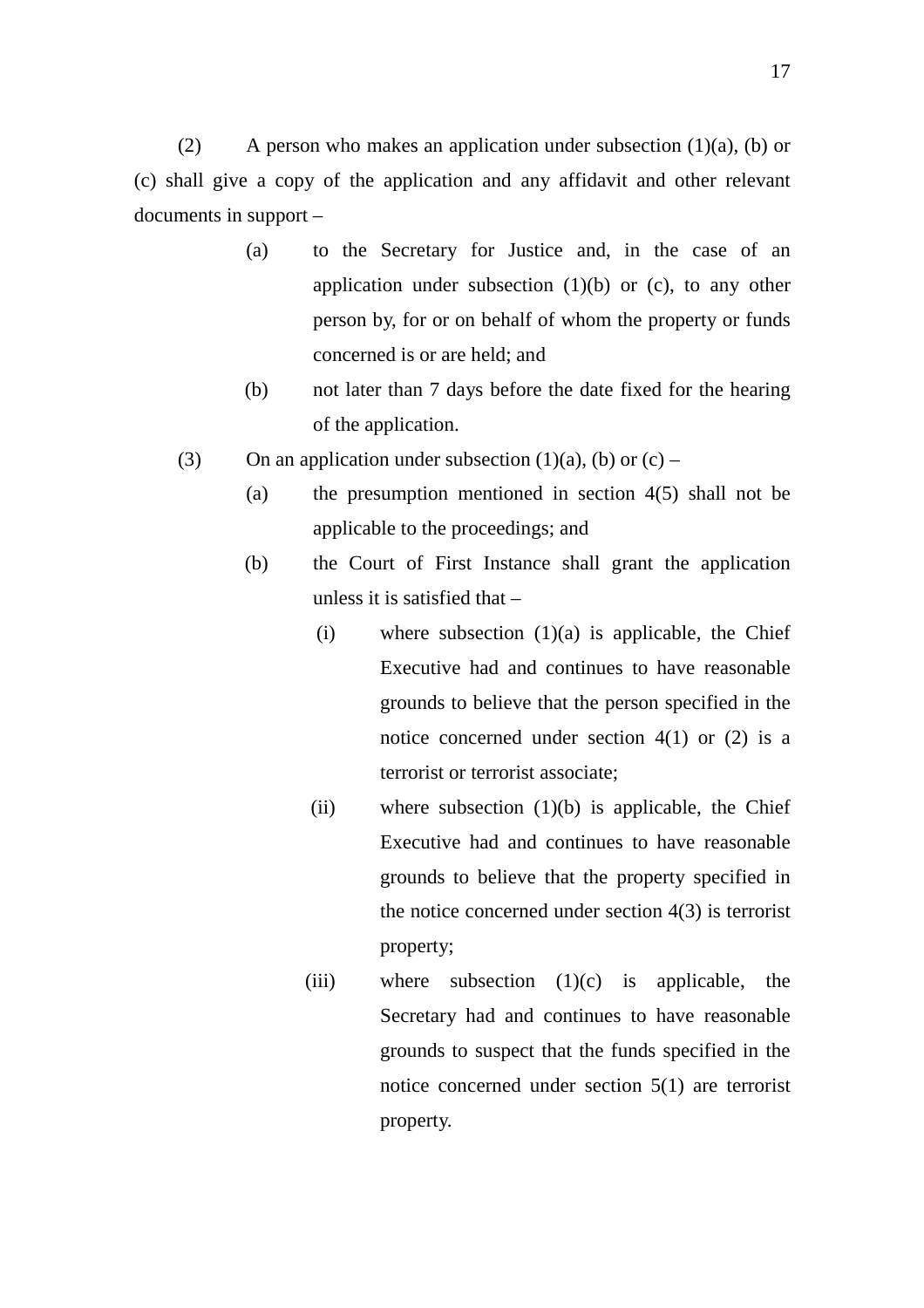(4) For the avoidance of doubt, it is hereby declared that section 14 of the High Court Ordinance (Cap. 4) shall apply to any judgment or order of the Court of First Instance arising from proceedings under this section.

#### **17. Procedure**

- (1) Provision may be made by rules of court
	- (a) with respect to applications under
		- (i) section 13;
		- (ii) section 16;
		- (iii) regulations made under section 19; or
		- (iv) Schedule 3 to a court within the meaning of that Schedule;
	- (b) without limiting the generality of paragraph (a), with respect to the circumstances in which applications mentioned in that paragraph shall be –
		- (i) held in camera, whether in whole or in part, in the interests of –
			- (A) the security, defence or international relations of the HKSAR; or
			- (B) any witnesses giving evidence in the proceedings; or
		- (ii) where paragraph  $(a)(i)$ ,  $(iii)$  or  $(iv)$  is applicable, made ex parte;
	- (c) without limiting the generality of paragraph (a), with respect to expediting, on grounds specified in the rules, the hearing of applications mentioned in that paragraph;
	- (d) with respect to the division, conversion or disposal of property for the purposes of satisfying an order under section  $13(1)$  to which the property is subject where –
		- (i) section  $13(2)$  is applicable; and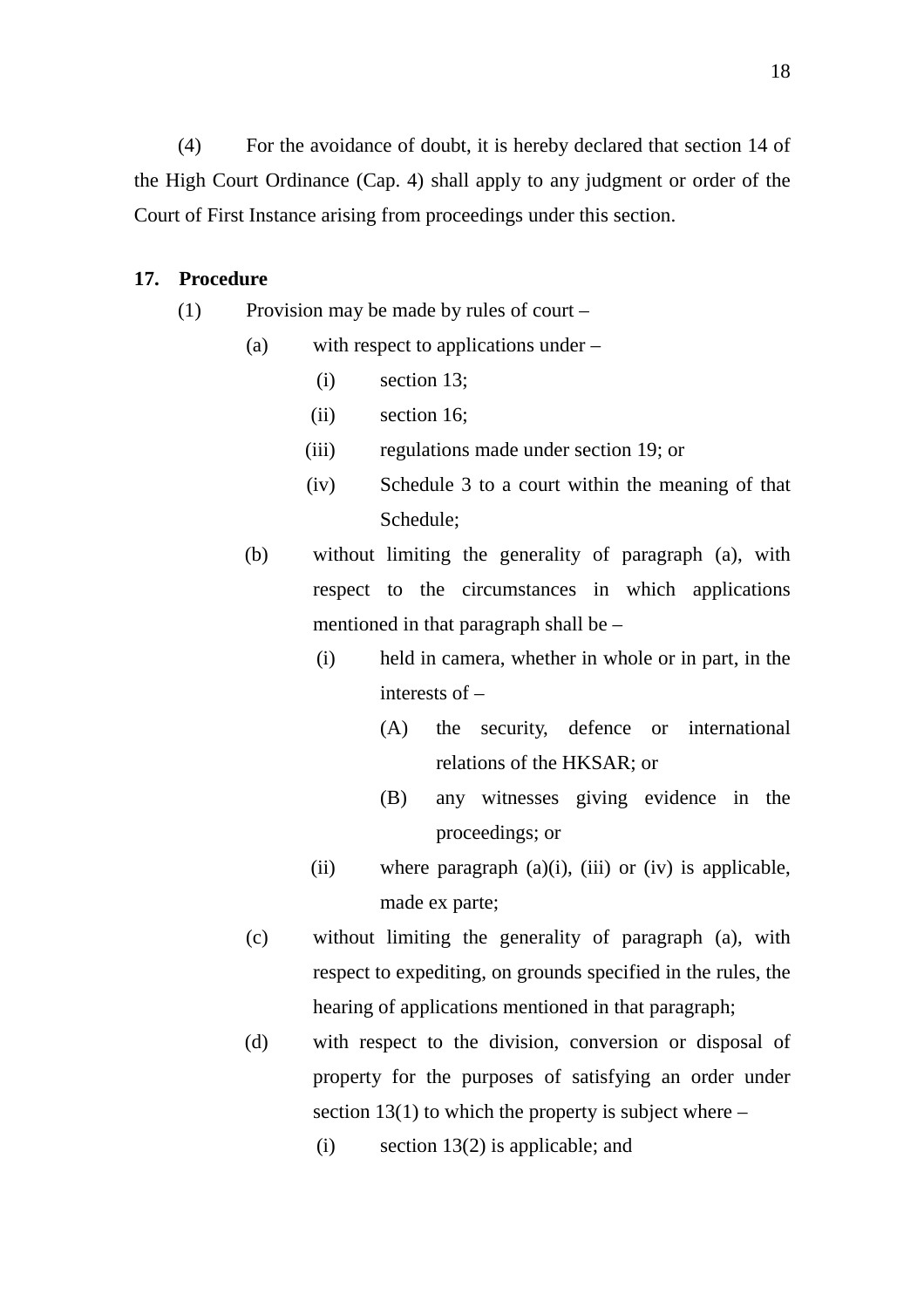- (ii) the property is not readily divisible for those purposes;
- (e) without limiting the generality of paragraph  $(a)$ 
	- (i) with respect to persons who may be joined as a party to any proceedings arising from any of the applications mentioned in that paragraph;
	- (ii) prescribing interests for the purposes of section  $16(1)(c)$  that enable persons to make applications under that section;
- (f) generally with respect to the procedure under this Ordinance before any court.

(2) Subsection (1) is without prejudice to the generality of any existing power to make rules.

- (3) Rules made under this section may
	- (a) state that they supersede, in whole or in part, any rules that apply to procedure under this Ordinance by virtue of section 13(5) or section 5(2) of Schedule 3;
	- (b) for the purposes of reflecting a supersession mentioned in paragraph (a), amend section  $13(5)$  or section  $5(2)$  of Schedule 3.

#### **18. Amendment of Schedules 1, 2 and 3**

The Secretary may, by notice published in the Gazette, amend Schedule 1, 2 or 3.

## **19. Regulations – freezing of property (other than funds)**

(1) The Secretary may make regulations for the purposes of enabling persons to be prohibited from dealing with any property (other than funds) –

> (a) that the Secretary has reasonable grounds to suspect is terrorist property; and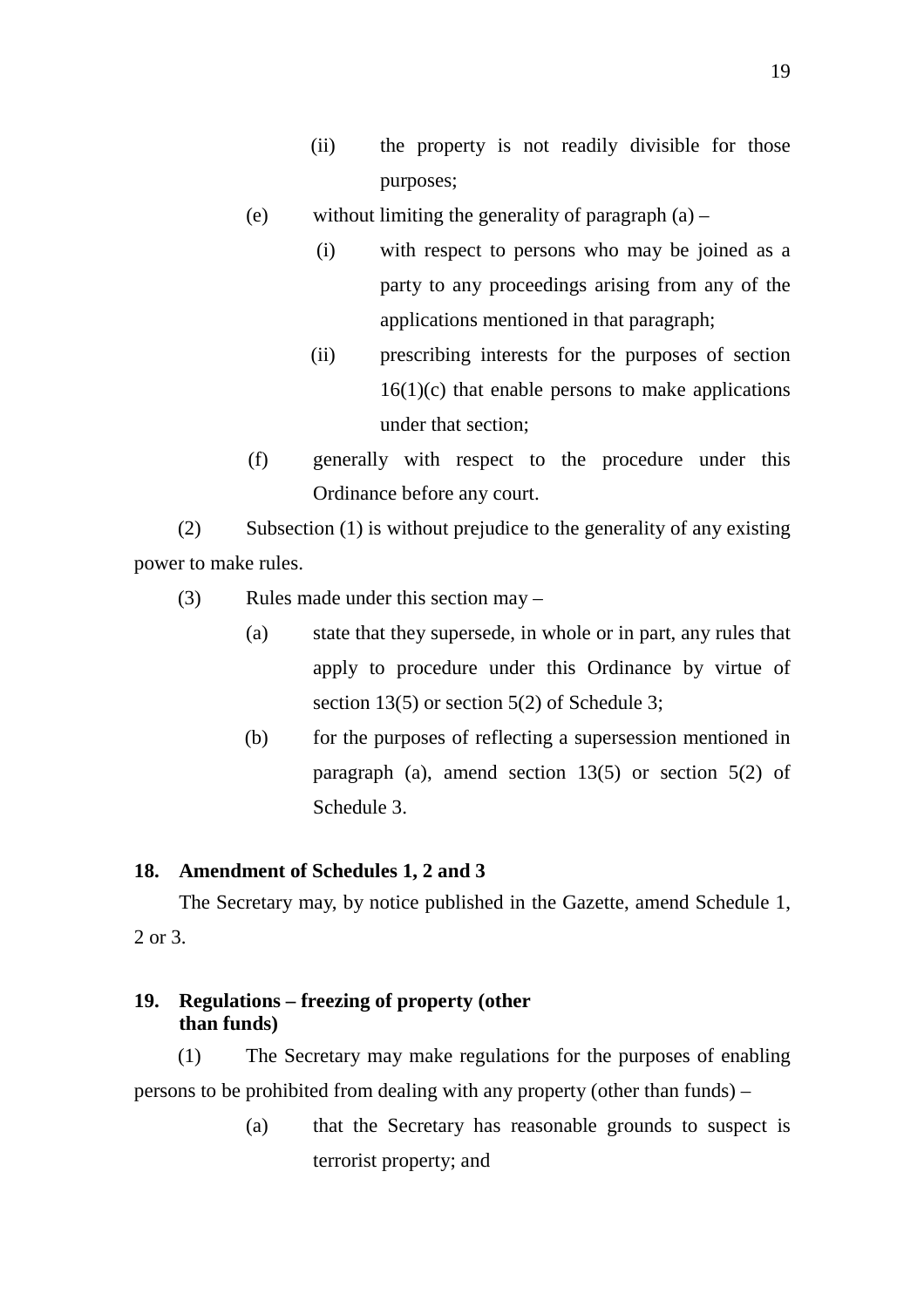(b) except under the authority of a licence granted by the Secretary for the purposes of the regulations.

(2) Without limiting the generality of subsection (1), regulations made under this section may provide for applications to be made to, and orders to be made by, the Court of First Instance for the purposes mentioned in subsection (1).

- (3) Regulations made under this section may
	- (a) prescribe offences in respect of contraventions of the regulations (including contravention of any orders made under the regulations); and
	- (b) provide for the imposition in respect of any such offence  $of –$ 
		- (i) on conviction on indictment, a fine and imprisonment for not more than 7 years;
		- (ii) on summary conviction, a fine at not more than level 6 and imprisonment for not more than 1 year.

# **SCHEDULE 1** [ss. 2(1) & 18]

## FUNDS

- 1. Gold coin, gold bullion, cash, cheques, claims on money, drafts, money orders and other payment instruments.
- 2. Deposits with financial institutions or other entities, balances on accounts, debts and debt obligations.
- 3. Securities and debt instruments (including stocks and shares, certificates representing securities, bonds, notes, warrants, debentures, debenture stock and derivatives contracts).
- 4. Interest, dividends or other income on or value accruing from or generated by property.
- 5. Credit, rights of set-off, guarantees, performance bonds or other financial commitments.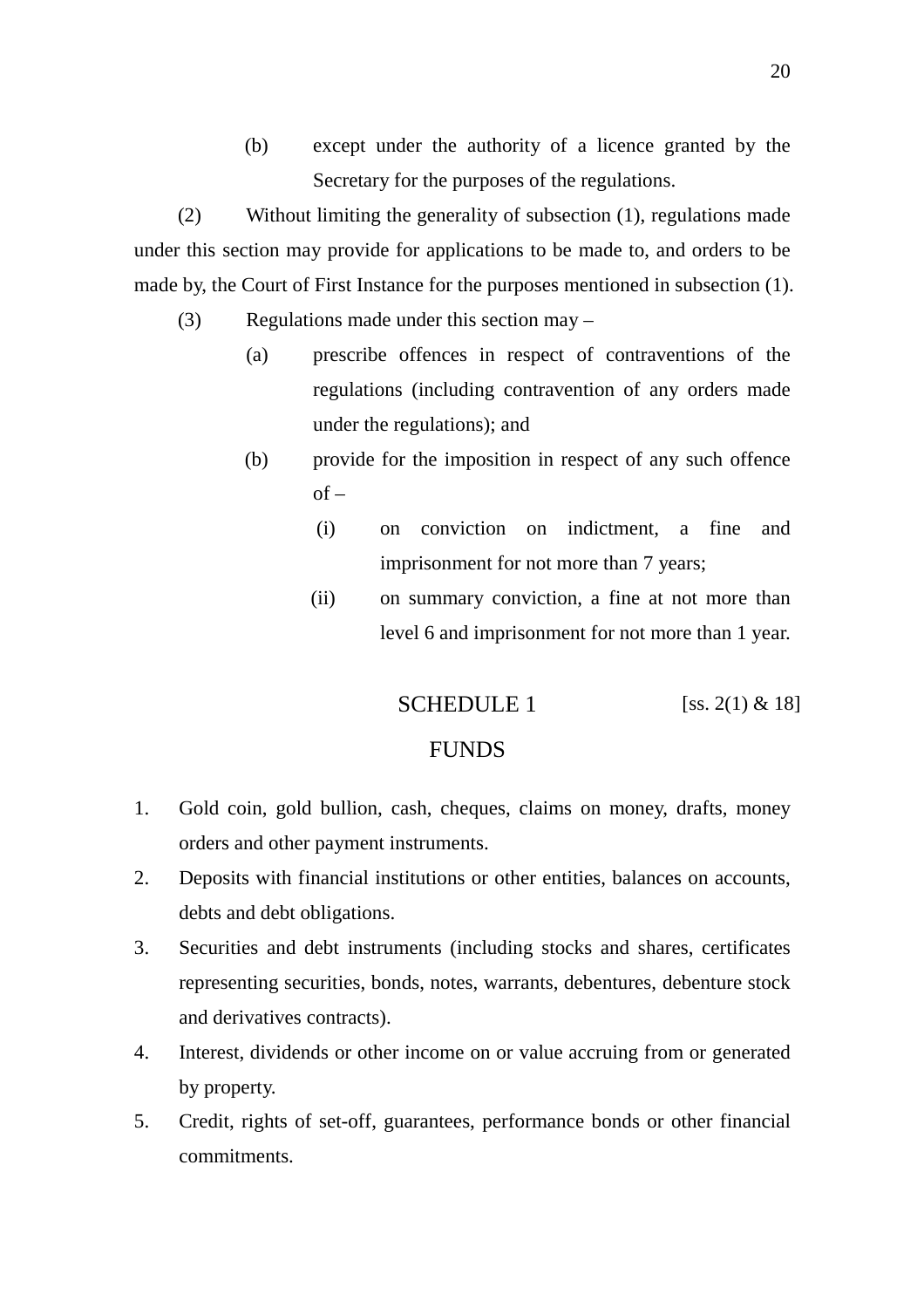- 6. Letters of credit, bills of lading and bills of sale.
- 7. Documents evidencing an interest in funds or financial resources, and any other instrument of export financing.

# **SCHEDULE 2** [ss. 12(1), 14(8) & (9) & 18]

## EVIDENCE AND INFORMATION

## 1. **Authorized officer may require person to furnish information, etc.**

(1) Without prejudice to any other provision of this Ordinance or any other law, an authorized officer may request any person in or resident in the HKSAR to furnish to him any information, or to produce to him any material in his possession or control, which he may require for the purpose of securing compliance with or detecting evasion of this Ordinance, and any person to whom such a request is made shall comply with it within such time and in such manner as may be specified in the request.

(2) Nothing in subsection (1) shall be taken to require any person who has acted as counsel or solicitor for any person to disclose any privileged communication made to him in that capacity.

(3) Where a person is convicted of failing to furnish information or produce material when requested so to do under this section, the magistrate or court may make an order requiring him, within such period as may be specified in the order, to furnish the information or produce the material.

(4) The power conferred by this section to request any person to produce material shall include the power to take copies of or extracts from any material which is a document so produced and to request that person or, where that person is a body corporate, any other person who is a present or past officer of, or is employed by, the body corporate, to provide an explanation of such document.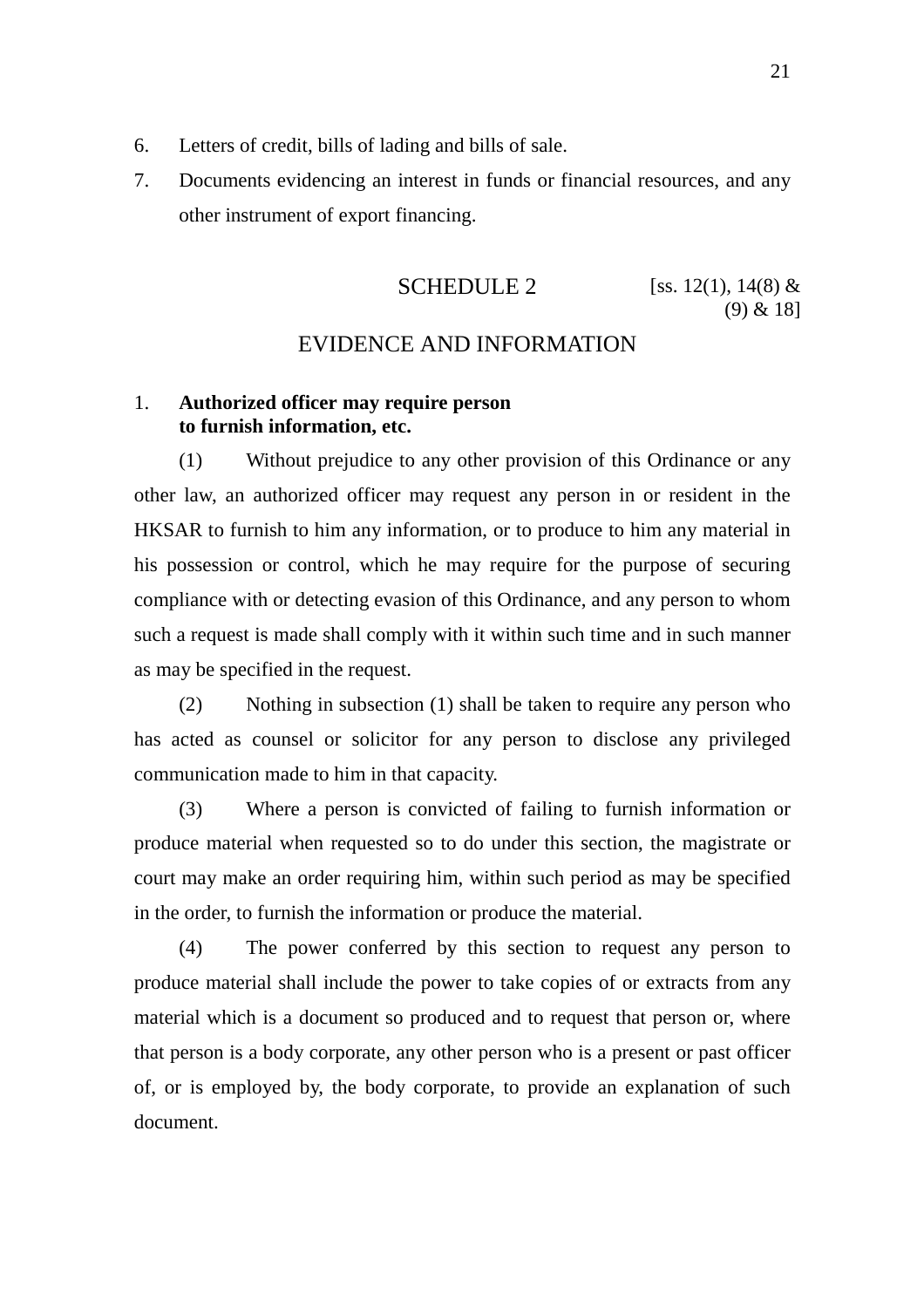#### 2. **Issue of warrant**

(1) If any magistrate or judge is satisfied by information on oath given by any police officer, customs officer or authorized officer that –

- (a) there is reasonable ground for suspecting that an offence under this Ordinance has been or is being committed and that evidence in relation to the commission of the offence is to be found on any premises specified in the information, or in any vehicle, ship or aircraft so specified; or
- (b) any material that ought to have been produced under section 1 and has not been so produced is to be found on any such premises or in any such vehicle, ship or aircraft,

he may grant a search warrant authorizing any police officer, customs officer or authorized officer, together with any other persons named in the warrant and any other police or customs officers, to enter the premises specified in the information or, as the case may be, any premises upon which the vehicle, ship or aircraft so specified may be, at any time within one month from the date of the warrant and to search the premises or, as the case may be, the vehicle, ship or aircraft.

(2) Before or on exercising any power conferred by subsection (1), a person authorized by any such warrant shall, if requested so to do, produce evidence of his identity and authority.

(3) A person authorized by any such warrant to search any premises or any vehicle, ship or aircraft may search every person who is found in, or whom he has reasonable ground to believe to have recently left or to be about to enter, those premises or that vehicle, ship or aircraft and may seize any material found on the premises or in the vehicle, ship or aircraft or on such person that he has reasonable ground to believe to be evidence in relation to the commission of an offence referred to in subsection (1) or any other material that he has reasonable ground to believe ought to have been produced under section 1 and may take in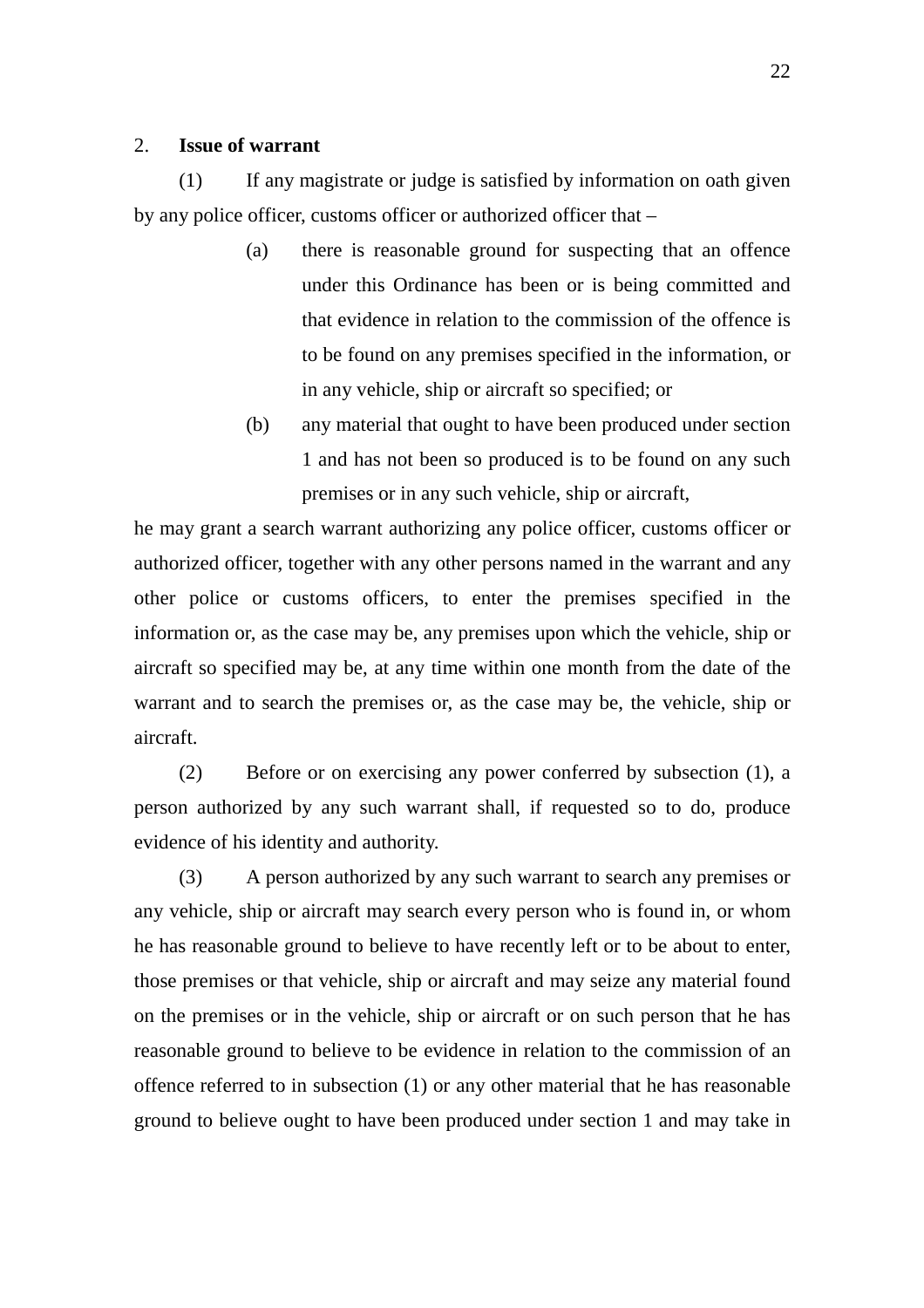relation to any such material any other steps that may appear necessary for preserving it and preventing interference with it:

Provided that no person shall in pursuance of any warrant issued under subsection (1) be searched except by a person of the same sex.

(4) Where, by virtue of this section, a person is empowered to enter any premises, vehicle, ship or aircraft, he may use such force as is reasonably necessary for that purpose.

(5) Any material or article of which possession is taken under this section may be retained for a period of 3 months or, if within that period there are commenced any proceedings for an offence referred to in subsection (1)(a) to which it is relevant, until the conclusion of those proceedings.

(6) No information furnished or material produced (including any copy of or extract from any material which is a document produced) by any person in pursuance of a request made under this Schedule, and no material seized under subsection (3) shall be disclosed except –

> (a) with the consent of the person by whom the information was furnished or the material was produced or the person from whom the material was seized:

Provided that a person who has obtained information or is in possession of a material only in his capacity as a servant or agent of another person may not give consent for the purposes of this paragraph but such consent may instead be given by any person who is entitled to that information or to the possession of that material in his own right;

- (b) to any person who would have been empowered under this Schedule to request that it be furnished or produced;
- (c) on the authority of the Chief Executive, subject to the information or material being transmitted through and with the approval of the Ministry of Foreign Affairs of the People's Republic of China, to any organ of the United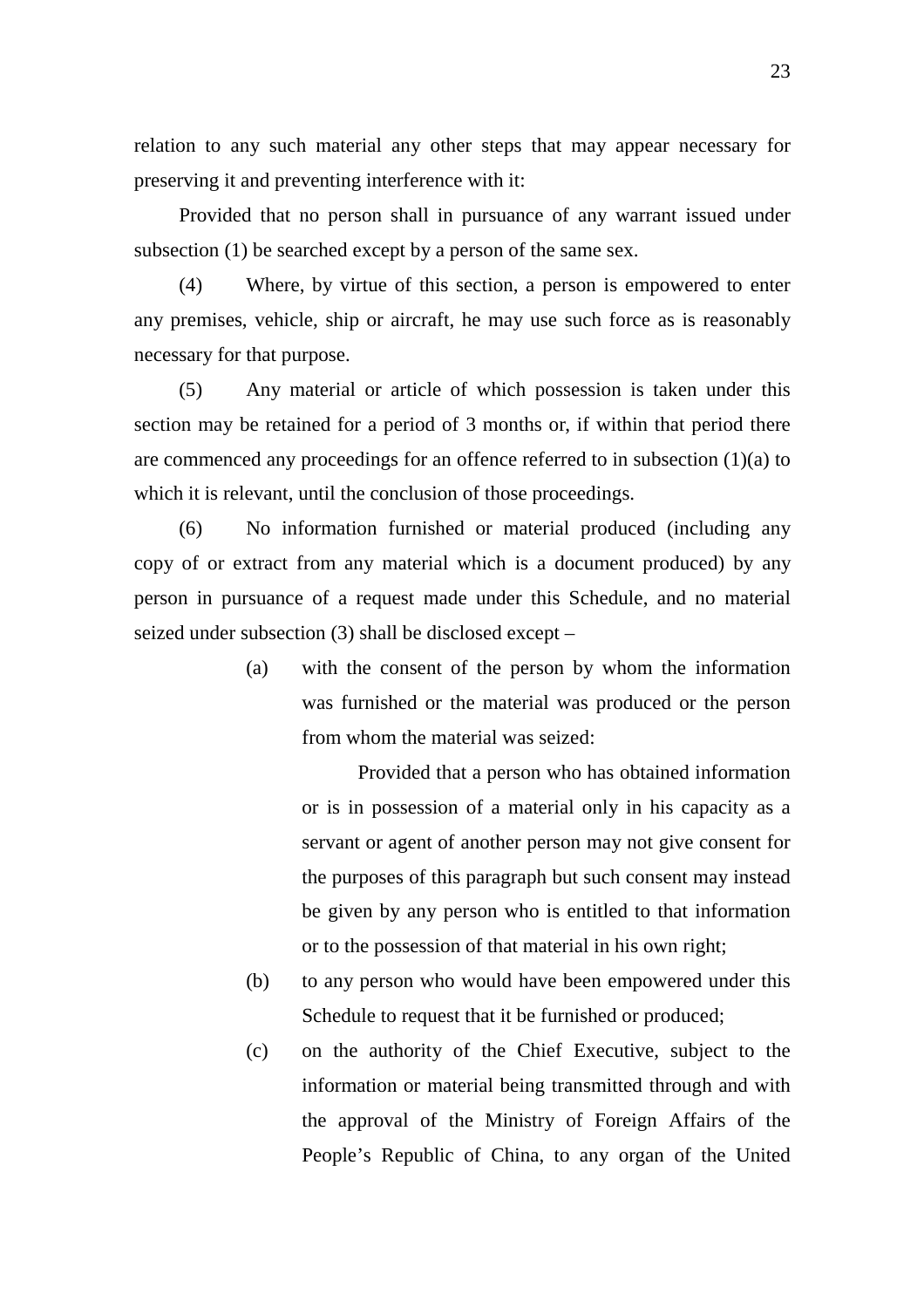Nations or to any person in the service of the United Nations or to the Government of any place outside the People's Republic of China for the purpose of assisting the United Nations or that Government in securing compliance with or detecting evasion of measures in relation to a terrorist or terrorist associate decided upon by the Security Council of the United Nations; or

(d) with a view to the institution of, or otherwise for the purposes of, any proceedings for an offence under this Ordinance.

#### 3. **Offences**

Any person who –

- (a) without reasonable excuse, refuses or fails within the time and in the manner specified (or, if no time has been specified, within a reasonable time) to comply with any request made under this Schedule by any person who is empowered to make it;
- (b) intentionally or recklessly furnishes any information, explanation or document which is false in a material particular to any person exercising his powers under this Schedule;
- (c) intentionally obstructs any person in the exercise of his powers under this Schedule; or
- (d) with intent to evade this Schedule, destroys, mutilates, defaces, secretes or removes any material,

shall be guilty of an offence.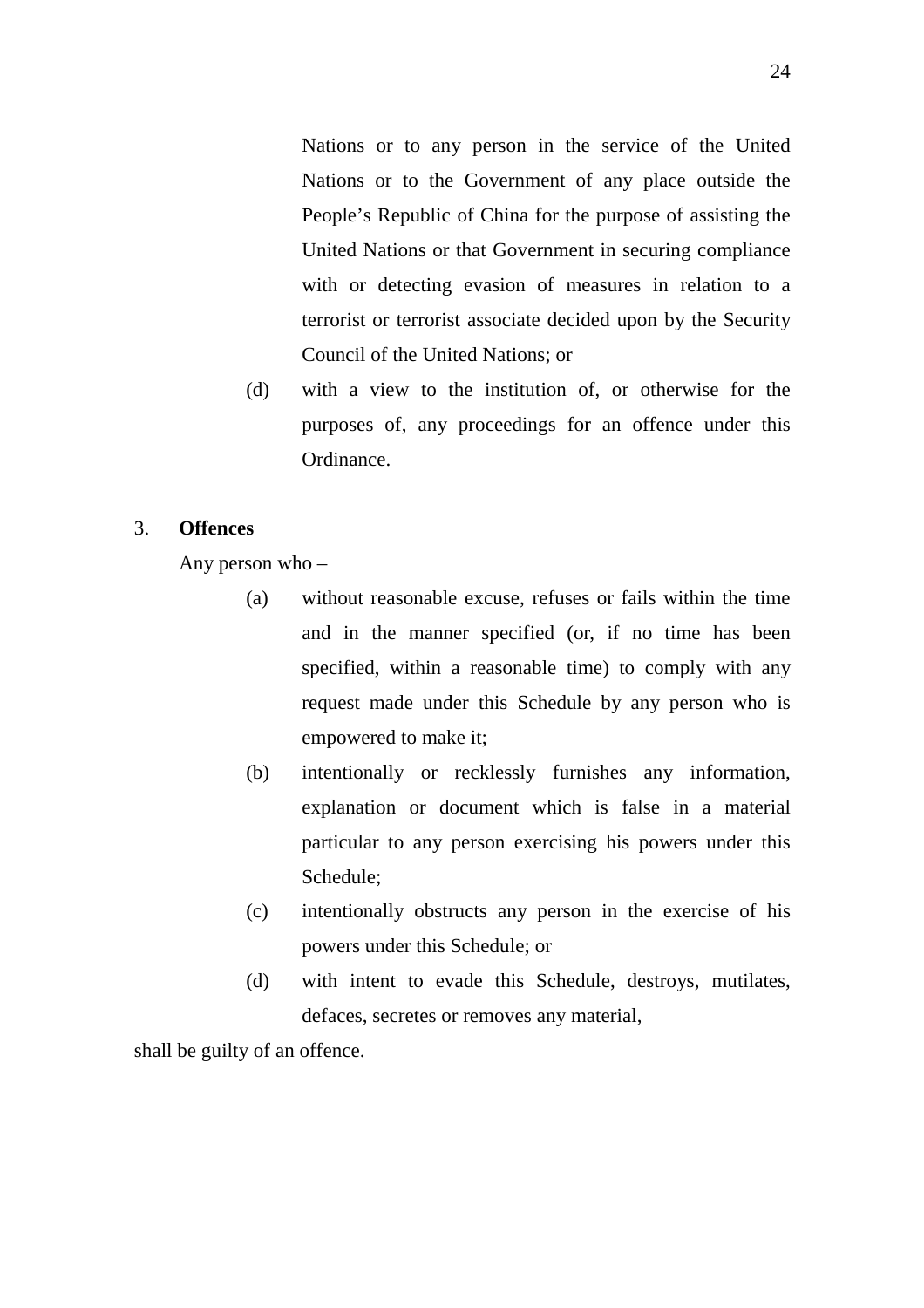#### 4. **Meaning of "material"**

In this Schedule, "material" (物料) includes any book, document or other record in any form whatsoever, and any article or substance.

**SCHEDULE 3** [ss. 12(2), 14(9), 17(1) & (3) & 18] SEIZURE AND DETENTION OF PROPERTY SUSPECTED TO BE TERRORIST PROPERTY

#### 1. **Interpretation**

In this Schedule, unless the context otherwise requires – "court" (法庭) means the Court of First Instance;

"exported" (輸出), in relation to any property, includes the property being brought to any place in the HKSAR for the purpose of being exported;

"seized property" (被檢取的財產) means any property seized under section 2.

#### 2. **Powers of authorized officers**

- (1) For the purposes of this Ordinance, any authorized officer may
	- (a) stop, board and search any ship, aircraft, vehicle or train which has arrived in the HKSAR (not being a ship of war or a military aircraft), and remain thereon as long as it remains in the HKSAR;
	- (b) search any person arriving in the HKSAR or about to depart from the HKSAR;
	- (c) search any thing imported into or to be exported from the HKSAR;
	- (d) stop, board and search any ship, aircraft, vehicle or train if he has reason to suspect that there is therein any terrorist property;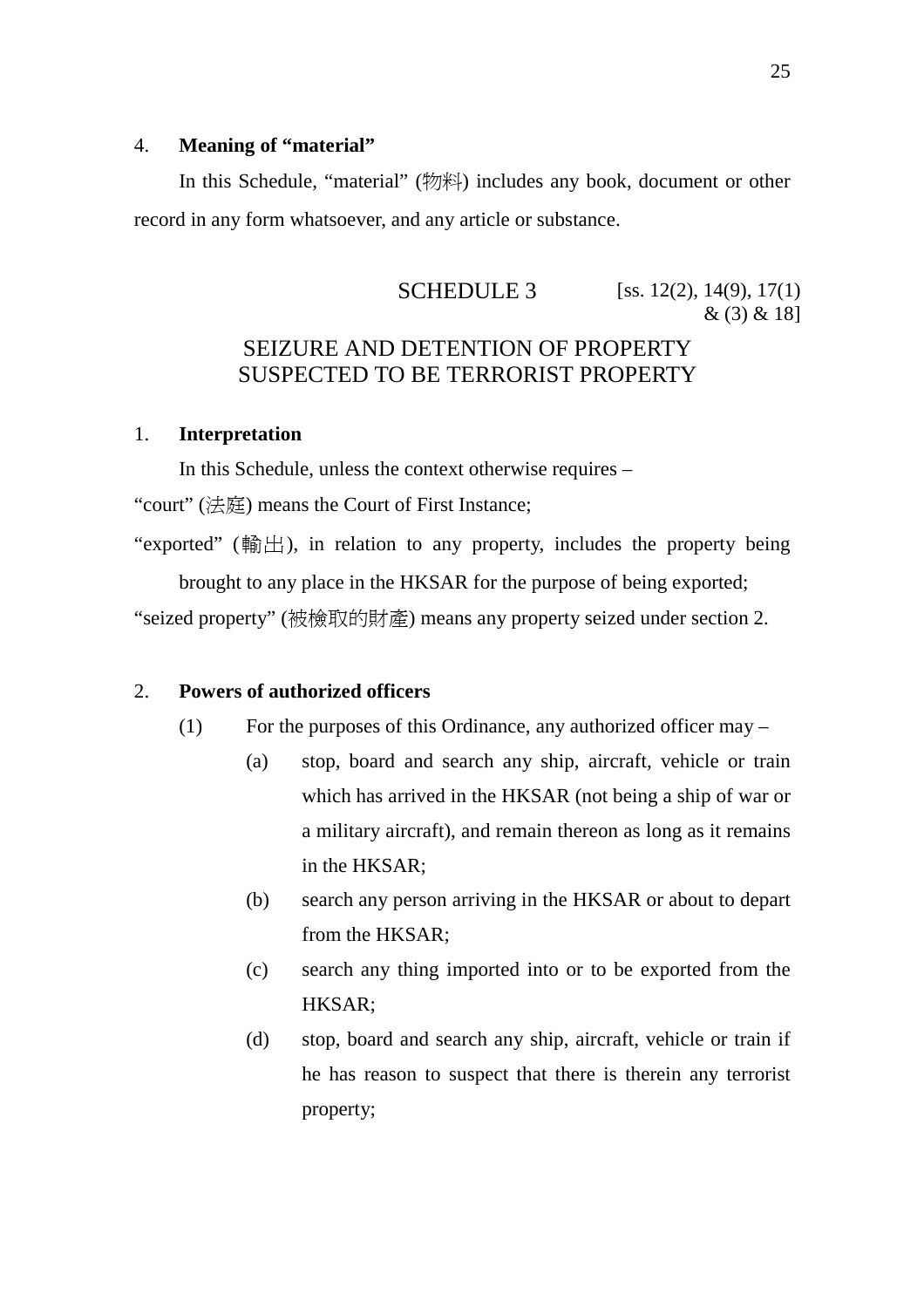- (e) without a warrant issued under subsection (2) where it would not be practicable to obtain such a warrant, enter and search any place or premises if he has reason to suspect that there is therein any terrorist property; or
- (f) stop and search any person, and search the property of any person, if –
	- (i) he has reason to suspect that such person has in his actual custody any terrorist property; or
	- (ii) such person is found in any ship, aircraft, vehicle, train, place or premises in which any terrorist property is found.

(2) Where it appears to any magistrate upon the oath of any person that there is reasonable cause to suspect that in any place there is any terrorist property, or with respect to which an offence has been committed or is about to be committed against the provisions of this Ordinance, the magistrate may, by his warrant directed to any authorized officer, empower the officer by day or by night to enter the place named in the warrant and there to search for and seize, remove and detain any terrorist property.

(3) For the purpose of enabling a ship or aircraft to be searched under subsection  $(1)$  –

- (a) the Commissioner of Customs and Excise or the Commissioner of Police may, by order in writing under his hand, detain a ship for not more than 12 hours or an aircraft for not more than 6 hours; and
- (b) the Chief Secretary for Administration may, by order in writing under his hand, detain a ship or aircraft for further periods of not more than 12 hours in the case of a ship or not more than 6 hours in the case of an aircraft.

Any order made under this subsection shall state the times from which and for which the order is effective.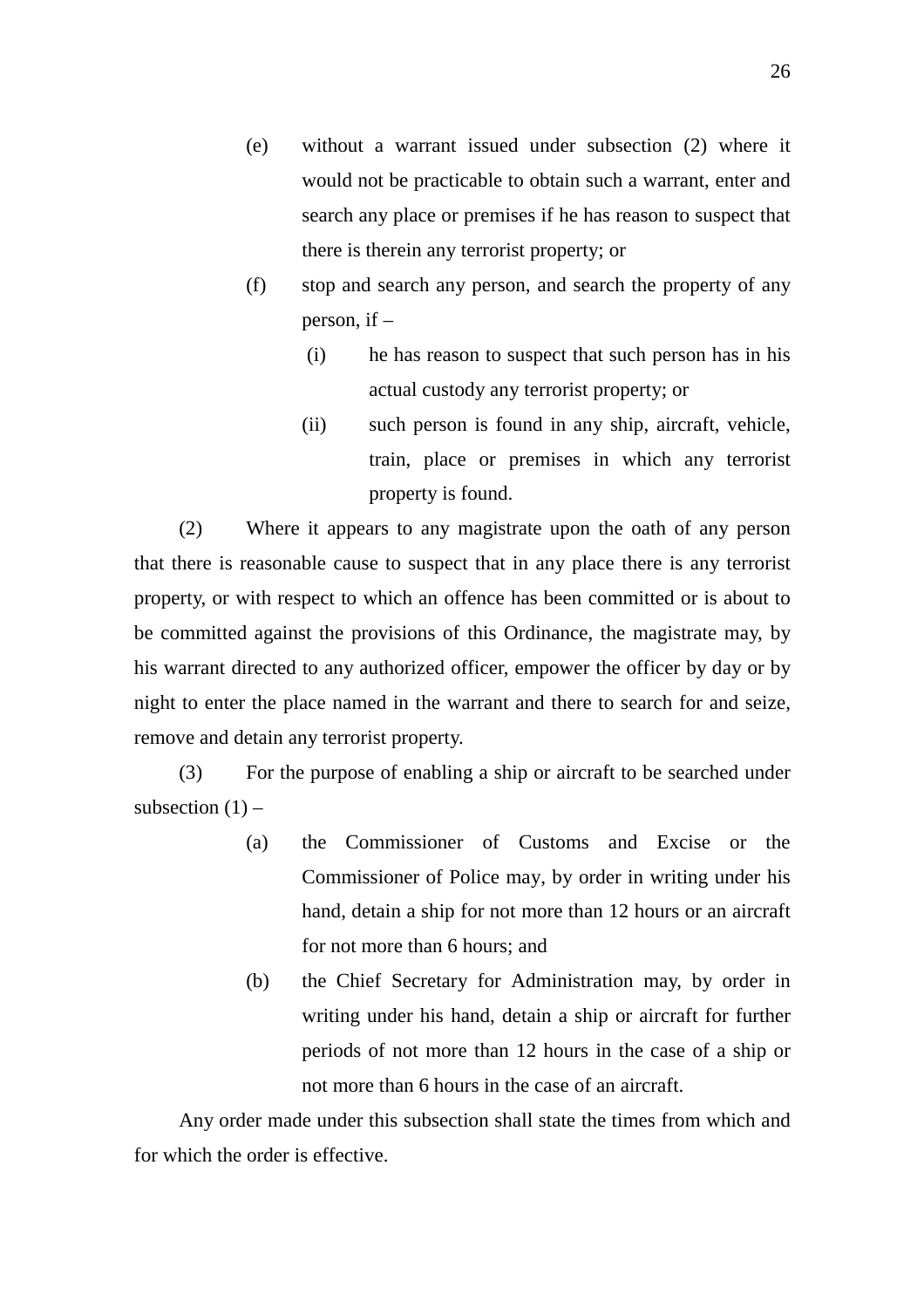(4) Any authorized officer may seize, remove and detain any thing if he has reason to suspect that such thing is terrorist property.

- (5) Any authorized officer may
	- (a) break open any outer or inner door of or in any place or premises which he is empowered by this section to enter and search;
	- (b) forcibly board any ship, aircraft, vehicle or train which he is empowered by this section to board and search;
	- (c) remove by force any person or thing who or which obstructs any entry, search, inspection, seizure, removal or detention which he is empowered by this section to make;
	- (d) detain every person found in any place or premises which he is empowered by this section to search until the same has been searched; and
	- (e) detain every person on board any ship, aircraft, vehicle or train which he is empowered by this section to search, and prevent any person from approaching or boarding such ship, aircraft, vehicle or train, until it has been searched.

(6) No person shall be searched under this section except by a person of the same sex.

(7) No person shall be searched under this section in a public place if he objects to being so searched.

(8) Any person who intentionally obstructs any person in the exercise of his powers under this section shall be guilty of an offence.

 $(9)$  In this section –

"Commissioner of Customs and Excise" (香港海關關長) includes a Deputy Commissioner of Customs and Excise and an Assistant Commissioner of Customs and Excise;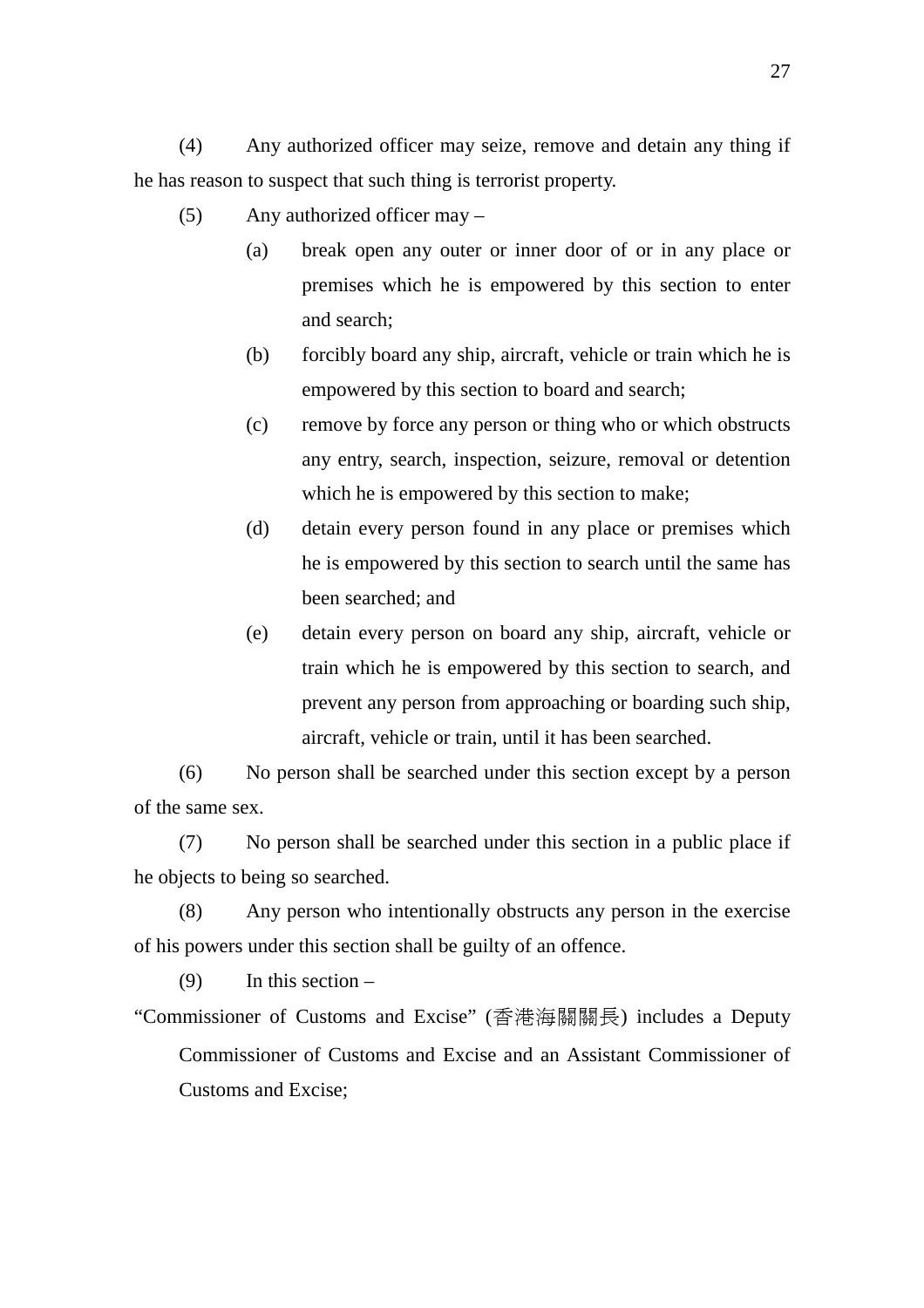"Commissioner of Police" (警務處處長) includes a deputy, assistant or senior assistant commissioner of police.

#### 3. **Period for which seized property may be detained**

(1) Seized property shall not be detained for a period of more than 30 days unless, before the expiration of that period, the continued detention of the property is authorized by an order under subsection (2).

(2) A court may, upon application made to it by the Secretary for Justice or an authorized officer, by order authorize the continued detention of seized property where it is satisfied that –

- (a) there are reasonable grounds for suspecting that the property is terrorist property; and
- (b) the detention of the property is justified while its origin or derivation is further investigated or consideration is given to the institution (whether in the HKSAR or elsewhere) of proceedings –
	- (i) against any person in relation to an offence with which the property is connected; or
	- (ii) which may result in a notice under section 5(1) of this Ordinance in respect of the property or which may result in the forfeiture or other confiscation of the property.

(3) An order under subsection (2) shall authorize the continued detention of the seized property to which it relates for such period, not exceeding 3 months beginning with the date of the order, as is specified in the order and a court, upon application made to it by the Secretary for Justice or an authorized officer and if satisfied as to the matters referred to in subsection (2)(a) and (b), may thereafter from time to time by order authorize the further detention of the property but so that –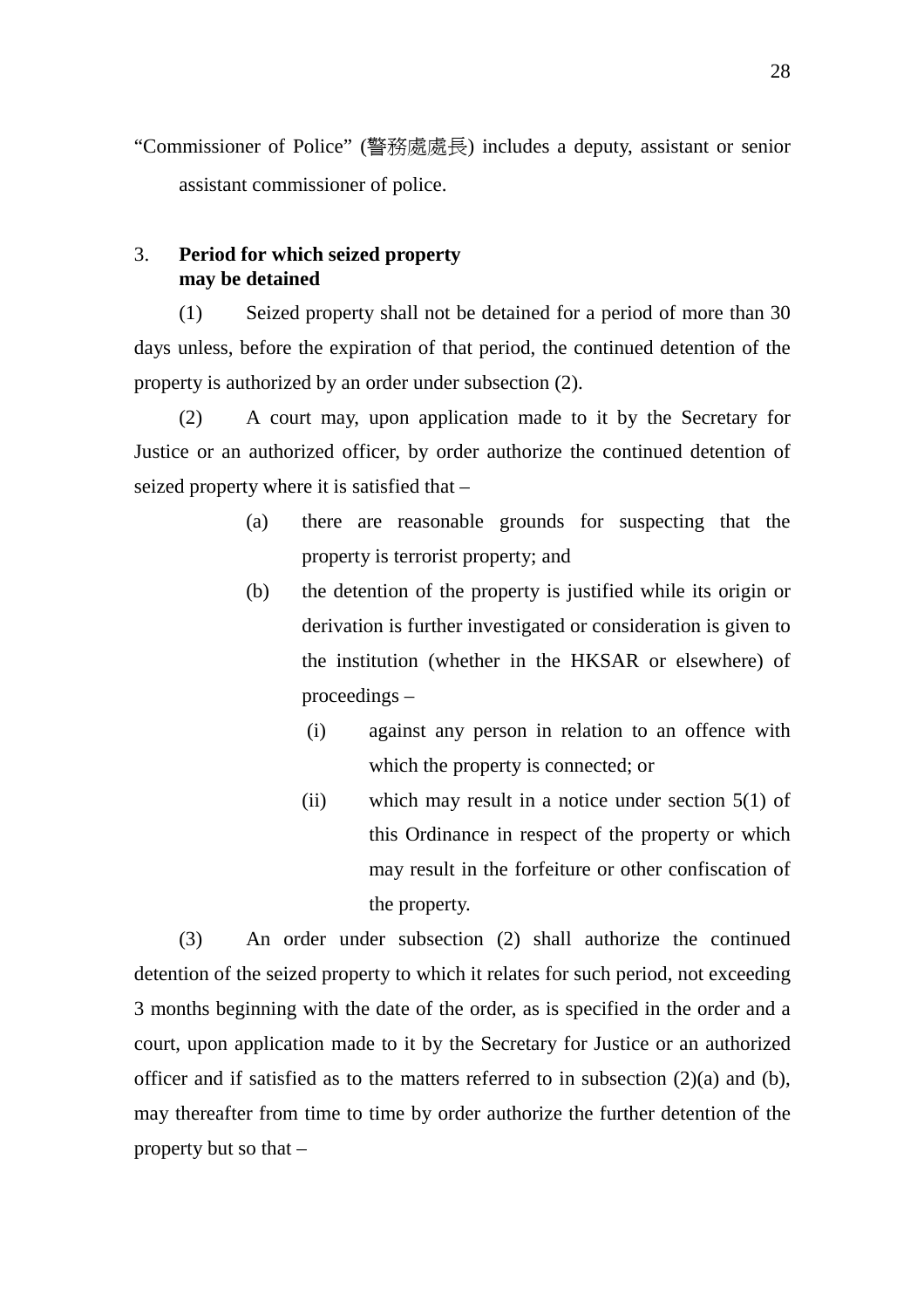- (a) no period of detention specified in an order under this subsection shall exceed 3 months beginning with the date of the order; and
- (b) the total period of detention shall not exceed 2 years from the date of the order under subsection (2).

(4) At any time while seized property is being detained by an order under subsection  $(2)$  or  $(3)$  a court may direct its release if satisfied –

- (a) on an application made by  $-$ 
	- (i) the person from whom it was seized;
	- (ii) a person by or on whose behalf it was being imported or exported; or
	- (iii) a person who otherwise has an interest in it, that there are no, or are no longer, any such grounds for its detention as are referred to in subsection (2); or
- (b) on an application made by the Secretary for Justice or an authorized officer, that its detention is no longer justified.

(5) If, at any time when any seized property is being detained by virtue of an order under subsection (2) or (3), proceedings are instituted (whether in the HKSAR or elsewhere) –

- (a) against any person in relation to an offence with which the property is connected; or
- (b) which may result in a direction being given under section 5(1) of this Ordinance in respect of the property or which may result in the forfeiture or other confiscation of the property,

the property shall not be released until the proceedings have been concluded.

#### 4. **Interest**

Seized property which is money and which is detained in pursuance of an order under section 3(2) or (3) shall, unless required as evidence of an offence,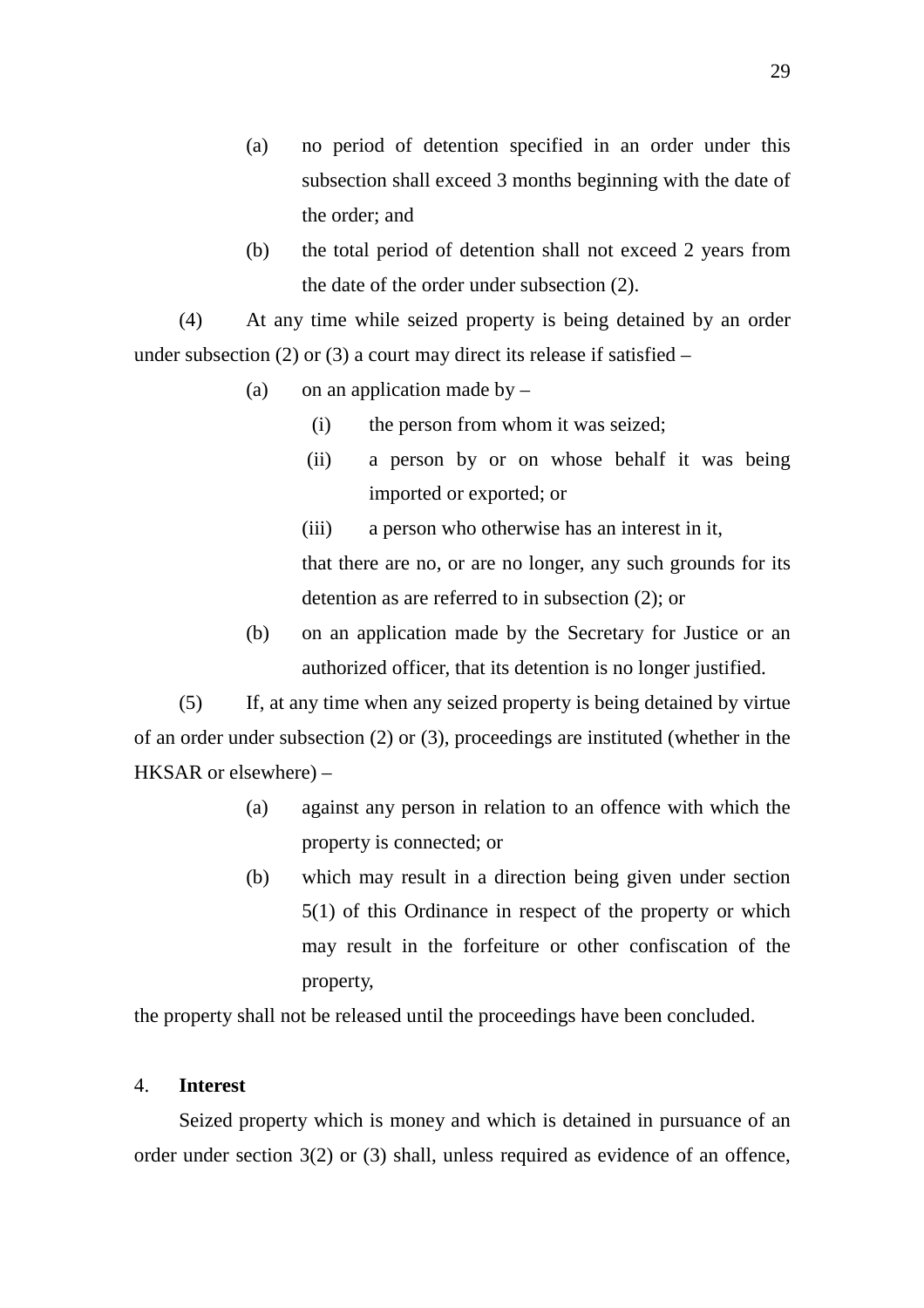be held in an interest-bearing account and the interest accruing thereon shall be added to the property on its release.

#### 5. **Procedure**

(1) An order under section 3(2) shall provide for notice to be given to persons affected by the order.

(2) Subject to section 17(3) of this Ordinance, Order 115, rules 24, 25, 26, 27, 28, 30, 31, 32 and 33, of the Rules of the High Court (Cap. 4 sub. leg.) shall, with all necessary modifications, apply to and in relation to section 3(2), (3) and (4) as it applies to and in relation to section  $24C(2)$ , (3) and (4) respectively of the Drug Trafficking (Recovery of Proceeds) Ordinance (Cap. 405).

#### **Explanatory Memorandum**

The purpose of this Bill is to implement –

- (a) a decision of the Security Council of the United Nations in its Resolution 1373 of 28 September 2001 relating to measures for the prevention of terrorism; and
- (b) certain of the Special Recommendations on Terrorist Financing of the Financial Action Task Force.

2. The Bill principally assists in giving effect to the Resolution by prohibiting a person within the HKSAR or, outside the HKSAR, a Hong Kong permanent resident or a body incorporated or constituted under the law of the HKSAR, from –

- (a) supplying funds to;
- (b) dealing with the property of; or
- (c) supplying weapons to,

persons that engage in or support terrorist acts (see clauses 3, 6, 7 and 8 as read with the definitions of "terrorist", "terrorist act", "terrorist associate" and "entity" in clause  $2(1)$ ).

3. The Bill also –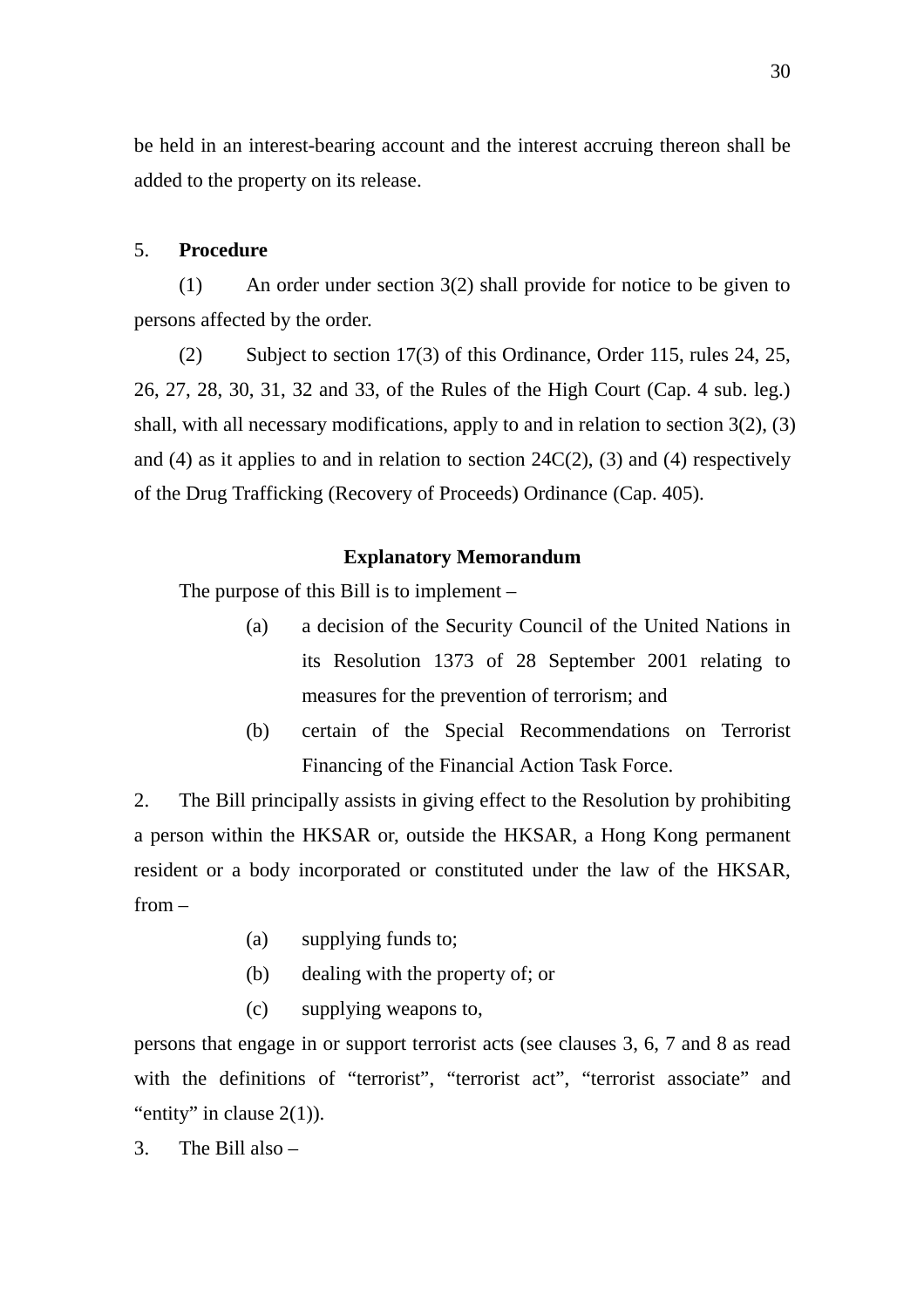- (a) empowers the Chief Executive to specify, by notice published in the Gazette, persons and property that the Chief Executive has reasonable grounds to believe are terrorists or terrorist associates or terrorist property (see clause 4 and, also, the definitions of "funds", "property" and "terrorist property" in clause 2(1) as read with Schedule 1);
- (b) empowers the Secretary for Security ("the Secretary") to issue directions in relation to funds held by any person which the Secretary has reasonable grounds to suspect are terrorist property (see clause 5);
- (c) prohibits a person within the HKSAR and, in certain cases, outside the HKSAR, from recruiting a person to become a member of, or to serve in any capacity with, a person specified in a notice under clause 4(1) or  $(2)$ (see clauses 3) and 9);
- (d) prohibits persons from making false threats of terrorist acts (see clause 10);
- (e) requires a person to make certain disclosures to an authorized officer where the person knows or has reasonable grounds to suspect that any property is terrorist property (see the definition of "authorized officer" in clause  $2(1)$  and clause 11);
- (f) provides for the obtaining of evidence and information for the purposes of the Bill and the seizure and detention of property suspected of being terrorist property (see clause 12 and Schedules 2 and 3). It should be noted that the provisions of Schedule 2 are modelled on the provisions of the Schedule to the United Nations Sanctions (Afghanistan) Regulation (Cap. 537 sub. leg.); the provisions of section 2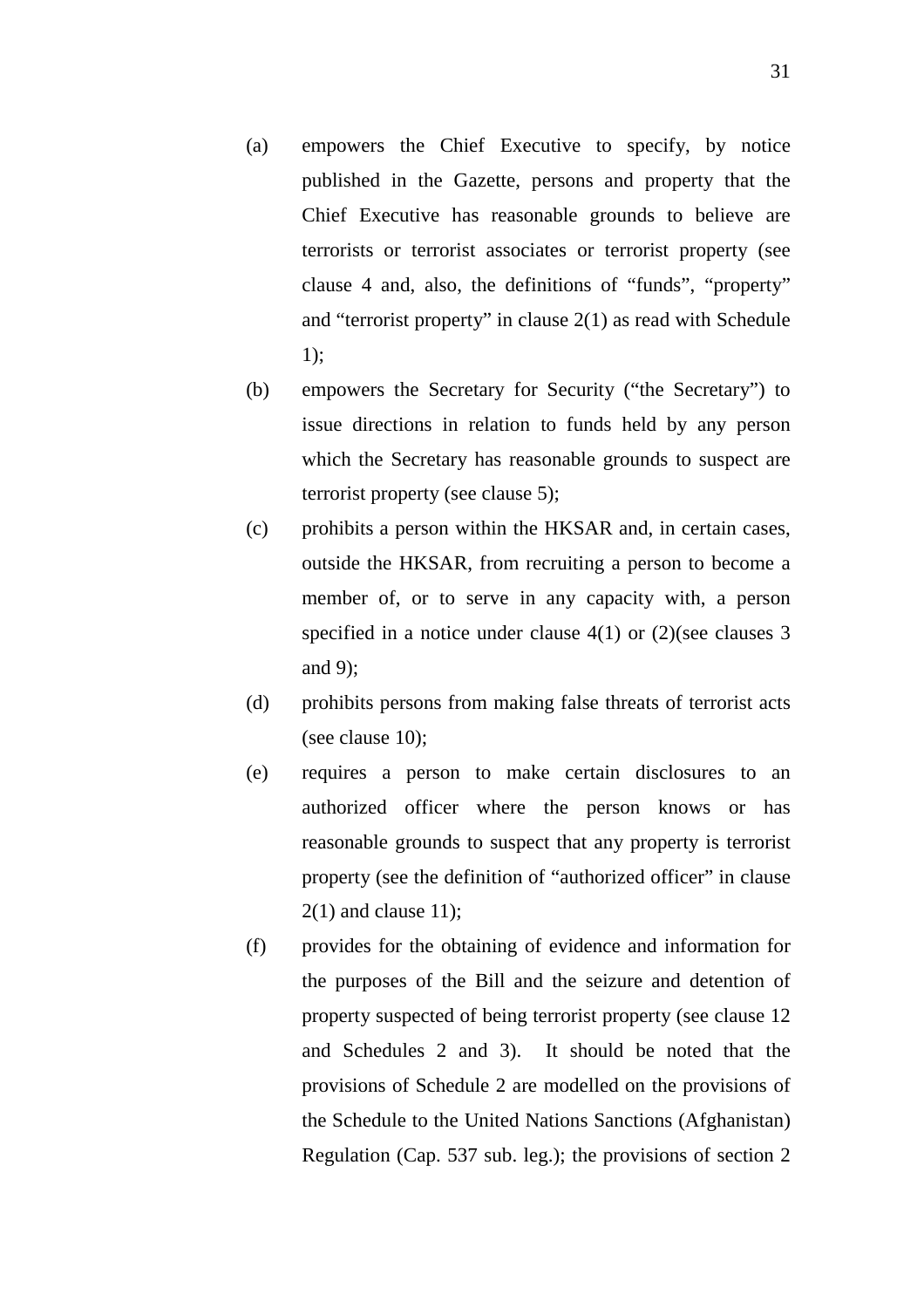of Schedule 3 are modelled on the provisions of section 52(1), (1E), (2), (3), (8), (9)(b) and (c) and (10) of the Dangerous Drugs Ordinance (Cap. 134); and the provisions of sections 3, 4 and 5 of Schedule 3 are modelled on the provisions of sections 24B, 24C(2), (3), (4) and (5),  $24E$ and 24F of the Drug Trafficking (Recovery of Proceeds) Ordinance (Cap. 405);

- (g) empowers the Court of First Instance to order the forfeiture of certain terrorist property (see clause 13 and, in particular, subclause (1) of that clause as read with the definition of "terrorist property");
- (h) provides for various offences under the Bill (see clause 14);
- (i) provides for persons to be authorized officers for the purposes of the Bill and for functions to be delegated under the Bill (see clause 15);
- (j) provides for applications to the Court of First Instance against any notice published under clause  $4(1)$ ,  $(2)$  or  $(3)$  or 5(1) and the procedure applicable to such applications (see clauses 16 and 17); and
- (k) enables the Secretary to make regulations to prohibit persons from dealing with property (other than funds) that the Secretary has reasonable grounds to suspect is terrorist property (see clause 19).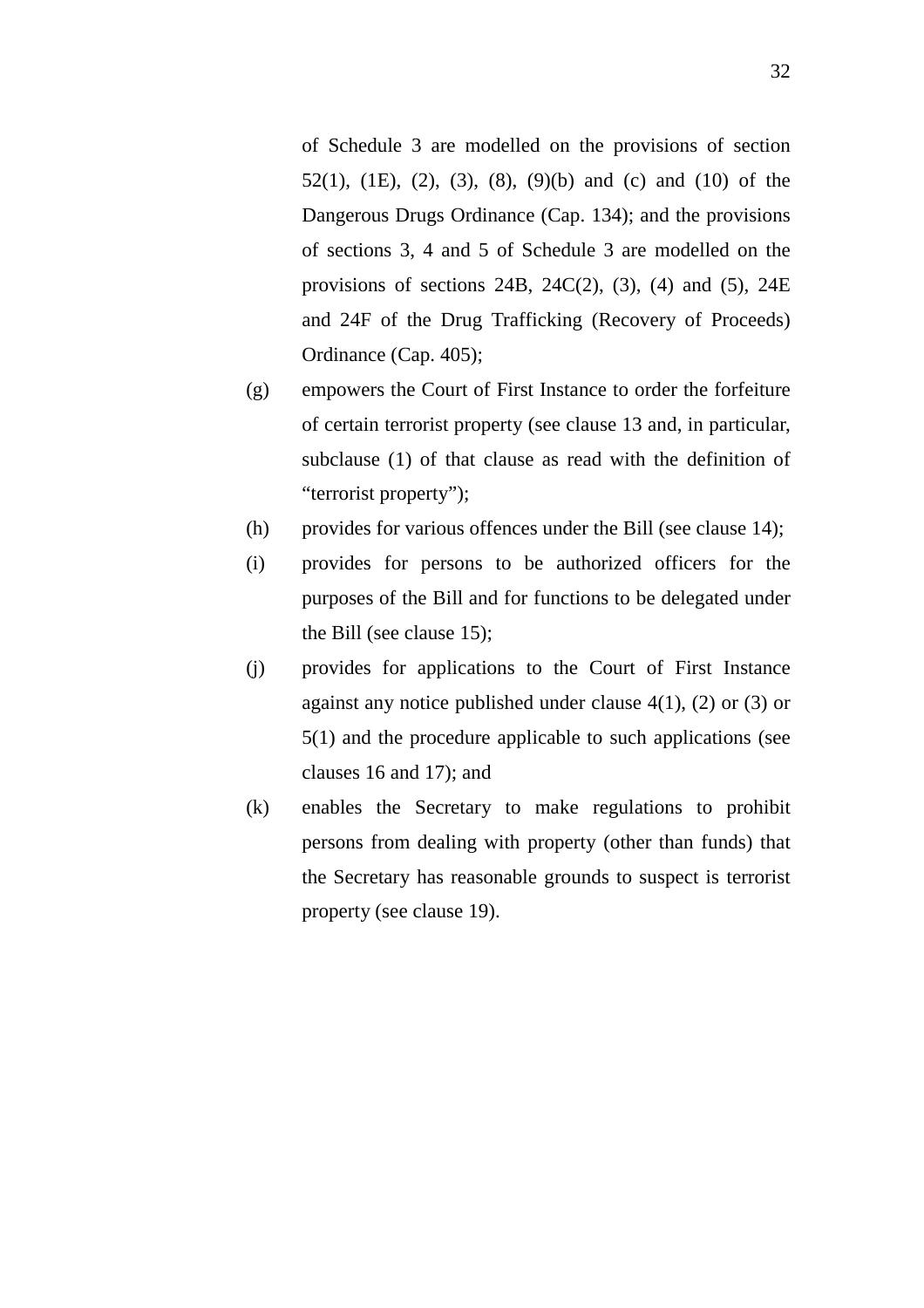**Annex B**

United Nations S/RES/1373 (2001)

# **Security Council** Distr.: General

28 September 2001

#### **Resolution 1373 (2001)**

#### **Adopted by the Security Council at its 4385th meeting, on 28 September 2001**

The Security Council,

Reaffirming its resolutions 1269 (1999) of 19 October 1999 and 1368 (2001) of12 September 2001,

Reaffirming also its unequivocal condemnation of the terrorist attacks which took place in New York, Washington, D.C. and Pennsylvania on 11 September 2001,and expressing its determination to prevent all such acts,

\_\_\_\_\_\_\_\_\_\_\_\_\_\_\_\_\_\_\_\_\_\_\_\_\_\_\_\_\_\_\_\_\_\_\_\_\_\_\_\_\_\_\_\_\_\_\_\_\_\_\_\_\_\_\_\_\_\_\_\_\_\_\_\_\_\_\_\_\_\_\_\_\_\_\_\_\_\_\_\_\_\_\_\_\_\_

**\_\_\_\_\_\_\_\_\_\_\_\_\_\_\_\_\_\_\_\_\_\_\_\_\_\_\_\_\_\_\_\_\_\_\_\_\_\_\_\_\_\_\_\_\_\_\_\_\_\_\_\_\_\_\_\_\_\_\_\_\_\_\_\_\_\_\_\_\_\_\_\_\_\_\_\_\_\_\_\_\_\_\_\_\_\_**

Reaffirming further that such acts, like any act of international terrorism, constitute a threat to international peace and security,

Reaffirming the inherent right of individual or collective self-defence as recognized by the Charter of the United Nations as reiterated in resolution 1368 (2001),

Reaffirming the need to combat by all means, in accordance with the Charter of the United Nations, threats to international peace and security caused by terrorist acts,

Deeply concerned by the increase, in various regions of the world, of acts of terrorism motivated by intolerance or extremism,

Calling on States to work together urgently to prevent and suppress terrorist acts, including through increased cooperation and full implementation of the relevant international conventions relating to terrorism,

Recognizing the need for States to complement international cooperation by taking additional measures to prevent and suppress, in their territories through all lawful means, the financing and preparation of any acts of terrorism,

Reaffirming the principle established by the General Assembly in its declaration of October 1970 (resolution 2625 (XXV)) and reiterated by the Security Council in its resolution 1189 (1998) of 13 August 1998, namely that every State has the duty to refrain from organizing, instigating, assisting or participating in terrorist acts in another State or acquiescing in organized activities within its territory directed towards the commission of such acts,

Acting under Chapter VII of the Charter of the United Nations,

- 1. Decides that all States shall:
- (a) Prevent and suppress the financing of terrorist acts;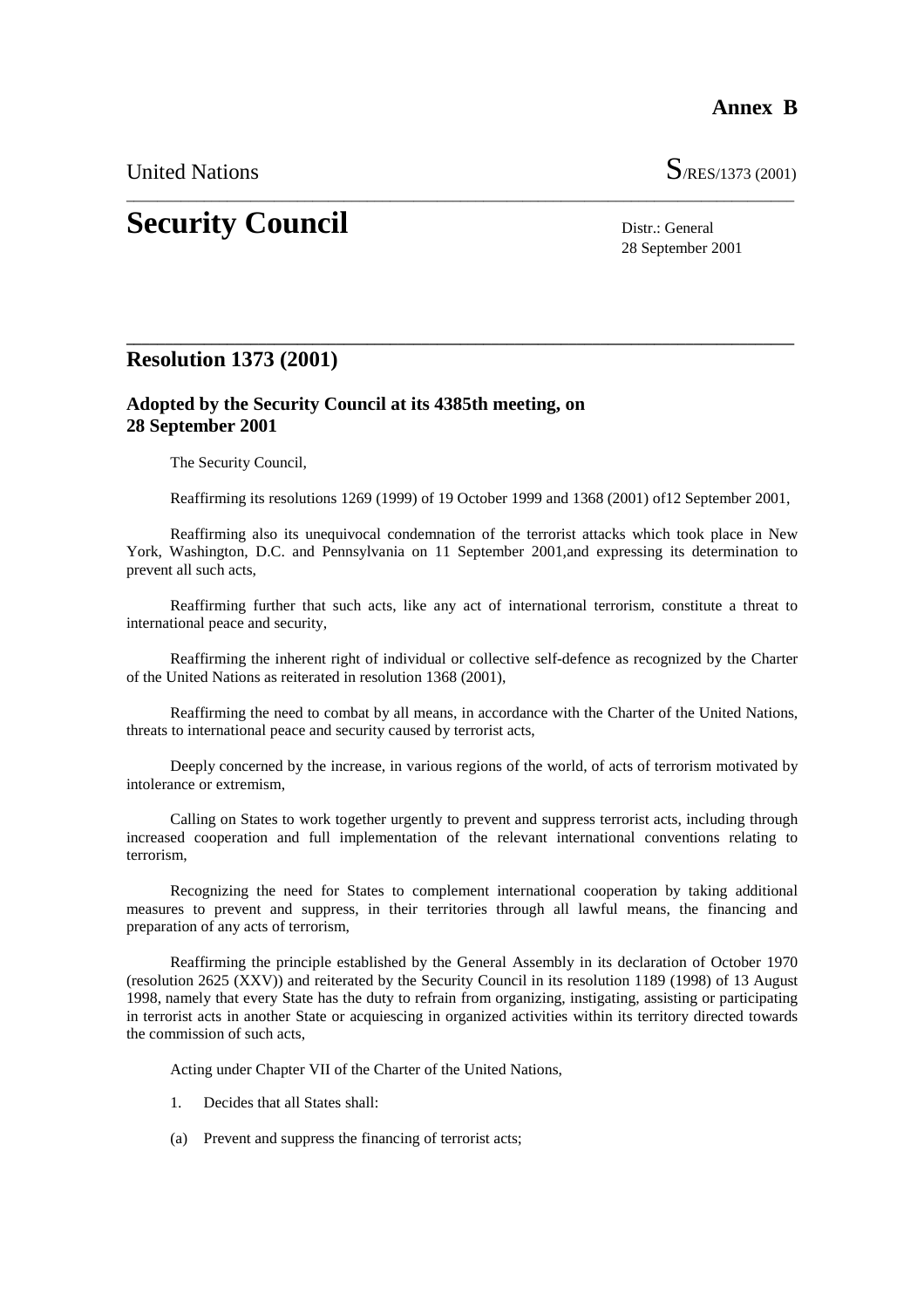$2$ 

(b) Criminalize the wilful provision or collection, by any means, directly or indirectly, of funds by their nationals or in their territories with the intention that the funds should be used, or in the knowledge that they are to be used, in order to carry out terrorist acts;

(c) Freeze without delay funds and other financial assets or economic resources of persons who commit, or attempt to commit, terrorist acts or participate in or facilitate the commission of terrorist acts; of entities owned or controlled directly or indirectly by such persons; and of persons and entities acting on behalf of, or at the direction of such persons and entities, including funds derived or generated from property owned or controlled directly or indirectly by such persons and associated persons and entities;

(d) Prohibit their nationals or any persons and entities within their territories from making any funds, financial assets or economic resources or financial or other related services available, directly or indirectly, for the benefit of persons who commit or attempt to commit or facilitate or participate in the commission of terrorist acts, of entities owned or controlled, directly or indirectly, by such persons and of persons and entities acting on behalf of or at the direction of such persons;

2. Decides also that all States shall:

(a) Refrain from providing any form of support, active or passive, to entities or persons involved in terrorist acts, including by suppressing recruitment of members of terrorist groups and eliminating the supply of weapons to terrorists;

(b) Take the necessary steps to prevent the commission of terrorist acts, including by provision of early warning to other States by exchange of information;

(c) Deny safe haven to those who finance, plan, support, or commit terrorist acts, or provide safe havens;

(d) Prevent those who finance, plan, facilitate or commit terrorist acts from using their respective territories for those purposes against other States or their citizens;

(e) Ensure that any person who participates in the financing, planning, preparation or perpetration of terrorist acts or in supporting terrorist acts is brought to justice and ensure that, in addition to any other measures against them, such terrorist acts are established as serious criminal offences in domestic laws and regulations and that the punishment duly reflects the seriousness of such terrorist acts;

(f) Afford one another the greatest measure of assistance in connection with criminal investigations or criminal proceedings relating to the financing or support of terrorist acts, including assistance in obtaining evidence in their possession necessary for the proceedings;

(g) Prevent the movement of terrorists or terrorist groups by effective border controls and controls on issuance of identity papers and travel documents, and through measures for preventing counterfeiting, forgery or fraudulent use of identity papers and travel documents;

3. Calls upon all States to:

(a) Find ways of intensifying and accelerating the exchange of operational information, especially regarding actions or movements of terrorist persons or networks; forged or falsified travel documents; traffic in arms, explosives or sensitive materials; use of communications technologies by terrorist groups; and the threat posed by the possession of weapons of mass destruction by terrorist groups;

(b) Exchange information in accordance with international and domestic law and cooperate on administrative and judicial matters to prevent the commission of terrorist acts;

(c) Cooperate, particularly through bilateral and multilateral arrangements and agreements, to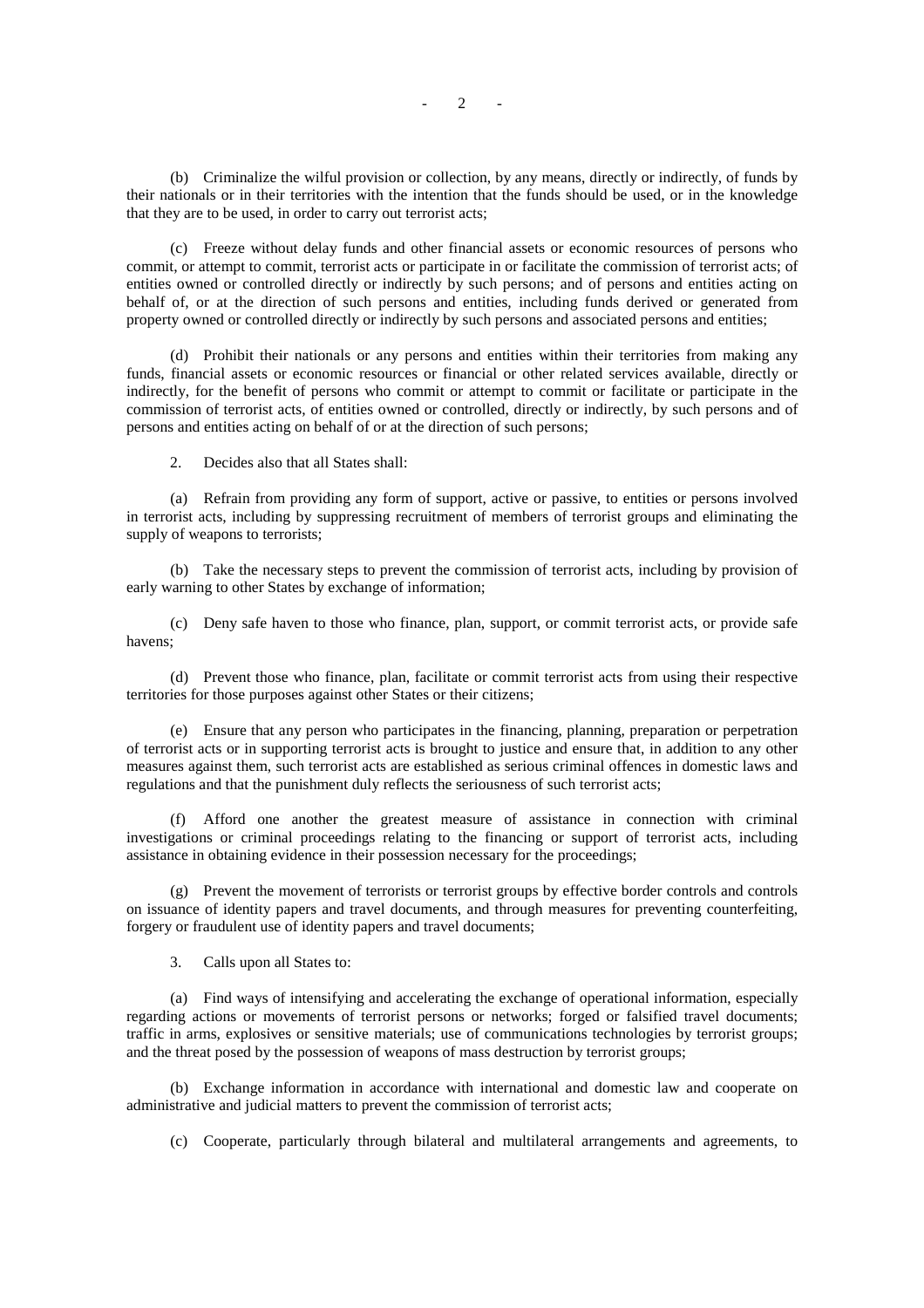prevent and suppress terrorist attacks and take action against perpetrators of such acts;

(d) Become parties as soon as possible to the relevant international conventions and protocols relating to terrorism, including the International Convention for the Suppression of the Financing of Terrorism of 9 December 1999;

(e) Increase cooperation and fully implement the relevant international conventions and protocols relating to terrorism and Security Council resolutions 1269 (1999) and 1368 (2001);

(f) Take appropriate measures in conformity with the relevant provisions of national and international law, including international standards of human rights, before granting refugee status, for the purpose of ensuring that the asylum-seeker has not planned, facilitated or participated in the commission of terrorist acts;

(g) Ensure, in conformity with international law, that refugee status is not abused by the perpetrators, organizers or facilitators of terrorist acts, and that claims of political motivation are not recognized as grounds for refusing requests for the extradition of alleged terrorists;

Notes with concern the close connection between international terrorism and transnational organized crime, illicit drugs, money-laundering, illegal arms-trafficking, and illegal movement of nuclear, chemical, biological and other potentially deadly materials, and in this regard emphasizes the need to enhance coordination of efforts on national, subregional, regional and international levels in order to strengthen a global response to this serious challenge and threat to international security;

5. Declares that acts, methods, and practices of terrorism are contrary to the purposes and principles of the United Nations and that knowingly financing, planning and inciting terrorist acts are also contrary to the purposes and principles of the United Nations;

6. Decides to establish, in accordance with rule 28 of its provisional rules of procedure, a Committee of the Security Council, consisting of all the members of the Council, to monitor implementation of this resolution, with the assistance of appropriate expertise, and calls upon all States to report to the Committee, no later than 90 days from the date of adoption of this resolution and thereafter according to a timetable to be proposed by the Committee, on the steps they have taken to implement this resolution;

7. Directs the Committee to delineate its tasks, submit a work programme within 30 days of the adoption of this resolution, and to consider the support it requires, in consultation with the Secretary-General;

8. Expresses its determination to take all necessary steps in order to ensure the full implementation of this resolution, in accordance with its responsibilities under the Charter;

9. Decides to remain seized of this matter.

--------------------------------------

[LC103B.DOC]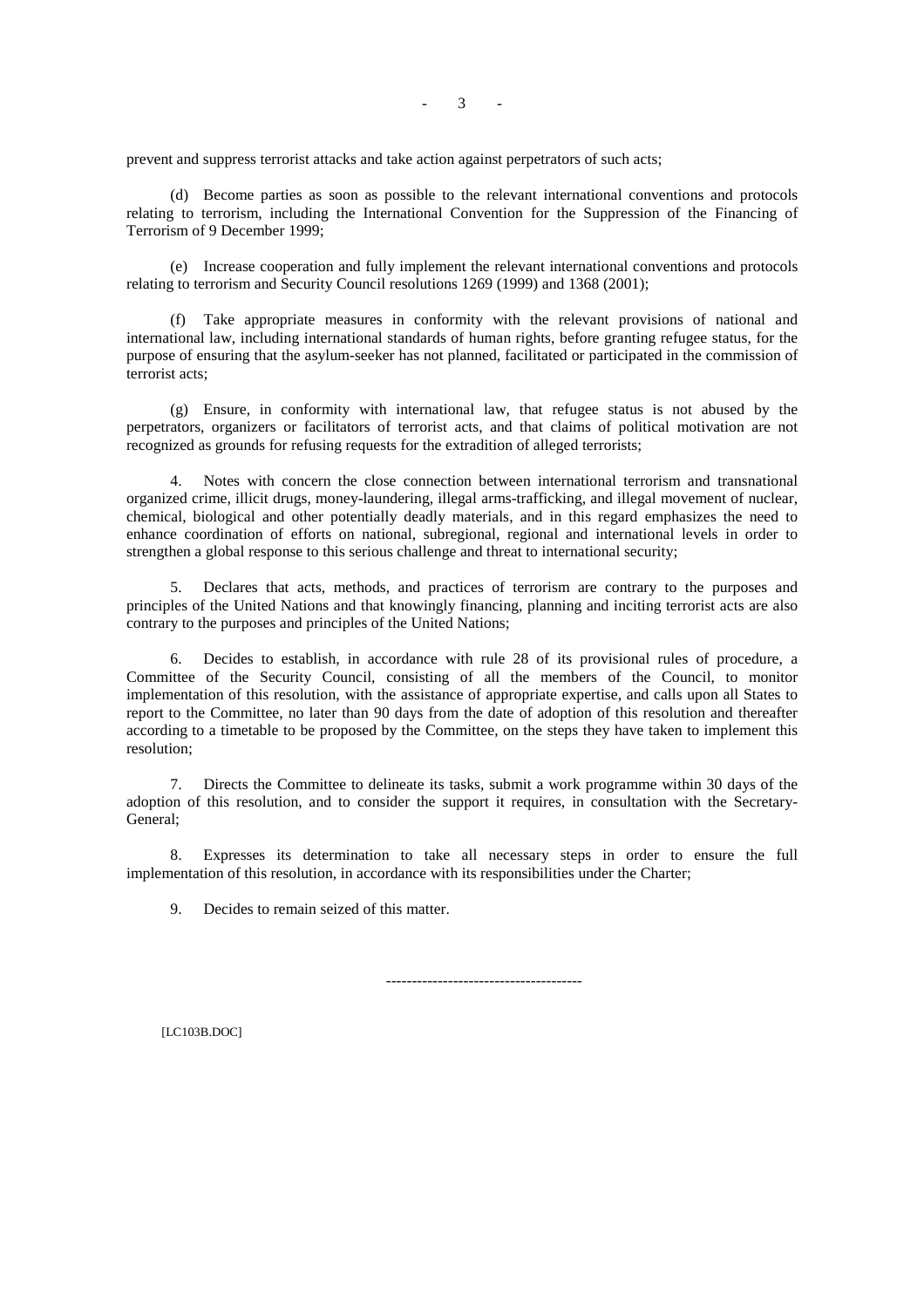#### **Special Recommendations of the Financial Action Task Force on Money Laundering (FATF)**

Recognising the vital importance of taking action to combat the financing of terrorism, the FATF has agreed these Recommendations, which, when combined with the FATF Forty Recommendations on money laundering, set out the basic framework to detect, prevent and suppress the financing of terrorism and terrorist acts.

#### *I. Ratification and implementation of UN instruments*

Each country should take immediate steps to ratify and to implement fully the 1999 United Nations International Convention for the Suppression of the Financing of Terrorism.

Countries should also immediately implement the United Nations resolutions relating to the prevention and suppression of the financing of terrorist acts, particularly United Nations Security Council Resolution 1373.

#### *II. Criminalising the financing of terrorism and associated money laundering*

Each country should criminalise the financing of terrorism, terrorist acts and terrorist organisations. Countries should ensure that such offences are designated as money laundering predicate offences.

#### *III. Freezing and confiscating terrorist assets*

Each country should implement measures to freeze without delay funds or other assets of terrorists, those who finance terrorism and terrorist organisations in accordance with the United Nations resolutions relating to the prevention and suppression of the financing of terrorist acts.

Each country should also adopt and implement measures, including legislative ones, which would enable the competent authorities to seize and confiscate property that is the proceeds of, or used in, or intended or allocated for use in, the financing of terrorism, terrorist acts or terrorist organisations.

#### *IV. Reporting suspicious transactions related to terrorism*

If financial institutions, or other businesses or entities subject to anti-money laundering obligations, suspect or have reasonable grounds to suspect that funds are linked or related to, or are to be used for terrorism, terrorist acts or by terrorist organisations, they should be required to report promptly their suspicions to the competent authorities.

#### *V. International co-operation*

Each country should afford another country, on the basis of a treaty, arrangement or other mechanism for mutual legal assistance or information exchange, the greatest possible measure of assistance in connection with criminal, civil enforcement, and administrative investigations, inquiries and proceedings relating to the financing of terrorism, terrorist acts and terrorist organisations.

Countries should also take all possible measures to ensure that they do not provide safe havens for individuals charged with the financing of terrorism, terrorist acts or terrorist organisations, and should have procedures in place to extradite, where possible, such individuals.

#### *VI. Alternative remittance*

Each country should take measures to ensure that persons or legal entities, including agents, that provide a service for the transmission of money or value, including transmission through an informal money or value transfer system or network, should be licensed or registered and subject to all the FATF Recommendations that apply to banks and non-bank financial institutions. Each country should ensure that persons or legal entities that carry out this service illegally are subject to administrative, civil or criminal sanctions.

#### *VII. Wire transfers*

Countries should take measures to require financial institutions, including money remitters, to include accurate and meaningful originator information (name, address and account number) on funds